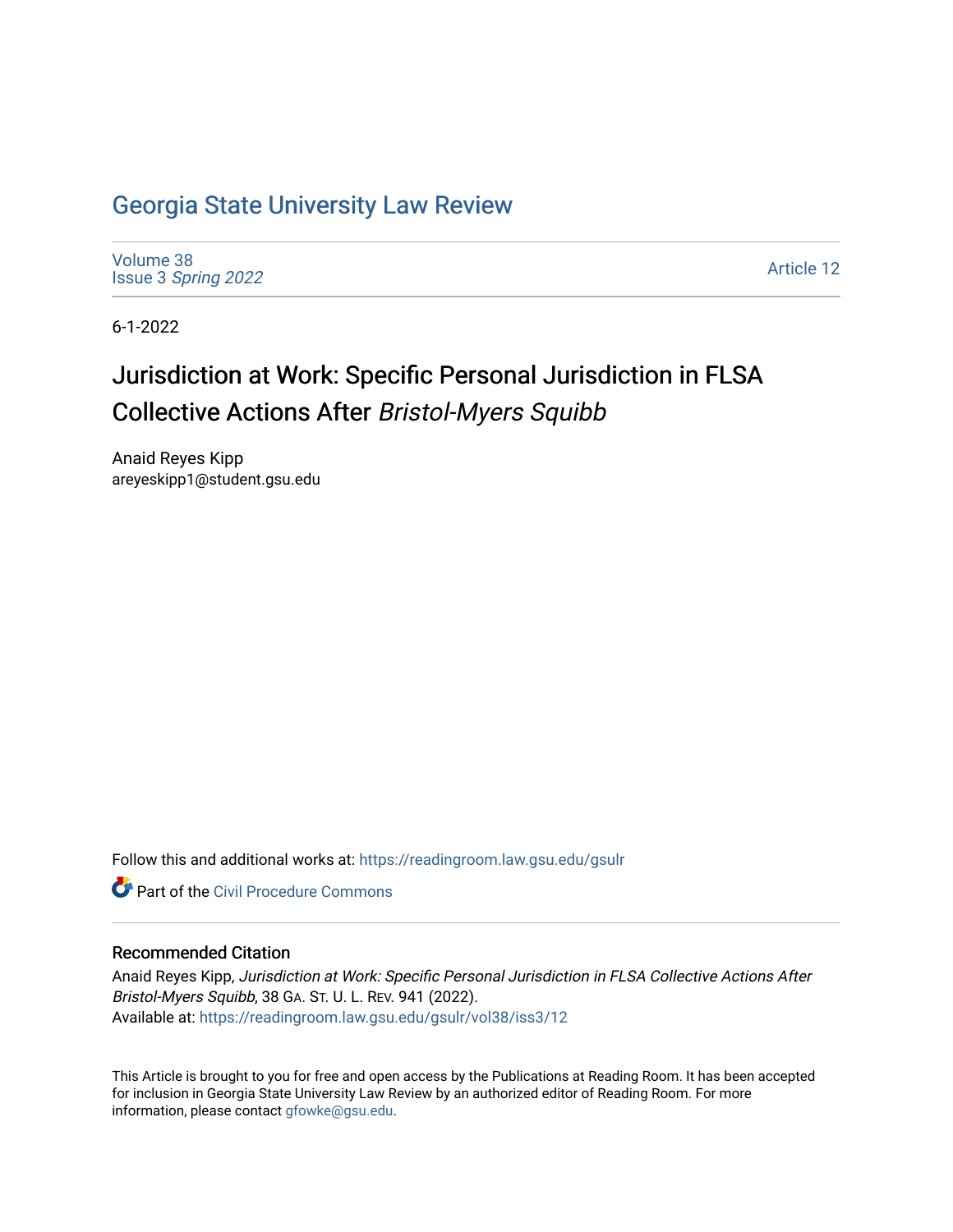## **JURISDICTION AT WORK: SPECIFIC PERSONAL JURISDICTION IN FLSA COLLECTIVE ACTIONS AFTER** *BRISTOL-MYERS SQUIBB*

### **Anaid Reyes Kipp\***

### ABSTRACT

*In* Bristol-Myers Squibb Co. v. Superior Court *(*BMS*), eighty-six California residents and five hundred ninety-two nonresidents from thirty-three different states, who had originally filed eight separate complaints, used ordinary party joinder rules to file a mass tort action in California state court, alleging that Bristol-Myers Squibb's blood-thinning drug made them sick. The Supreme Court held in 2017 that the California state court did not have specific personal jurisdiction over the national pharmaceutical company because its contacts with California were insufficient in relation to the claims by nonresident plaintiffs. Although* BMS *was a mass action filed in state court, its applicability to other forms of aggregate litigation was left open by the Court. As a result, a growing split among the courts has emerged regarding* BMS*'s effect on the claims of out-of-state plaintiffs in collective actions under the Fair Labor Standards Act (FLSA). To date, three United States Courts of Appeals have addressed the issue, reaching disparate results, while disagreements among the district courts cut across courts within the same judicial districts and circuits. This divided landscape highlights the need for further guidance from Congress and the Supreme Court to define the scope of specific personal jurisdiction in collective actions. This Note argues that to protect workers' rights, promote uniformity and judicial efficiency across the nation, deter forum shopping, and support federalism, the* 

<sup>\*</sup> Lead Articles Editor, *Georgia State University Law Review*; J.D. Candidate, 2022, Georgia State University College of Law. Thank you to Professors Steven Kaminshine and Megan E. Boyd for their generous feedback, guidance, and support. Thank you to Boris W. Gautier for his insights and encouragement. Thank you to my colleagues at the *Georgia State University Law Review* for their careful editorial work and dedication to this Note. And most fundamentally, thank you to my family and friends for being my source of strength and inspiration.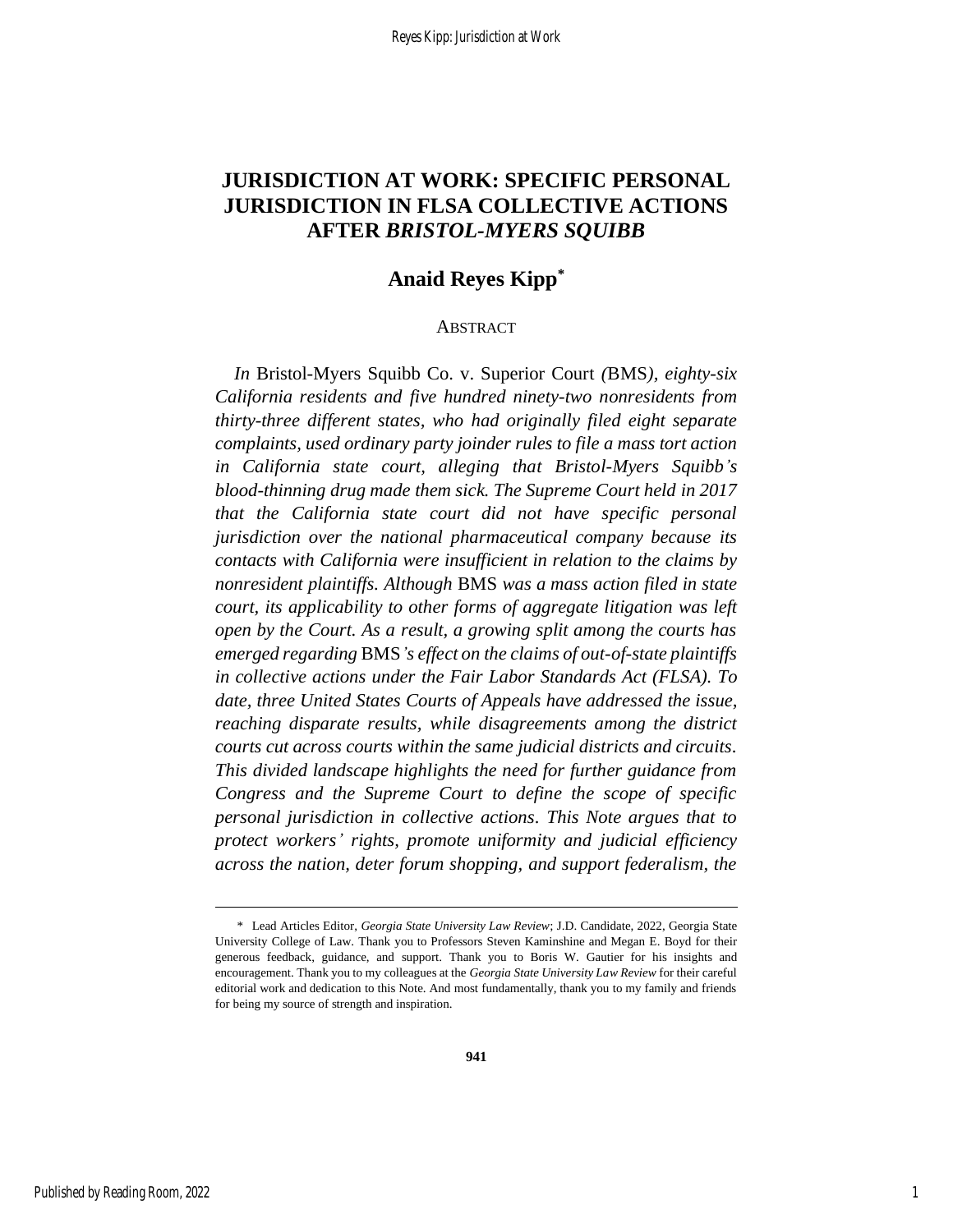*Supreme Court, Congress, or both should formulate a clear rule granting district courts specific personal jurisdiction over employers in FLSA collective actions with respect to the claims of nonresident plaintiffs.*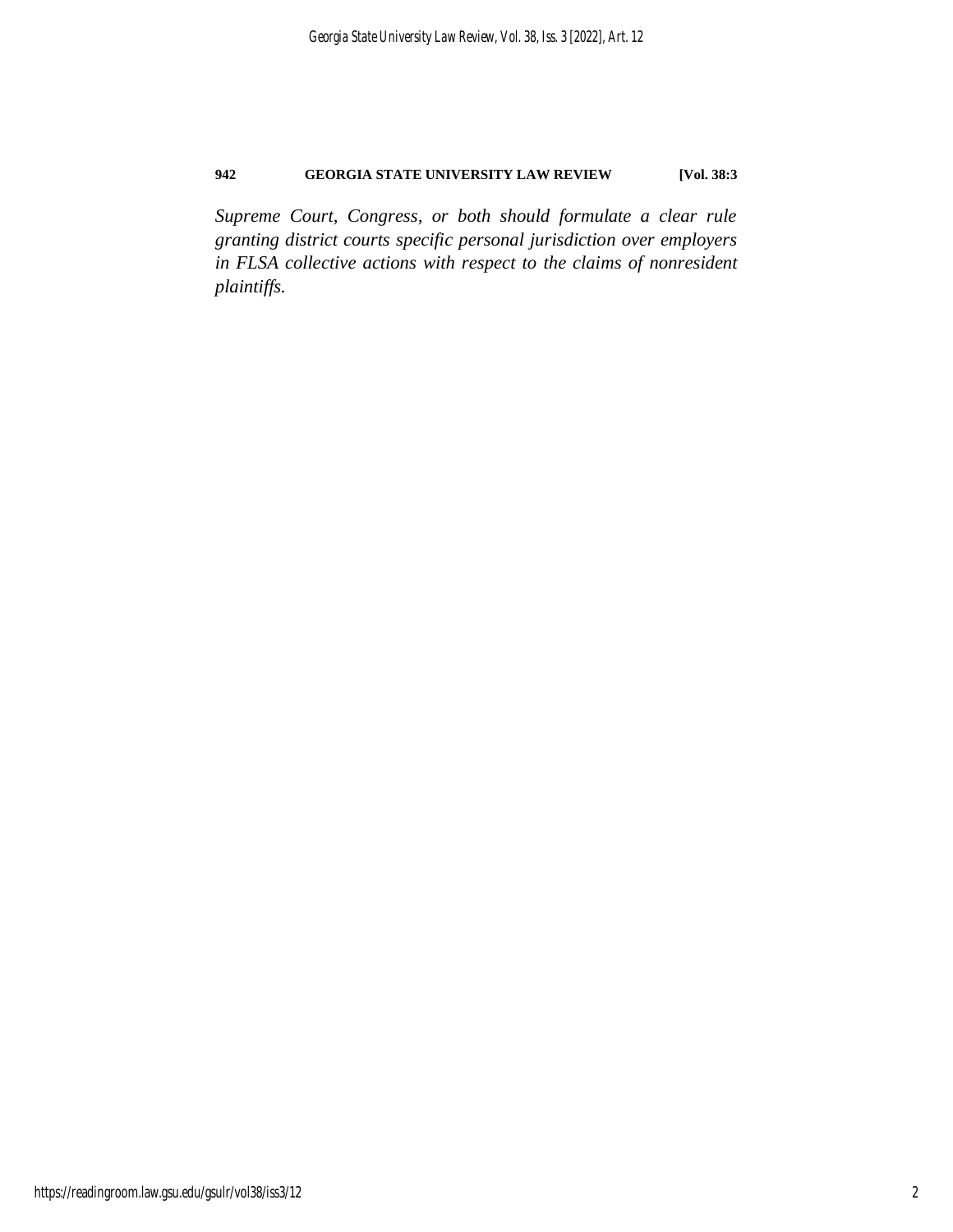# **CONTENTS**

| $A_{\cdot}$    |                                                                       |  |
|----------------|-----------------------------------------------------------------------|--|
|                |                                                                       |  |
| <i>B</i> .     | Class Actions, Multidistrict Litigation, and FLSA                     |  |
|                |                                                                       |  |
|                | $\mathcal{I}$ .                                                       |  |
|                |                                                                       |  |
|                |                                                                       |  |
| $\Pi$ .        |                                                                       |  |
| A.             |                                                                       |  |
|                | Specific Jurisdiction at the Level of the Suit  967<br>I.             |  |
|                | Jurisdiction at the Conditional Certification Stage<br>2.             |  |
|                |                                                                       |  |
|                | 3.                                                                    |  |
|                | 4.                                                                    |  |
| $\bm{B}$       |                                                                       |  |
|                | 1.                                                                    |  |
|                | 2.                                                                    |  |
|                | $\mathfrak{Z}$ .<br>Similarity of Collective Actions and Mass Actions |  |
|                |                                                                       |  |
| HI.            |                                                                       |  |
| $\mathcal{A}.$ |                                                                       |  |
| B.             |                                                                       |  |
| C.             |                                                                       |  |
|                |                                                                       |  |
|                | Multidistrict Litigation and Federal Interest  984                    |  |
| D.             | Actions from Congress and the Supreme Court  985                      |  |
|                |                                                                       |  |
|                |                                                                       |  |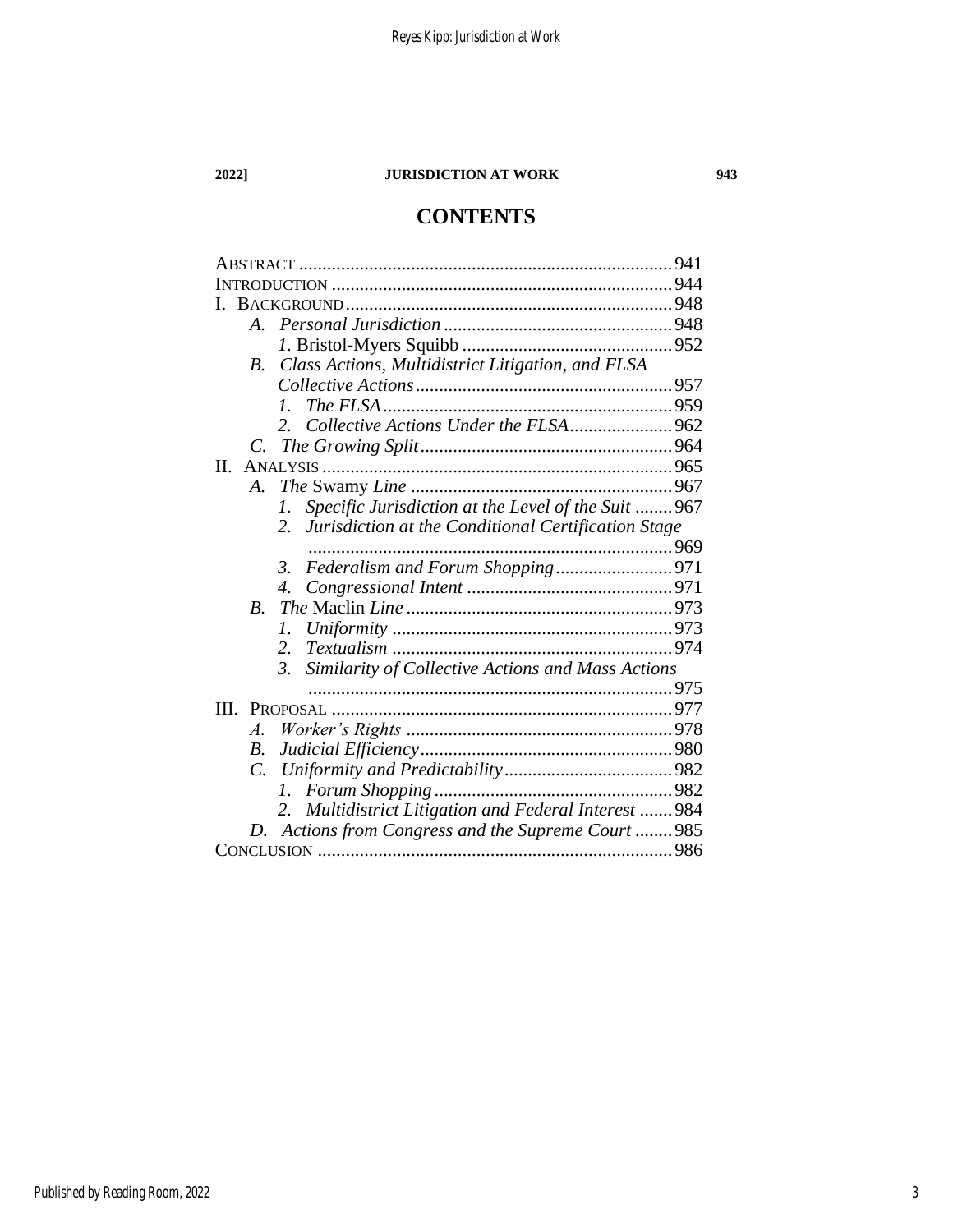### **INTRODUCTION**

In *Bristol-Myers Squibb Co. v. Superior Court* (*BMS*), the Supreme Court held that a California state court did not have specific personal jurisdiction over a national pharmaceutical company in a mass tort action because the company's contacts with California were insufficient regarding the claims by nonresident plaintiffs. 1 Justice Alito, writing for the majority, indicated that the Court merely engaged in a "straightforward application . . . of settled principles of personal jurisdiction." <sup>2</sup> Yet scholars soon noted that the *BMS* decision was not simply applying unquestioned jurisdictional principles or clarifying a "notoriously hazy doctrine"; in fact, *BMS* was part of a "stealth revolution" that has narrowed the scope of personal jurisdiction in complex legal actions.<sup>3</sup> Moreover, *BMS* has become the landmark case in a bigger story, one that is defining the balance of power in multi-plaintiff aggregate litigation.<sup>4</sup>

4. Bradt & Rave, *supra* note [3,](#page-4-0) at 1255–56 ("But *Bristol-Myers*'s real impact will not be on the doctrine of personal jurisdiction. Indeed, it may not even be felt in much simple litigation. Instead, *Bristol-Myers* is a landmark case in a different and perhaps bigger story about the balance of power in complex litigation." (footnote omitted)).

<span id="page-4-0"></span><sup>1.</sup> Bristol-Myers Squibb Co. v. Superior Ct., 137 S. Ct. 1773, 1781–82 (2017).

<sup>2</sup>*. Id.* at 1783.

<sup>3.</sup> Andrew D. Bradt & D. Theodore Rave, *Aggregation on Defendants' Terms:* Bristol-Myers Squibb *and the Federalization of Mass-Tort Litigation*, 59 B.C. L. REV. 1251, 1252 (2018); Michael H. Hoffheimer, *The Stealth Revolution in Personal Jurisdiction*, 70 FLA. L. REV. 499, 503–04, 505 (2018) ("Just as courts and scholars once described changes introduced by *International Shoe Co. v. Washington* as a 'revolution,' commentators have labeled the Court's legal turn since 2011 a 'revolution' in personal jurisdiction." (footnotes omitted)). Hoffheimer argues that "the Roberts Court's personal jurisdiction decisions are changing the shape of litigation" and that the new jurisdictional restrictions make it harder, or even impossible, for plaintiffs to find feasible courts. *Id.* at 501–02; *see also* Thomas E. Riley & Conor Doyle, *Recent Developments in Products Liability*, 53 TORT TRIAL & INS. PRAC. L.J. 545, 546 (2018) ("In recent years, the United States Supreme Court has greatly curtailed the ability of courts to exercise personal jurisdiction over out-of-state defendants, with significant consequences for products liability litigation. The Court's decisions have been said to represent the 'end of an era' concerning courts' ability to exert jurisdiction over non-resident corporate defendants."); Justin A. Stone, Note, *Totally Class-Less?: Examining* Bristol-Myers*'s Applicability to Class Actions*, 87 FORDHAM L. REV. 807, 808 (2018) ("Corporate defendants recently obtained a huge win in the U.S. Supreme Court, but the scope of the victory remains unclear."); Julialeida Sainz, *The New Personal Jurisdiction: How the Supreme Court Is Making It Easier for Corporate Defendants to Avoid Litigation*, 5 ST. THOMAS J. COMPLEX LITIG. 1, 9 (2018) ("Throughout the history of personal jurisdiction, the United States Supreme Court has narrowed the scope of personal jurisdiction to favor corporate defendants."); Mary Anne Mellow, Steven T. Walsh & Timothy R. Tevlin, *Supreme Court Strikes Another Blow to Litigation Tourism in* Bristol-Myers Squibb, DEF. COUNS. J., Apr. 2018, at 1, 7 ("*BMS* is yet another nail in the coffin to the sometimes mercenary rationale that previously allowed litigation tourism to flourish.").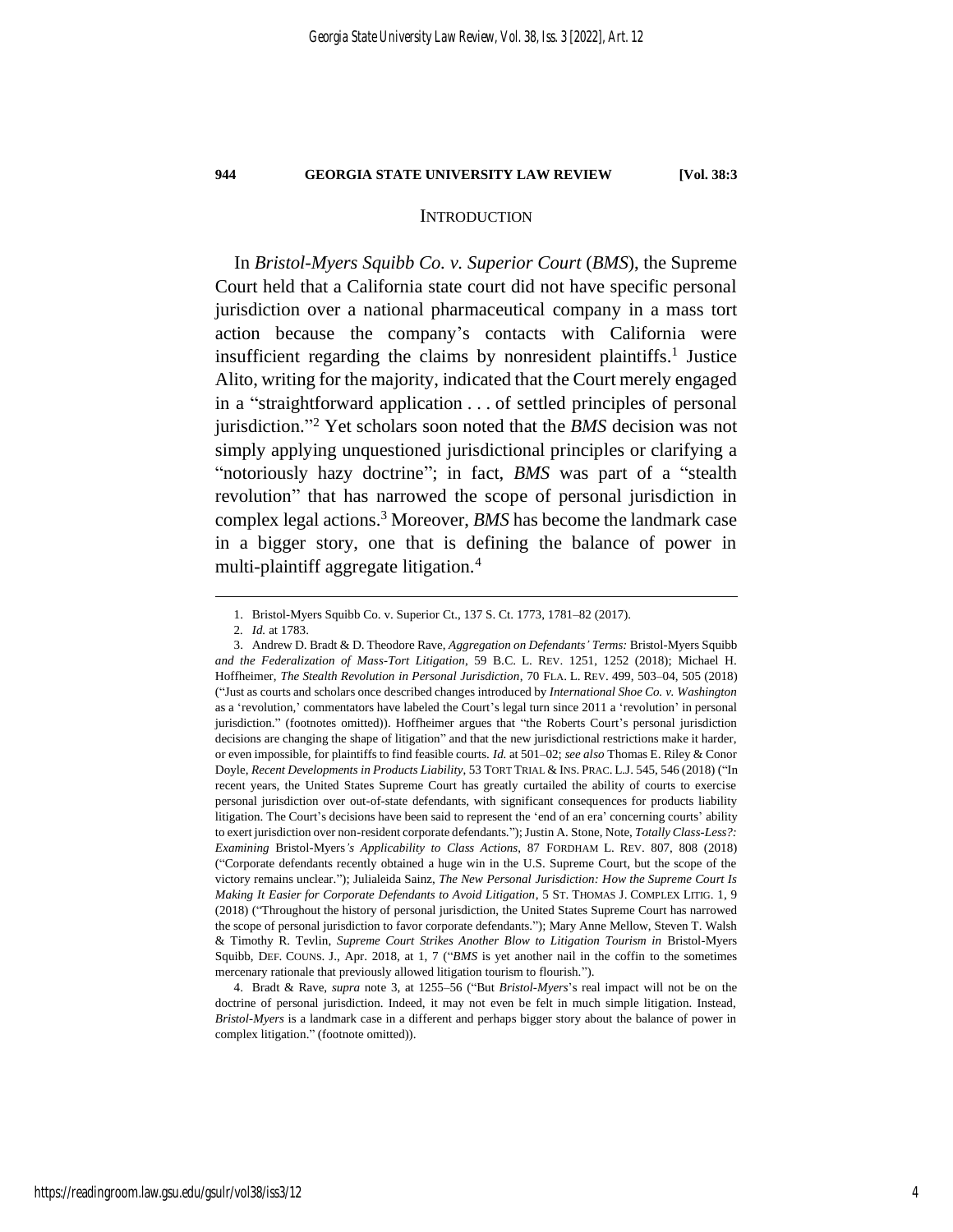Dissenting in *BMS*, Justice Sotomayor expressed fear that "the consequences of the majority's decision . . . [would] be substantial." 5 She noted, as she had done in other cases, that the majority's opinion had de facto "eliminate<sup>[d]</sup> nationwide mass actions in any [s] tate other than [the state] in which a defendant is 'essentially at home.'" <sup>6</sup> As a result, nonresident plaintiffs in those actions could no longer obtain personal jurisdiction in fora outside the place of injury, the defendant's state of incorporation, or the state in which the defendant's principal place of business is located.<sup>7</sup> Even worse, according to Justice Sotomayor, plaintiffs might not be able to proceed jointly in lawsuits against two corporations headquartered and incorporated in separate states when the claims arise in different fora.<sup>8</sup> This situation, she warned, would effectively "curtail—and in some cases eliminate—plaintiffs' ability to hold corporations fully accountable for their nationwide conduct." 9

Although some scholars think that such concerns were overstated—and the Supreme Court's most recent personal jurisdiction opinion from early 2021 suggests that the Court might be prepared to take a more flexible, case-by-case approach to specific jurisdiction in certain cases<sup>10</sup>—the *BMS* opinion left many open

<sup>5</sup>*. Bristol-Myers*, 137 S. Ct. at 1788 (Sotomayor, J., dissenting).

<sup>6</sup>*. Id.* at 1789 (quoting Daimler AG v. Bauman, 571 U.S. 117, 127 (2014)); *see* BNSF Ry. Co. v. Tyrrell, 137 S. Ct. 1549, 1560 (2017) (Sotomayor, J., concurring in part and dissenting in part) ("The majority's approach grants a jurisdictional windfall to large multistate or multinational corporations that operate across many jurisdictions. Under its reasoning, it is virtually inconceivable that such corporations will ever be subject to general jurisdiction in any location other than their principal places of business or of incorporation."); *Daimler*, 571 U.S. at 157 (Sotomayor, J., concurring in the judgment) ("[T]he majority's approach unduly curtails the States' sovereign authority to adjudicate disputes against corporate defendants who have engaged in continuous and substantial business operations within their boundaries.").

<sup>7</sup>*. See* Riley & Doyle, *supra* not[e 3,](#page-4-0) at 550. In *BNSF Railway. Co. v. Tyrrell*, Justice Sotomayor made a similar argument, highlighting how the majority's position grants multinational corporations a "jurisdictional windfall" and makes it virtually impossible to sue such corporations in national lawsuits outside of their places of business or incorporation. *BNSF Ry. Co.*, 137 S. Ct. at 1560 (Sotomayor, J., concurring in part and dissenting in part).

<sup>8</sup>*. Bristol-Myers*, 137 S. Ct. at 1789 (Sotomayor, J., dissenting); Hoffheimer, *supra* note [3,](#page-4-0) at 502 n.7.

<sup>9</sup>*. Bristol-Myers*, 137 S. Ct. at 1789 (Sotomayor, J., dissenting).

<sup>10</sup>*. See generally* Ford Motor Co. v. Mont. Eighth Jud. Dist. Ct., 141 S. Ct. 1017 (2021) (finding Montana and Minnesota courts could exercise specific jurisdiction over Ford, a global auto company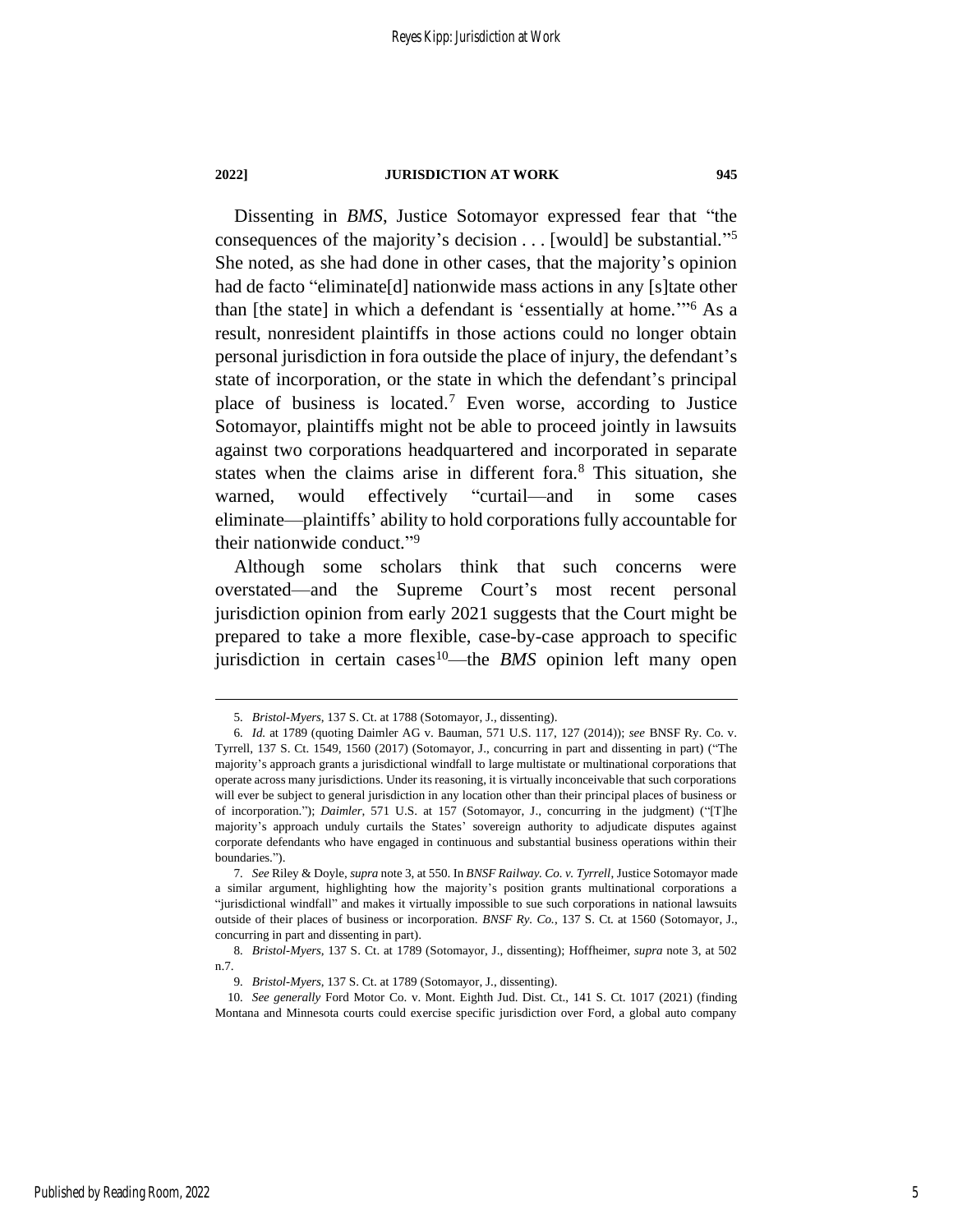<span id="page-6-0"></span>questions that have split courts across the country.<sup>11</sup> One such split, as Justice Sotomayor cautioned, is "the question whether [the *BMS*] opinion . . . also appl[ies] to a class action in which a plaintiff injured in the forum [s]tate seeks to represent a nationwide class of plaintiffs, not all of whom were injured there." <sup>12</sup> Following Justice Sotomayor's invitation, numerous scholars have since considered the effects of *BMS* on Multidistrict Litigation (MDL) and class actions.<sup>13</sup> *BMS*'s impact on other forms of aggregate litigation, however, remains understudied. In particular, the growing split among the courts regarding the effects of *BMS* on out-of-state plaintiffs in collective actions under the Fair

11. Riley & Doyle, *supra* not[e 3,](#page-4-0) at 551. Some authors have predicted that "cases like [*BMS*] will not be split up and litigated in state courts all over the [nation]":

Bradt & Rave, *supra* not[e 3,](#page-4-0) at 1256 (footnote omitted). Other authors noted that the *BMS* opinion would not alter the jurisdictional analysis:

> [T]he [*BMS*] Court's fact-specific holding failed to establish a bright[-]line test for finding a sufficient level of relatedness between a plaintiff's claim and the defendant's contact with a forum[] and . . . will not greatly alter or impact the specific jurisdiction analysis. Further, the opinion is not likely to result in a great degree of negative consequences for plaintiffs litigating in mass actions.

Megan Crowe, Note, *Can You Relate?* Bristol-Myers *Narrowed the Relatedness Requirement but Changed Little in the Specific Jurisdiction Analysis*, 63 ST. LOUIS U. L.J. 505, 505 (2019); *see* David W. Ichel, *A New Guard at the Courthouse Door: Corporate Personal Jurisdiction in Complex Litigation After the Supreme Court's Decision Quartet*, 71 RUTGERS U. L. REV. 1, 49–50 (2018) ("The key point is that for most cases, there is little reason to believe that there are not plenty of options open for the filing and economically efficient prosecution of mass tort claims following the decision quartet."); Riley & Doyle, *supra* note [3,](#page-4-0) at 551 ("Two questions remain unsettled in the wake of *BMS*": first, since the decision concerned specific personal jurisdiction issues in state court, the opinion left open whether the same restrictions apply in federal court; "[s]econd, it is unclear whether *BMS* will materially affect the 'relatedness' standard in the specific jurisdiction inquiry.").

12*. Bristol-Myers*, 137 S. Ct. at 1789 n.4 (Sotomayor, J., dissenting).

13*. See, e.g.*, A. Benjamin Spencer, *Out of the Quandary: Personal Jurisdiction over Absent Class Member Claims Explained*, 39 REV. LITIG. 31, 32–33 (2019); Daniel Wilf-Townsend, *Did* Bristol-Myers Squibb *Kill the Nationwide Class Action?*, 129 YALE L.J.F. 205, 226 (2019); Grant McLeod, Note, *In a Class of Its Own:* Bristol-Myers Squibb*'s Worrisome Application to Class Actions*, 53 AKRON L. REV. 721, 724 (2019); Kellie Lerner, William Reiss & Noelle Feigenbaum, *Parting the Seas: Circuit Splits on the Horizon*, ANTITRUST, Fall 2019, at 48, 49; Stone, *supra* note [3,](#page-4-0) at 812–13; Bradt & Rave, *supra* note [3,](#page-4-0) at 1260–65.

incorporated in Delaware and headquartered in Michigan, in a products liability suit involving injuries to state residents because, even though the specific vehicles were not sold, designed, or manufactured in Montana and Minnesota, Ford sold, serviced, and advertised other cars of the same model in those states, and the resident drivers were injured in those states, thus establishing a sufficient-enough relationship for personal jurisdiction).

<span id="page-6-1"></span>Instead, they will wind up in [Multidistrict Litigation or MDL], which offers a means of centralizing cases filed around the country before a single federal judge. . . . *Bristol-Myers* is thus more than another chapter in the personal jurisdiction saga; it is a milestone in the ascendancy of MDL as the centerpiece of nationwide dispute resolution in the federal courts.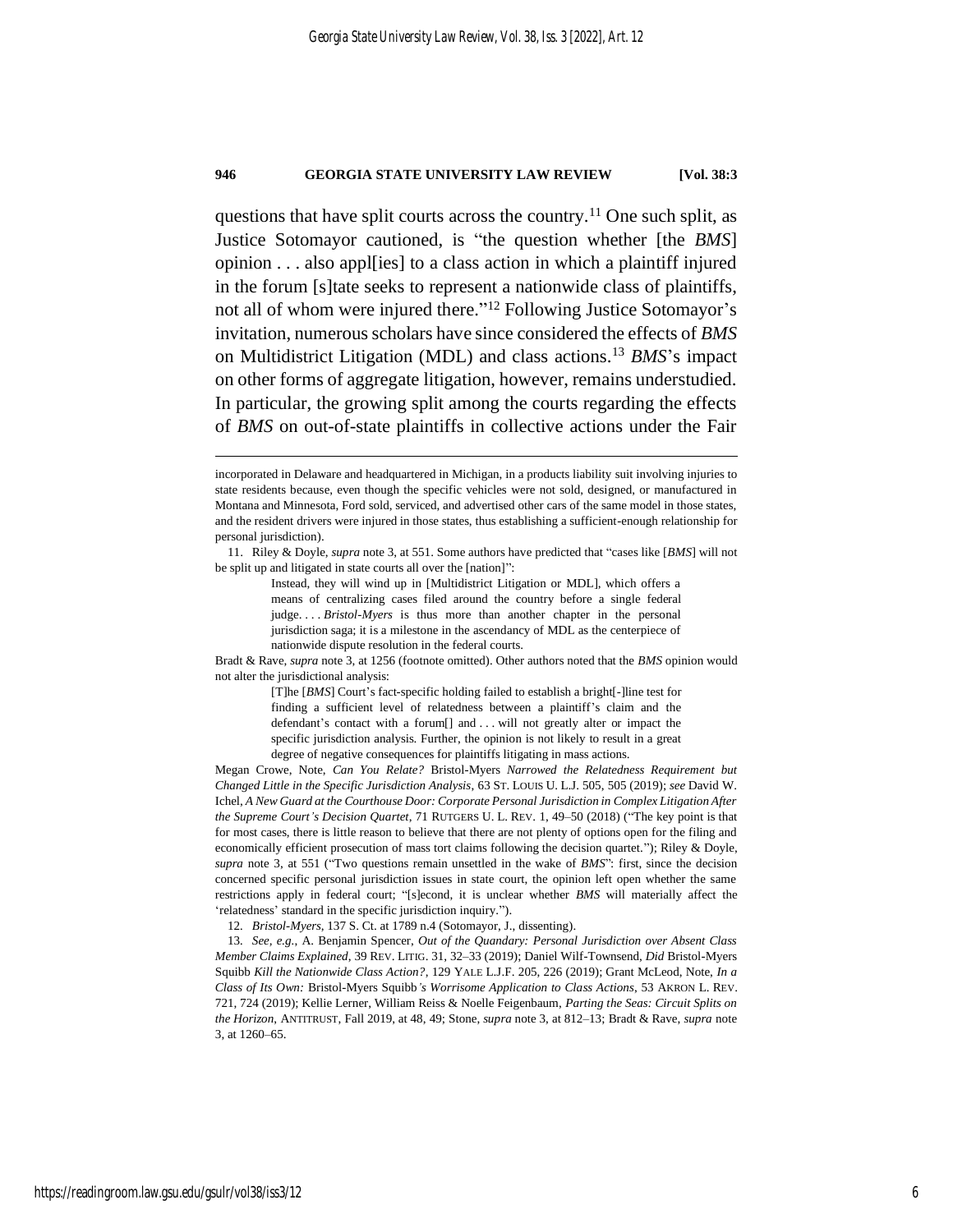Labor Standards Act (FLSA) and to some extent, actions under the Age Discrimination in Employment Act (ADEA), requires attention.<sup>14</sup> To date, despite the rising number of collective actions nationwide, only three U.S. Courts of Appeals have addressed—reaching disparate results—whether the *BMS* rule regarding personal jurisdiction of nonresident plaintiffs applies to collective actions; furthermore, district courts are equally split.<sup>15</sup>

This Note will address the growing split among courts deciding FLSA collective actions after *BMS* by proceeding in three parts. Part I provides a brief and general overview of personal jurisdiction, focusing on the epistemological shifts in the Court's understanding of

<span id="page-7-0"></span>

<sup>14.</sup> Although the Age Discrimination in Employment Act (ADEA) is enforced through FLSA collective action procedures, in substance the ADEA is closer to Title VII of the Civil Rights Act. Allan G. King & Andrew Gray, *The Unanimity Rule: "Black Swans" and Common Questions in FLSA Collective Actions*, 10 FED. CTS. L. REV. 1, 10–11 (2017).

<sup>15.</sup> Scott A. Moss & Nantiya Ruan, *No Longer a Second-Class Class Action? Finding Common Ground in the Debate over Wage Collective Actions with Best Practices for Litigation and Adjudication*, 11 FED. CTS. L. REV. 27, 29 (2019) ("Once a backwater topic compared to the Rule 23 class action, . . . FLSA litigation grew over 500% from 1994 to 2014; it now is 3% of the entire federal civil docket . . . .");*see generally* Waters v. Day & Zimmermann NPS, Inc., 23 F.4th 84 (1st Cir. 2022), *petition for cert. filed*, No. 21-1192 (U.S. Feb. 25, 2022); Vallone v. CJS Sols. Grp., LLC, 9 F.4th 861 (8th Cir. 2021); Canaday v. Anthem Cos., 9 F.4th 392 (6th Cir. 2021), *petition for cert. filed*, No. 21-1098 (U.S. Feb. 2, 2022). District court cases that have declined to extend *BMS* to collective actions fall within the First, Second, Fourth, Fifth, Ninth, Tenth, and Eleventh Circuits. *See, e.g.*, Warren v. MBI Energy Servs., Inc., No. 19-cv-00800, 2020 WL 937420 (D. Colo. Feb. 25, 2020), *report and recommendation adopted in part*, No. 19-cv-00800, 2020 WL 5640617 (D. Colo. Sept. 22, 2020); Gibbs v. MLK Express Servs., LLC, No. 18-cv-434-FtM-38, 2019 WL 1980123 (M.D. Fla. Mar. 28, 2019), *report and recommendation adopted in part, denied in part*, No. 18-cv-434-FtM, 2019 WL 2635746 (M.D. Fla. June 27, 2019); Aiuto v. Publix Super Mkts., Inc., No. 19-CV-04803, 2020 WL 2039946 (N.D. Ga. Apr. 9, 2020), *motion to certify appeal denied*, No. 19-CV-04803, 2020 WL 10054617 (N.D. Ga. May 14, 2020); Mason v. Lumber Liquidators, Inc., No. 17-CV-4780, 2019 WL 2088609 (E.D.N.Y. May 13, 2019), *aff'd*, No. 17-CV-4780, 2019 WL 3940846 (E.D.N.Y. Aug. 19, 2019); O'Quinn v. TransCanada USA Servs., Inc., 469 F. Supp. 3d 591 (S.D.W. Va. 2020); Hunt v. Interactive Med. Specialists, Inc., No. 19CV13, 2019 WL 6528594 (N.D.W. Va. Dec. 4, 2019); Garcia v. Peterson, 319 F. Supp. 3d 863 (S.D. Tex. 2018); Seiffert v. Qwest Corp., No. CV-18-70-GF, 2018 WL 6590836 (D. Mont. Dec. 14, 2018); Thomas v. Kellogg Co., No. C13-5136, 2017 WL 5256634 (W.D. Wash. Oct. 17, 2017).

District court cases extending the *BMS* ruling to collective actions include courts in the Second, Third, Fifth, Sixth, Seventh, Eighth, Ninth, and Tenth Circuits. *See, e.g.*, Pettenato v. Beacon Health Options, Inc., 425 F. Supp. 3d 264 (S.D.N.Y. 2019); Hickman v. TL Transp., LLC, 317 F. Supp. 3d 890 (E.D. Pa. 2018); Rafferty v. Denny's, Inc., No. 18-cv-2409, 2019 WL 2924998 (N.D. Ohio July 8, 2019); Turner v. Utiliquest, LLC, No. 18-cv-00294, 2019 WL 7461197 (M.D. Tenn. July 16, 2019); Vallone v. CJS Sols. Grp., LLC, 437 F. Supp. 3d 687 (D. Minn. 2020), *aff'd*, 9 F.4th 861 (8th Cir. 2021); McNutt v. Swift Transp. Co. of Ariz., LLC, No. C18-5668, 2020 WL 3819239 (W.D. Wash. July 7, 2020); Martinez v. Tyson Foods, Inc., 533 F. Supp. 3d 386 (N.D. Tex. 2021); Parker v. IAS Logistics DFW, LLC, No. 20 C 5103, 2021 WL 4125106 (N.D. Ill. Sept. 9, 2021); Bone v. XTO Energy, Inc., No. 20-CV-00697, 2021 WL 4307130 (D.N.M. Sept. 22, 2021).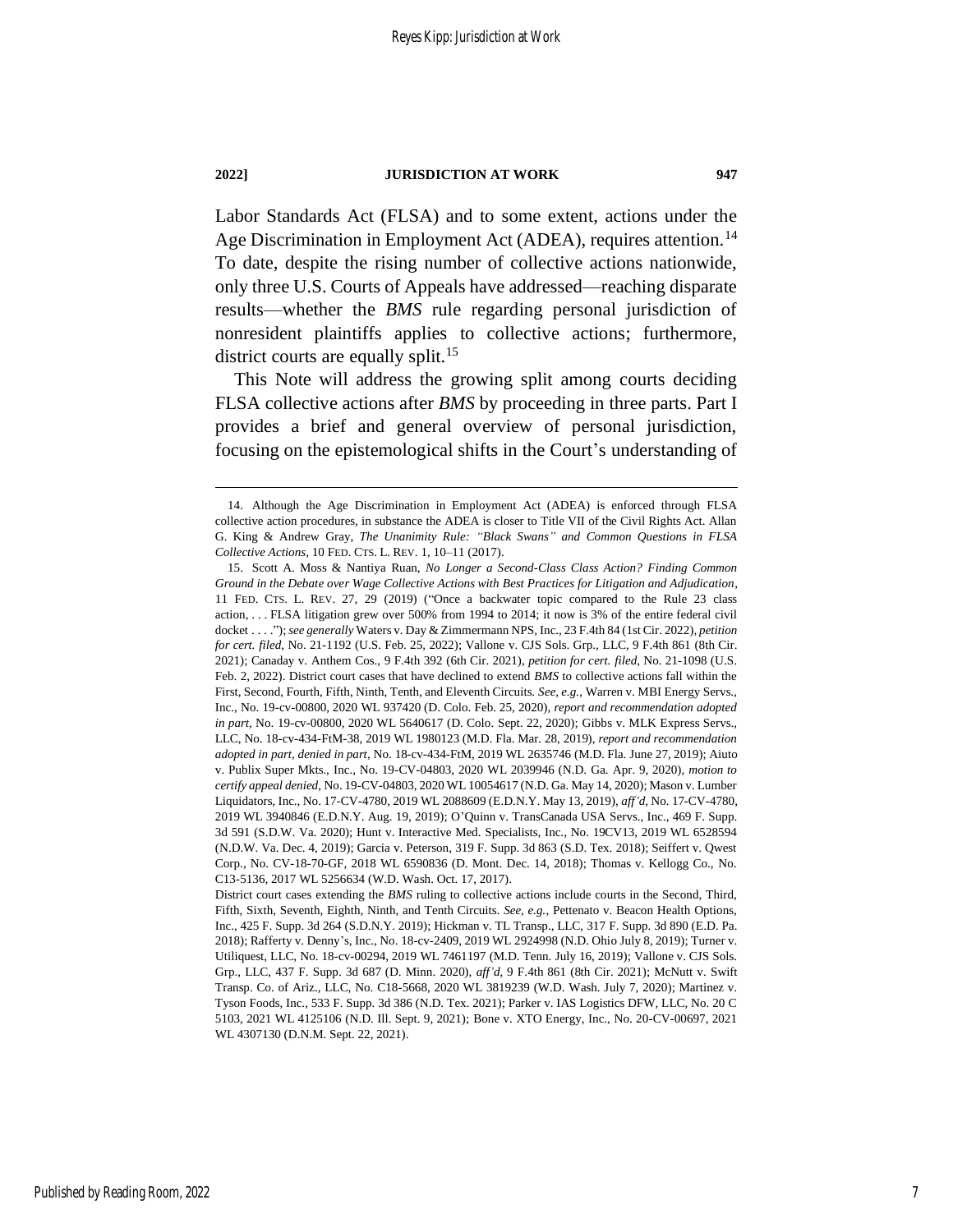personal jurisdiction since 2011 as well as the history, development, and specific features of FLSA collective actions, in comparison with other forms of aggregate litigation. Part II analyzes the current split among the various trial and circuit courts regarding the application of *BMS* to FLSA collective actions, tracing the courts' arguments both in favor of and in opposition to this application. Finally, Part III offers a discussion of the potential negative consequences of extending *BMS* to collective actions in light of specific policy implications and provides a recommendation on how to best approach personal jurisdiction in the context of FLSA collective actions. Particularly, this Note urges the Supreme Court, Congress, or both to formulate a clear rule granting federal courts personal jurisdiction over defendants in FLSA collective actions regarding the claims of opt-in plaintiffs, regardless of their nonresident status.

### I. BACKGROUND

This Section sets the stage for examining the district courts' divergent applications of *BMS* to FLSA collective actions. First, it looks at how the *BMS* opinion fits within the larger framework of personal jurisdiction jurisprudence.<sup>16</sup> Second, it offers an overview of the historical developments and procedural specificities of FLSA collective actions, in comparison with other forms of aggregate litigation such as class actions and MDL.<sup>17</sup> Finally, it introduces the two main currents driving the split among the courts.<sup>18</sup>

### *A. Personal Jurisdiction*

One of the foundational principles in American jurisprudence is the requirement that courts have personal jurisdiction over the parties to render a binding judgment.<sup>19</sup> When plaintiffs file suit, however, they

<span id="page-8-0"></span><sup>16</sup>*. See infra* Part I.A.

<sup>17</sup>*. See infra* Part I.B.

<sup>18</sup>*. See infra* Part I.C.

<sup>19</sup>*. See* A. BENJAMIN SPENCER, CIVIL PROCEDURE: A CONTEMPORARY APPROACH 19 (5th ed. 2018). The Supreme Court first articulated its concept of personal jurisdiction in *Pennoyer v. Neff*. 95 U.S. 714 (1877), *overruled in part by* Shaffer v. Heitner, 433 U.S. 186 (1977).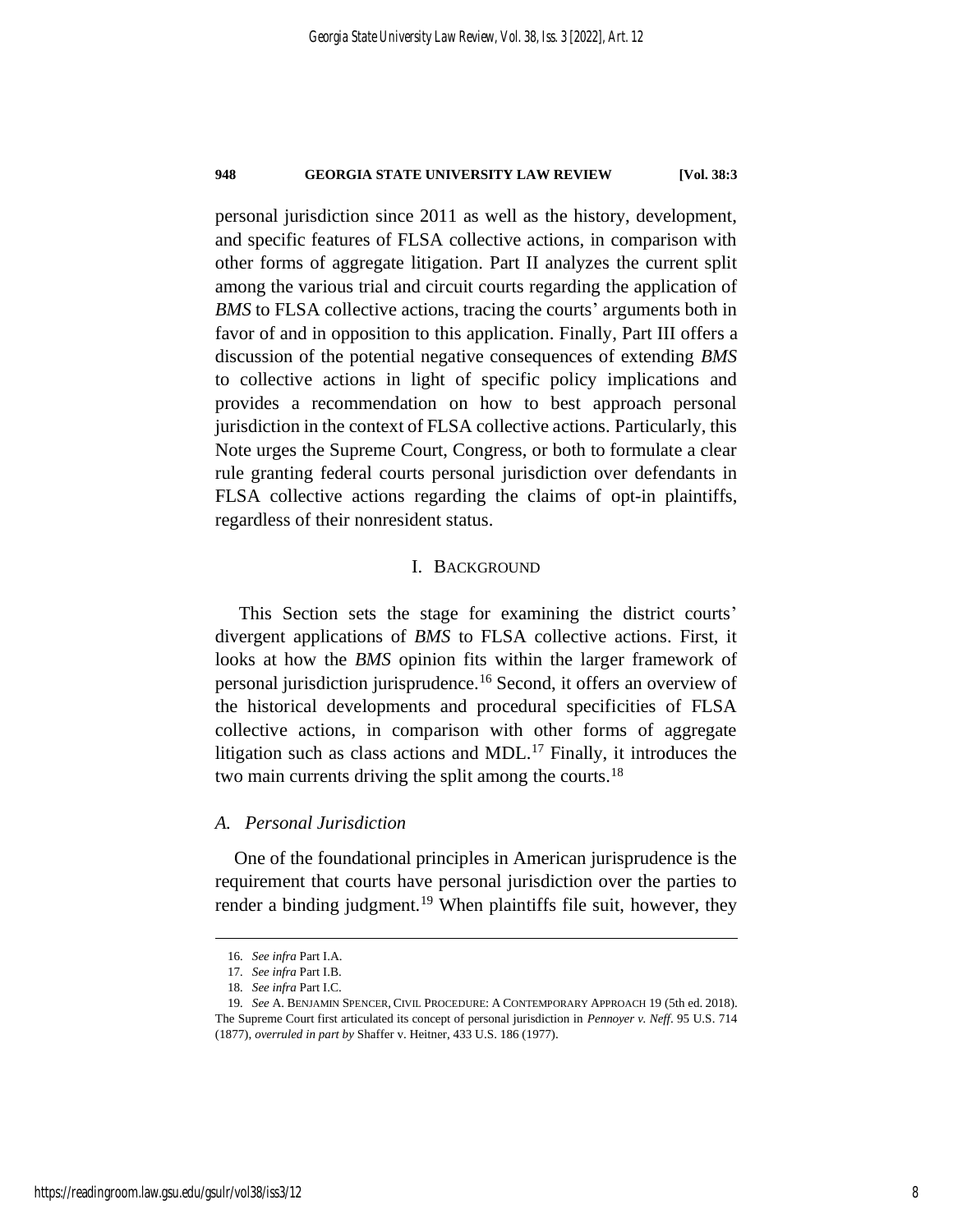consent to the power of the court, so personal jurisdiction issues typically arise only with defendants.<sup>20</sup> At the state level, this power over a nonresident defendant is ordinarily authorized by both state statutory long-arm provisions and the Fourteenth Amendment's Due Process Clause.<sup>21</sup> The Fifth Amendment authorizes the scope of personal jurisdiction at the federal level, and "limits federal courts to exercising jurisdiction over litigants having minimum contacts with the United States as a whole." <sup>22</sup> Yet absent a congressional provision of nationwide service of process, Federal Rule of Civil Procedure 4(k) (Rule 4(k)) constrains the federal court's reach of personal jurisdiction to the provisions of the state where the court is located.<sup>23</sup>

Since *International Shoe Co. v. Washington*, the Supreme Court has interpreted the Fourteenth Amendment's Due Process Clause as requiring that a defendant "have certain minimum contacts with [the forum state] such that the maintenance of the suit does not offend 'traditional notions of fair play and substantial justice.'" <sup>24</sup> Depending on how related the defendant's contacts are to the forum, a court can exercise either general or specific personal jurisdiction over that defendant.<sup>25</sup> General jurisdiction allows the court to hear any claim

<sup>20.</sup> SPENCER, *supra* not[e 19.](#page-8-0)

<sup>21</sup>*. Id.* at 44–45 ("States identify the range of circumstances in which they wish to exercise personal jurisdiction over defendants through jurisdictional statutes (often referred to as long-arm statutes). . . . Once it is determined that such statutory authority indeed exists, it then becomes necessary to determine whether [personal jurisdiction is constitutional]."); *see* U.S. CONST. amend. XIV, § 1 ("No State shall . . . deprive any person of life, liberty, or property, without due process of law . . . .").

<sup>22.</sup> A. Benjamin Spencer, *The Territorial Reach of Federal Courts*, 71 FLA. L. REV. 979, 994, 996, 997 (2019) (emphasis omitted); *see* U.S. CONST. amend. V ("No person . . . shall . . . be deprived of life, liberty, or property, without due process of law . . . .").

<sup>23.</sup> FED. R. CIV. P. 4(k)(1)(A) ("Serving a summons or filing a waiver of service establishes personal jurisdiction over a defendant . . . who is subject to the jurisdiction of a court of general jurisdiction in the state where the district court is located . . . ."); *see* SPENCER, *supra* note [19,](#page-8-0) at 20. Although the constitutional provision limiting a federal court's exercise of personal jurisdiction in federal question cases is not the Fourteenth Amendment, but the Fifth Amendment, when a federal statute does not authorize nationwide service of process, federal courts must follow Federal Rule of Civil Procedure 4(k) (Rule 4(k)) to effectuate service of process and conduct the same personal jurisdiction analysis as in a diversity case pursuant to the state's long-arm statute. Hager v. Omnicare, Inc., No. 19-cv-00484, 2020 WL 5806627, at \*2 (S.D.W. Va. Sept. 29, 2020).

<sup>24.</sup> Int'l Shoe Co. v. Washington, 326 U.S. 310, 316 (1945) (quoting Milliken v. Meyer, 311 U.S. 457, 463 (1940)).

<sup>25</sup>*. See* SPENCER, *supra* not[e 19,](#page-8-0) at 42.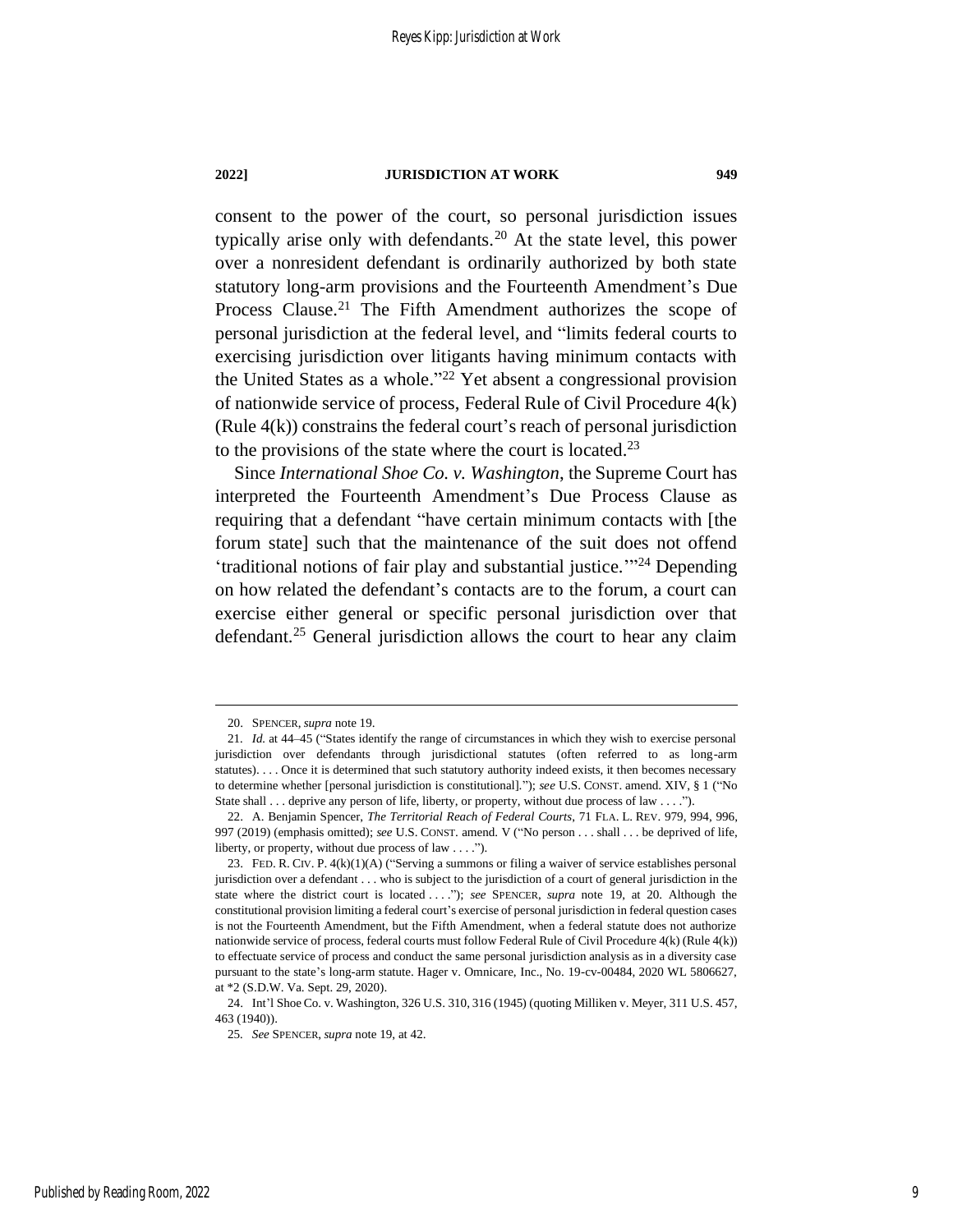against the defendant, regardless of where it arose.<sup>26</sup> After the Court's 2014 opinion in *Daimler AG v. Bauman*, general jurisdiction for corporations has essentially been reduced to two "at home" locations: (1) the state of the corporation's headquarters and (2) the state of incorporation.<sup>27</sup> Thus, the *Daimler* decision considerably reduced the reach of state and federal courts in cases implicating nonresident plaintiffs and limited plaintiffs' forum choices in nationwide mass torts actions.<sup>28</sup>

With specific personal jurisdiction, the Court has not provided a bright-line rule akin to the "at home" test for general personal jurisdiction.<sup>29</sup> Over time, however, the Court has interpreted *International Shoe*'s specific jurisdiction standard to require a three-prong test: (1) the defendant must have "purposefully availed" itself of the forum state; so that the claims (2) "arise out of or relate to" the defendant's activities in that state, and it can reasonably foresee being sued there; and (3) it must be fair and reasonable for the forum state to exercise personal jurisdiction over the defendant.<sup>30</sup> Since 2011,

<sup>26.</sup> Goodyear Dunlop Tires Operations, S.A. v. Brown, 564 U.S. 915, 919 (2011) ("A court may assert general jurisdiction over foreign (sister-state or foreign-country) corporations to hear any and all claims against them when their affiliations with the [s]tate are so 'continuous and systematic' as to render them essentially at home in the forum [s]tate." (citing *Int'l Shoe*, 326 U.S. at 317)). Before the Court's opinions in *Goodyear Dunlop Tires Operations, S.A. v. Brown* and *Daimler AG v. Bauman*, corporate and global defendants could potentially be subject to personal jurisdiction all over the country, as long as they had continuous and systematic contacts in the forum state. Mellow et al., *supra* note [3,](#page-4-0) at 2; Daimler AG v. Bauman, 571 U.S. 117, 127 (2014).

<sup>27</sup>*. Daimler*, 571 U.S. at 137. The Court acknowledged the possibility of extraordinary circumstances in which a state could assert general jurisdiction over a corporation that has its headquarters or place of incorporation elsewhere, but to date that continues to be a hypothetical scenario. Stone, *supra* not[e 3,](#page-4-0) at 810. In *BNSF Railway Co.*, the Court reinforced *Daimler*'s standard by holding that even though "BNSF has over 2,000 miles of railroad track and more than 2,000 employees in Montana," the forum state could not exercise general jurisdiction over it because it was neither incorporated nor headquartered there. BNSF Ry. Co. v. Tyrrell, 137 S. Ct. 1549, 1559 (2017); *see* Mellow et al., *supra* note [3,](#page-4-0) at 3.

<sup>28.</sup> Ashley Simpson, Brett Clements, Amy Antoniolli, Ryan Granholm, Alex Garel-Frantzen, Meghan McMeel, Kevin O'Hara, Brian Watson et al., *Recent Developments in Toxic Tort & Environmental Law*, 53 TORT TRIAL & INS. PRAC. L.J. 683, 690 (2018).

<sup>29.</sup> Crowe, *supra* not[e 11,](#page-6-0) at 507.

<sup>30.</sup> Bristol-Myers Squibb Co. v. Superior Ct., 137 S. Ct. 1773, 1785–86 (2017) (Sotomayor, J., dissenting) ("Our cases have set out three conditions for the exercise of specific jurisdiction over a nonresident defendant. First, the defendant must have 'purposefully avail[ed] itself of the privilege of conducting activities within the forum [s]tate' or have purposefully directed its conduct into the forum [s]tate. Second, the plaintiff's claim must 'arise out of or relate to' the defendant's forum conduct. Finally, the exercise of jurisdiction must be reasonable under the circumstances." (first alteration in original) (first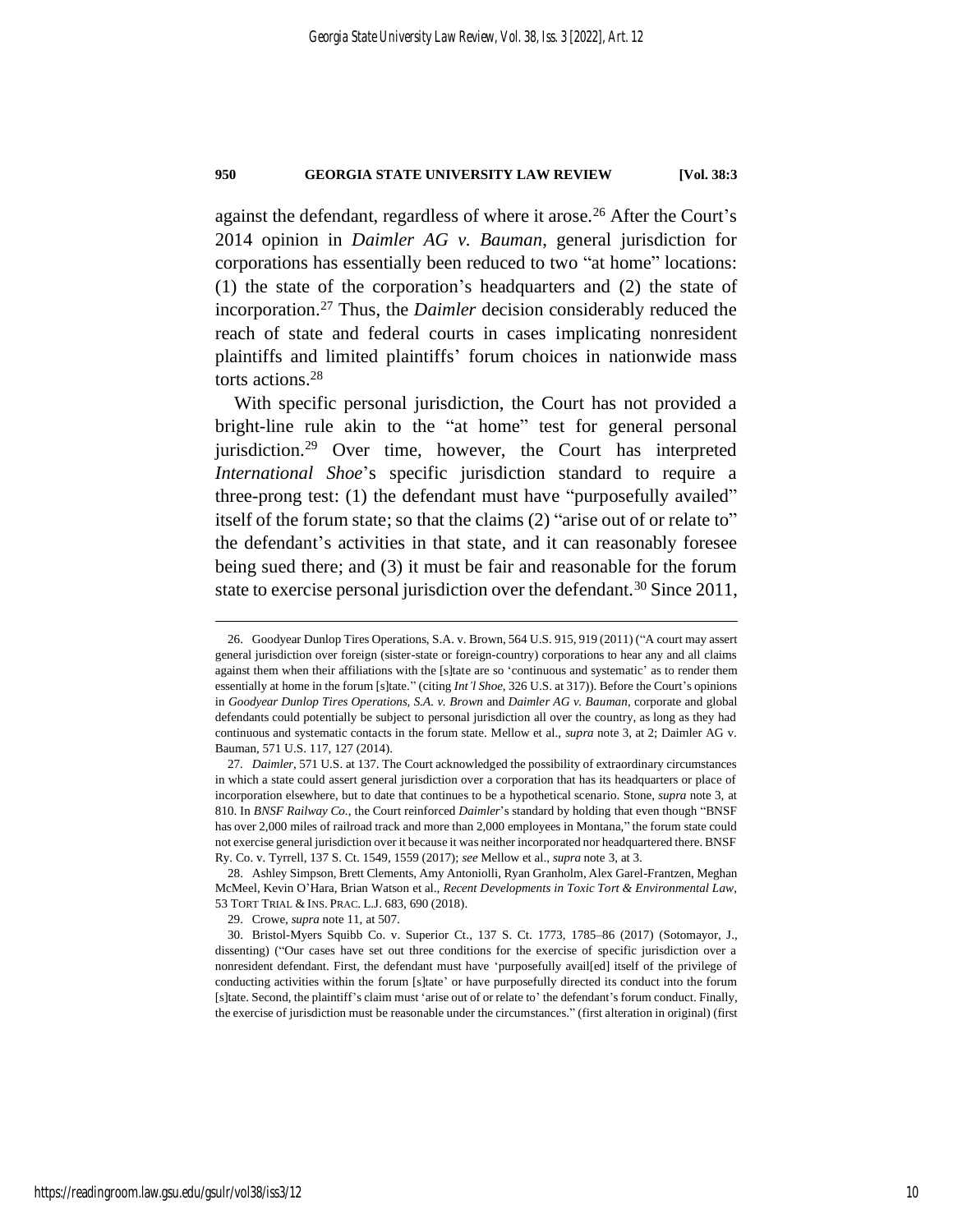after a long period of silence regarding the constitutional limit of personal jurisdiction, the Court has heard seven personal jurisdiction cases, mostly narrowing the doctrine of personal jurisdiction and the power of courts to hear certain cases.<sup>31</sup> The Court has focused specifically on the "arise out of or relate to" requirement of personal jurisdiction only in its two latest opinions—*BMS* and *Ford Motor Co. v. Montana Eighth Judicial District Court*. <sup>32</sup> *BMS* came close to

[1 T]he burden on the defendant, . . . [2] the forum State's interest in adjudicating the dispute, [3] the plaintiff's interest in obtaining convenient and effective relief, . . . [4] the interstate judicial system's interest in obtaining the most efficient resolution of controversies[,] and [5] the shared interest of the several States in furthering fundamental substantive social policies . . . .

31*. See* Hoffheimer, *supra* note [3,](#page-4-0) at 501; *see also* Andre M. Mura, *Staying on Track After* Bristol-Myers, TRIAL, Apr. 2019, at 18, 19. For example, from 1989 to 2011, the Court only ruled once on personal jurisdiction in *Burnham v. Superior Court*. 495 U.S. 604 (1990); Hoffheimer, *supra* note [3,](#page-4-0)  at 501 n.4. The Court found that the exercise of personal jurisdiction by the district courts violated constitutional due process in the following six cases: *Bristol-Myers*, 137 S. Ct. 1773; *BNSF Ry. Co.*, 137 S. Ct. 1549; *Walden v. Fiore*, 571 U.S. 277 (2014); *Daimler*, 571 U.S. 117; *Goodyear*, 564 U.S. 915; and *Nicastro*, 564 U.S. 873. Hoffheimer, *supra* not[e 3,](#page-4-0) at 501 n.6. In 2021, the Court reversed this trend for the first time since 2011 by finding a "close enough" connection between the plaintiffs' claims and the activities of a nonresident global auto company in the forum states "to support specific jurisdiction." Ford Motor Co. v. Mont. Eighth Jud. Dist. Ct., 141 S. Ct. 1017, 1032 (2021). Interestingly, the renewed interest of the Court in personal jurisdiction coincided with the retirement of Justice John Paul Stevens in 2010. Mura, *supra*.

32. Patrick J. Borchers, Richard D. Freer & Thomas C. Arthur, Ford Motor Company v. Montana Eighth Judicial District Court*: Lots of Questions, Some Answers*, 71 EMORY L.J. ONLINE 1, 3 (2021); *Ford*, 141 S. Ct. 1017; *see* Charles W. "Rocky" Rhodes, Cassandra Burke Robertson & Linda Sandstrom Simard, Ford*'s Jurisdictional Crossroads*, 109 GEO. L.J. ONLINE 102, 105 (2020).

<span id="page-11-0"></span>and second citations omitted) (first quoting J. McIntyre Mach., Ltd. v. Nicastro, 564 U.S. 873, 877 (2011) (plurality opinion); and then quoting Helicopteros Nacionales de Colom., S.A. v. Hall, 466 U.S. 408, 414 (1984))); *see* Hanson v. Denckla, 357 U.S. 235, 253 (1958) ("[I]t is essential in each case that there be some act by which the defendant purposefully avails itself of the privilege of conducting activities within the forum [s]tate, thus invoking the benefits and protections of its laws." (citing *Int'l Shoe*, 326 U.S. at 319)); *Helicopteros*, 466 U.S. at 414; Burger King Corp. v. Rudzewicz, 471 U.S. 462, 472 (1985); Crowe, *supra* note [11,](#page-6-0) at 508; Stone, *supra* note [3,](#page-4-0) at 811. In *World-Wide Volkswagen Corp. v. Woodson*, a "stream of commerce" case, the Court distinguished five fairness factors that can either lower or raise the possibility of establishing minimum contacts. 444 U.S. 286, 292 (1980). These factors are as follows:

*Id.* (citations omitted). In other "stream of commerce" cases, such as *J. McIntyre Machinery, Ltd. v. Nicastro*, the Court stated that "the stream-of-commerce metaphor cannot supersede either the mandate of the Due Process Clause or the limits on judicial authority that Clause ensures" and adopted a "forum-by-forum, or sovereign-by-sovereign, analysis" to determine whether a foreign defendant's actions meant it had purposefully availed itself of the privilege of conducting business in the forum. 564 U.S. at 884, 886 (plurality opinion); James P. Donohue, *Traditional Principles of Personal Jurisdiction—Principles of Specific Jurisdiction—Stream of Commerce*, *in* 1 INTERNET LAW AND PRACTICE § 9:7, § 9:7, Westlaw (database updated Nov. 2021). In *Nicastro*, the Court held that a British manufacturing company that used a United States distributor to sell its products in the country was not subject to personal jurisdiction in a New Jersey products liability action because the company's activities did not reveal its intent to purposefully avail itself of the protections of the forum state. *Id.*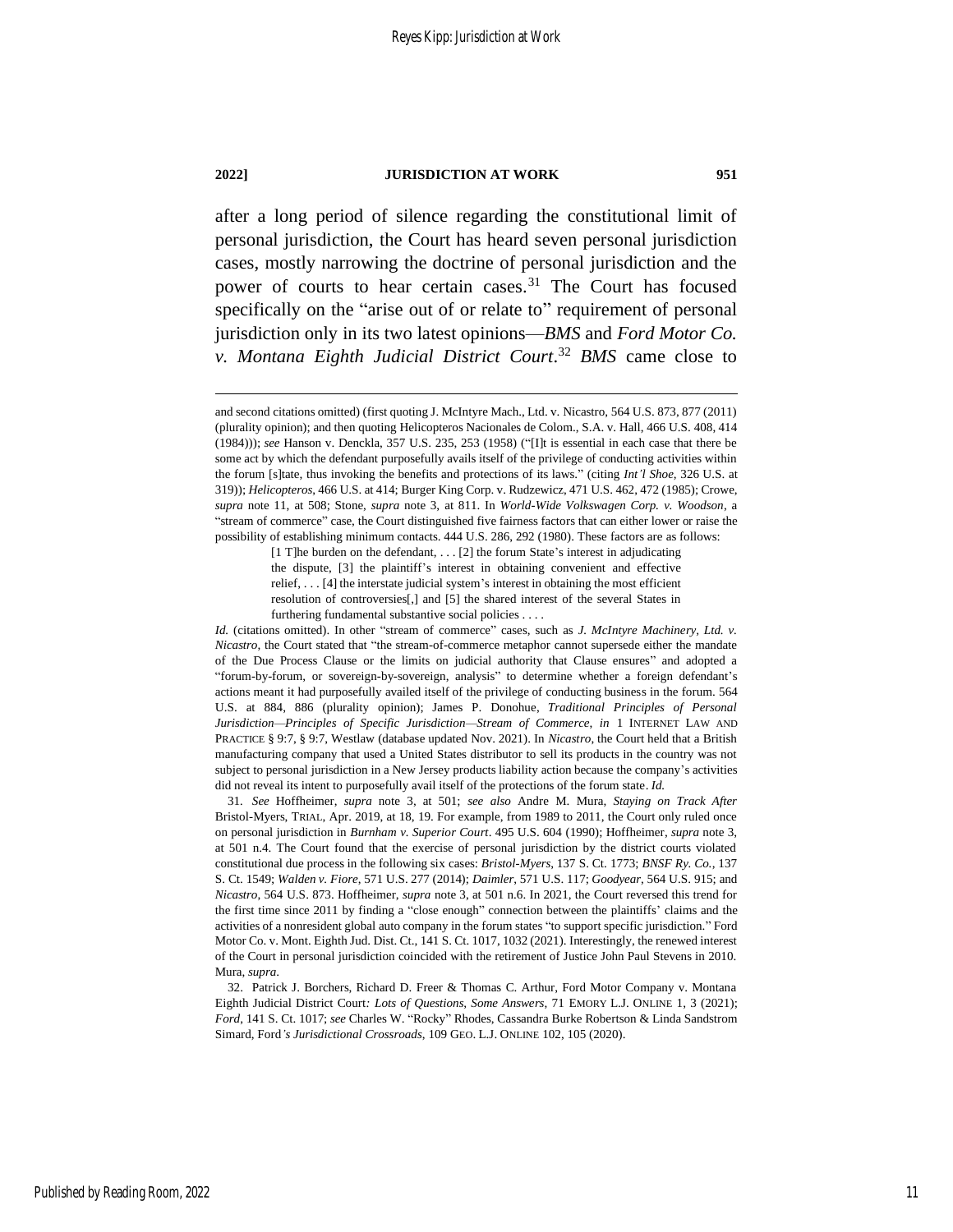providing a bright-line rule with respect to the relatedness requirements of a defendant's contacts to the forum state by explicitly rejecting flexible sliding scales in favor of a direct connection between the injury and the defendant's contacts to the forum.<sup>33</sup> This trend, however, came to a halt in *Ford*, the first case since 2011 in which the Court found that specific personal jurisdiction was satisfied because it did not require a "strict causal relationship between the defendant's in-state activity and the litigation."<sup>34</sup>

### <span id="page-12-0"></span>*1.* Bristol-Myers Squibb

In *BMS*, the Supreme Court added new limits to the relatedness test for specific personal jurisdiction in a mass tort action.<sup>35</sup> Eighty-six California residents and five hundred ninety-two nonresidents (from thirty-three different states) used ordinary party joinder rules to file a mass action consisting of thirteen tort claims (originally filed in eight separate complaints) in California state court, alleging that Bristol-Myers Squibb's blood-thinning drug, Plavix, made them sick.<sup>36</sup> Bristol-Myers Squibb (Bristol-Myers) is a major pharmaceutical company headquartered in New York and incorporated in Delaware.<sup>37</sup>

<span id="page-12-1"></span><sup>33</sup>*. Bristol-Myers*, 137 S. Ct. at 1781 ("[T]he California Supreme Court's 'sliding scale approach[,]' [which resembles a loose and spurious form of general jurisdiction,] is difficult to square with our precedents. . . . The [California] Supreme Court found that specific jurisdiction was present without identifying any adequate link between the [s]tate and the nonresidents' claims.").

<sup>34</sup>*. Ford*, 141 S. Ct. at 1026 ("[W]e have never framed the specific jurisdiction inquiry as always requiring proof of causation—i.e., proof that the plaintiff's claim came about because of the defendant's in-state conduct.").

<sup>35</sup>*. See supra* Introduction; *Bristol-Myers*, 137 S. Ct. 1773; *see also* Anna-Katrina S. Christakis, Matthew Stromquist & Carter Stewart, *Class Action Developments*, 74 BUS. LAW. 561, 564–67 (2019) (discussing *BMS*).

<sup>36</sup>*. Bristol-Myers*, 137 S. Ct. at 1778. Litigation against Bristol-Myers regarding Plavix proliferated all over the country, with much of the litigation consolidated in an MDL assigned to District of New Jersey Judge Freda Wolfson. Bradt & Rave, *supra* not[e 3,](#page-4-0) at 1274. To avoid MDL, plaintiffs, like those in the *BMS* litigation, have sought to build a case outside the federal courts' subject-matter jurisdiction (that is, as a state-law case, not removable either under the Class Action Fairness Act (CAFA) or under diversity jurisdiction). *Id.* Thus, *BMS* could not be removed for two reasons: (1) each complaint joined fewer than one hundred plaintiffs to avoid removal under CAFA, and (2) the plaintiffs joined a second defendant, the California distributor McKesson, to avoid complete diversity. *Id.* at 1275. As a mass action, *BMS* followed the permissive joinder rules under Federal Rule of Civil Procedure 20 (Rule 20). Stone, *supra* not[e 3,](#page-4-0) at 819.

<sup>37</sup>*. Bristol-Myers*, 137 S. Ct. at 1777.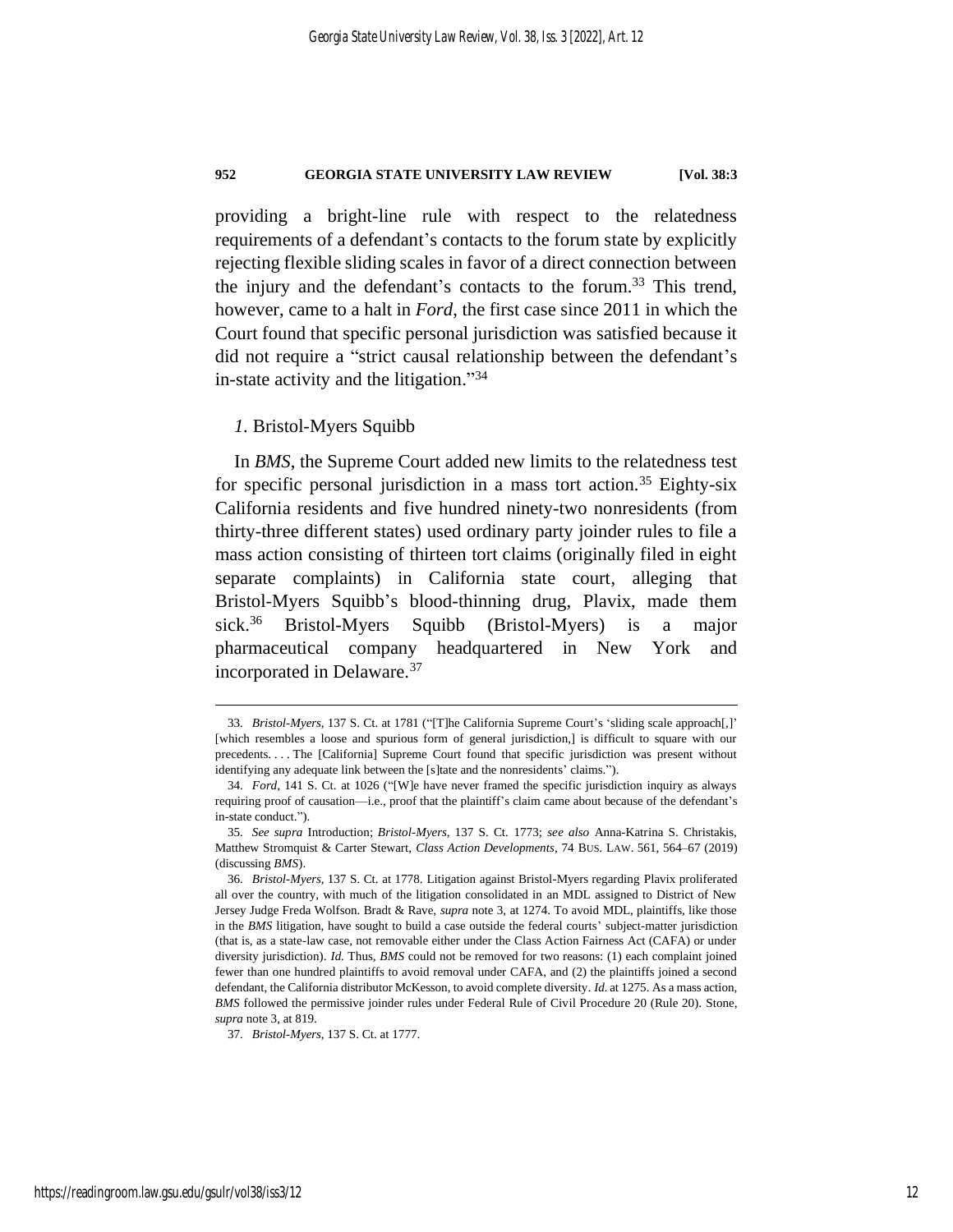The California Superior Court first denied Bristol-Myers's motion to quash the service of summons for lack of personal jurisdiction on the grounds that Bristol-Myers's extensive activities in California provided for general personal jurisdiction.<sup>38</sup> The California Court of Appeal followed suit, rejecting Bristol-Myers's writ of mandate.<sup>39</sup> After *Daimler*, which the Supreme Court decided while *BMS* was pending, the California Court of Appeal changed its decision on general jurisdiction but concluded that the Superior Court nevertheless still had specific personal jurisdiction over Bristol-Myers.<sup>40</sup> A divided California Supreme Court affirmed the specific jurisdiction grant. $41$ 

<sup>38</sup>*. Id.* at 1778; *see* Plavix Prod. & Mktg. Cases, No. JCCP4748, 2013 WL 6150251, at \*2 (Cal. Super. Ct. Sept. 23, 2013) ("BMS's wide-ranging, continuous, and systematic activities in California . . . are clearly sufficient to establish . . . general jurisdiction over it. Because BMS engages in extensive activities . . . and thus enjoys the benefits and protections of its laws, this Court's exercise of jurisdiction over BMS comports with [*International Shoe*]."), *aff'd sub nom.* Bristol-Myers Squibb Co. v. Superior Ct., 175 Cal. Rptr. 3d 412 (Cal. Ct. App. 2014), *aff'd*, 377 P.3d 874 (Cal. 2016), *rev'd*, 137 S. Ct. 1773 (2017).

<sup>39</sup>*. Bristol-Myers*, 137 S. Ct. at 1778. Bristol-Myers has five research and laboratory facilities with around 160 employees in California; the company also employs about 250 sales representatives in the state, and it maintains a state-government advocacy office there. *Id.* Although Bristol-Myers did not develop, manufacture, label, package, or create a marketing strategy for Plavix in California, it sold almost 187 million Plavix pills in the state between 2006 and 2012, comprising more than 900 million dollars. *Id.* Moreover, Bristol-Myers contracted with McKesson, its California co-defendant, to distribute Plavix nationwide. *Id.* at 1783.

<sup>40</sup>*. Id.* at 1778. The California Court of Appeal reasoned:

Although BMS's contacts with California that were described by the trial court no longer suffice under *Goodyear* and *Daimler* for assertion of general jurisdiction, they remain pertinent and persuasive for the first step of a specific jurisdiction analysis. BMS's extensive, longstanding business activities in California . . . bear no resemblance to the "random, fortuitous, and attenuated" interests held to be insufficient in *World-Wide Volkswagen* and *Walden*. They provide evidence of far more than the minimum contacts necessary under *International Shoe* to support the exercise of specific jurisdiction.

Bristol-Myers Squibb Co. v. Superior Ct., 175 Cal. Rptr. 3d 412, 433 (Ct. App. 2014) (quoting Walden v. Fiore, 571 U.S. 277, 286 (2014)), *aff'd*, 377 P.3d 874 (Cal. 2016), *rev'd*, 137 S. Ct. 1773 (2017).

<sup>41</sup>*. Bristol-Myers*, 137 S. Ct. at 1778. The California Supreme Court concluded:

<sup>[</sup>I]n light of BMS's extensive contacts with California, encompassing extensive marketing and distribution of Plavix, hundreds of millions of dollars of revenue from Plavix sales, a relationship with a California distributor, substantial research and development facilities, and hundreds of California employees, courts may, consistent with the requirements of due process, exercise specific personal jurisdiction over nonresident plaintiffs' claims in this action, which arise from the same course of conduct that gave rise to California plaintiffs' claims: BMS's development and nationwide marketing and distribution of Plavix. BMS cannot establish unfairness: Balancing the burdens imposed by this mass tort action, and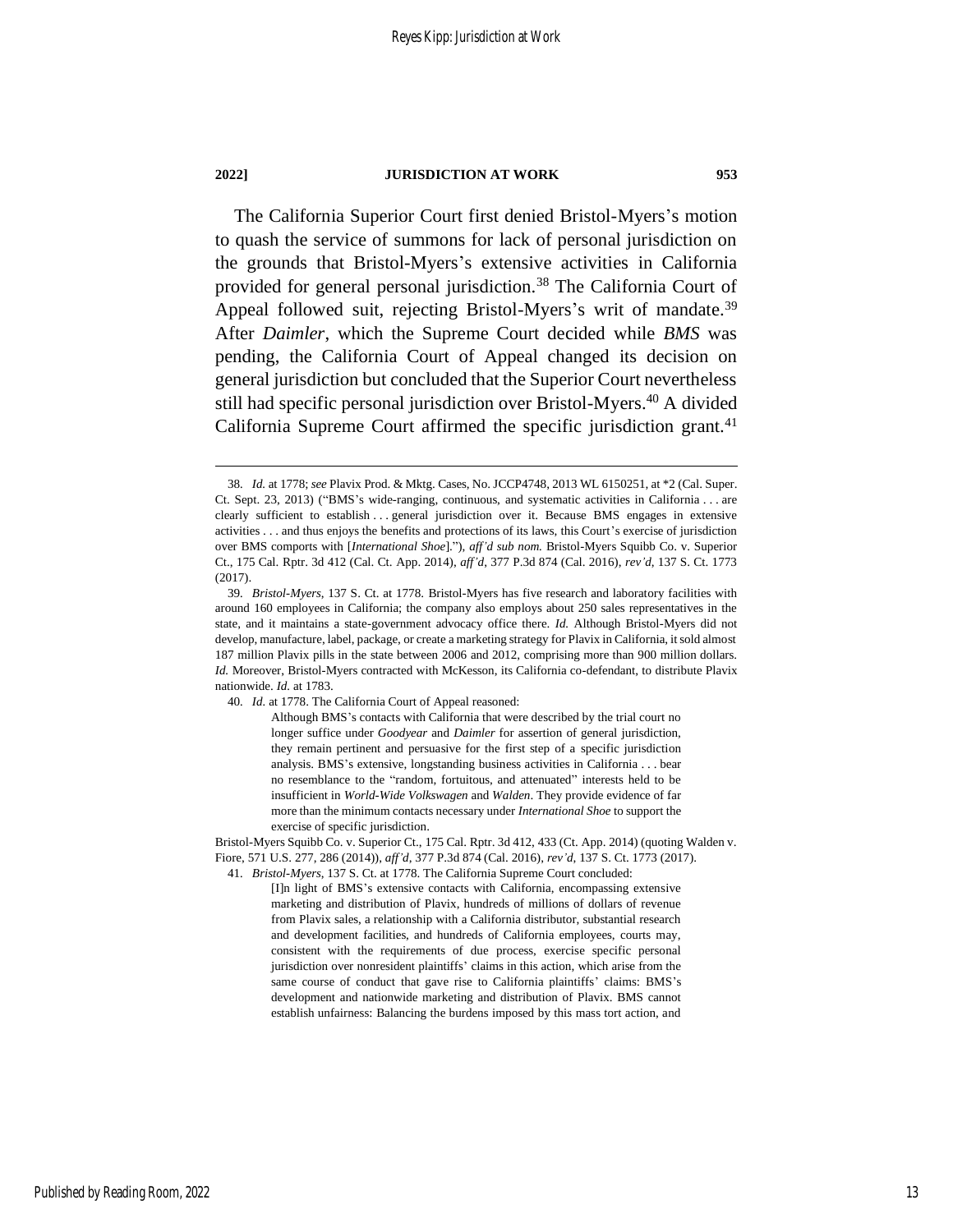Applying a "sliding scale approach," the majority found specific personal jurisdiction by weighing the relatedness of Bristol-Myers's contacts to the forum against the quantity of those contacts.<sup>42</sup> The California Supreme Court held that Bristol-Myers's "extensive contacts in California" coupled with the similarity of the nonresident claims to those of California residents (where specific jurisdiction was valid) supported finding specific personal jurisdiction.<sup>43</sup>

The Supreme Court reversed, comparing this sliding scale approach to "a loose and spurious form of general jurisdiction." <sup>44</sup> Justice Alito, writing for the *BMS* majority, concluded that the out-of-state plaintiffs could not sue Bristol-Myers in California because their specific injuries occurred outside of that forum state.<sup>45</sup> That is, the nonresident plaintiffs had neither "obtained Plavix through California physicians or from any other California source; nor did they claim that they were injured by Plavix or were treated for their injuries in California." 46 Even if they had similar claims to other California plaintiffs, the Court reasoned, Bristol-Myers's relationship to resident third parties was insufficient to allow the trial court to exercise specific jurisdiction over Bristol-Myers for the nonresidents' claims.<sup>47</sup> As such, *BMS*'s holding

46*. Id.* at 1778.

given its complexity and potential impact on the judicial systems of numerous other jurisdictions, we conclude that the joint litigation of the nonresident plaintiffs' claims with the claims of the California plaintiffs is not an unreasonable exercise of specific jurisdiction over defendant BMS.

Bristol-Myers Squibb Co. v. Superior Ct., 377 P.3d 874, 894 (Cal. 2016), *rev'd*, 137 S. Ct. 1773 (2017). 42*. Bristol-Myers*, 137 S. Ct. at 1778; *see Bristol-Myers*, 377 P.3d at 889 ("[We] adopted a sliding scale approach to specific jurisdiction in which we recognized that 'the more wide ranging the defendant's forum contacts, the more readily is shown a connection between the forum contacts and the claim.'" (quoting Vons Cos. v. Seabest Foods, Inc., 926 P.2d 1085, 1098 (Cal. 1996))).

<sup>43</sup>*. Bristol-Myers*, 137 S. Ct. at 1779.

<sup>44</sup>*. Id.* at 1781.

<sup>45</sup>*. Id.* ("[T]he nonresidents were not prescribed Plavix in California, did not purchase Plavix in California, did not ingest Plavix in California, and were not injured . . . in California.").

<sup>47</sup>*. Id.* at 1781 ("The mere fact that *other* plaintiffs were prescribed, obtained, and ingested Plavix in California—and allegedly sustained the same injuries as did the nonresidents—does not allow the State to assert specific jurisdiction over the nonresidents' claims."); *see* Spencer, *supra* not[e 13,](#page-6-1) at 32. Around 2011, Plavix was the best-selling prescription drug in the United States, yielding over forty billion dollars in revenue for Bristol-Myers. Bradt & Rave, *supra* not[e 3,](#page-4-0) at 1274. Thus, prior to 2011, when *Goodyear* was decided, Bristol-Myers would most likely have been subject to general personal jurisdiction in California based on its systematic contacts with the state, such as almost one billion dollars in sales, business registration in the state, operation of five offices, and employment of some four hundred people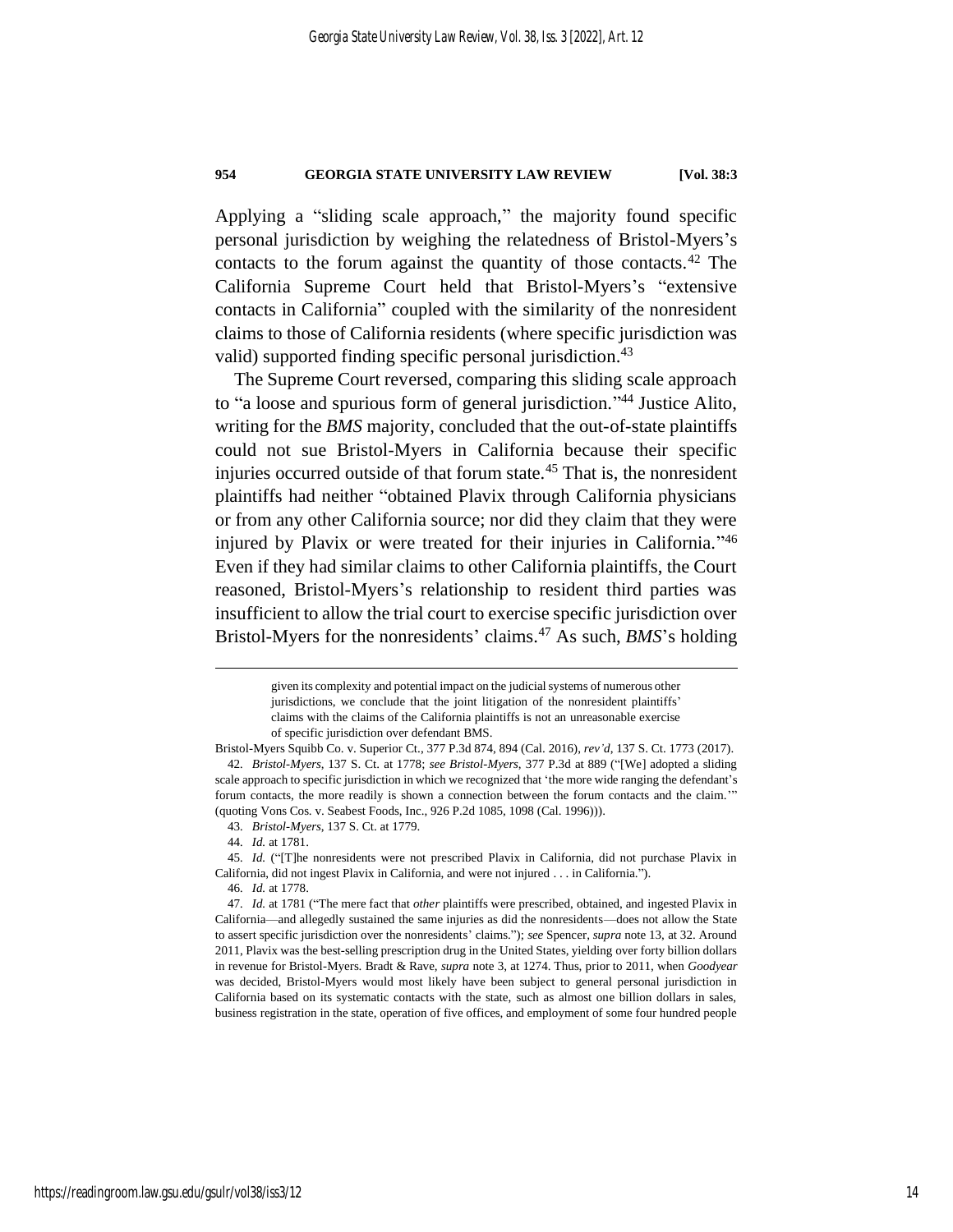hardened the relatedness requirement needed for specific personal jurisdiction by suggesting that the meaning of "arise out of or relate to" requires that a defendant's contacts with the forum include the very product that injured the plaintiff.<sup>48</sup> Yet "the Court failed to provide [further] guidance as to [this] requirement beyond its determination that a relationship between the defendant and a third party [plaintiff] is not enough to connect a claim with a forum." <sup>49</sup> Although the Court concluded that mass-action plaintiffs could only file a consolidated lawsuit in a state with general jurisdiction over the defendant,<sup>50</sup> the majority did not think that its holding would result in a "parade of horribles."<sup>51</sup>

- 50*. Bristol-Myers*, 137 S. Ct. at 1783.
- 51*. Id.* at 1783–84. The Supreme Court majority specifically stated:
	- Our straightforward application in this case of settled principles of personal jurisdiction will not result in the parade of horribles that respondents conjure up. Our decision does not prevent the California and out-of-state plaintiffs from joining together in a consolidated action in the [s]tates that have general jurisdiction over BMS. BMS concedes that such suits could be brought in either New York or Delaware. Alternatively, the plaintiffs who are residents of a particular [s]tate—for example, the 92 plaintiffs from Texas and the 71 from Ohio—could probably sue together in their home [s]tates. In addition, since our decision concerns the due process limits on the exercise of specific jurisdiction by a [s]tate, we leave open the question whether the Fifth Amendment imposes the same restrictions on the exercise of personal jurisdiction by a federal court.

*Id.* (citations omitted). In their brief, the nonresident plaintiffs contended that a ruling denying personal jurisdiction over their claims:

Brief of Respondents at 38, *Bristol-Myers*, 137 S. Ct. 1773 (No. 16-466), 2017 WL 1207530, at \*38.

in the state. *Id.* at 1275. After the U.S. Supreme Court's decisions in *Goodyear* and *Daimler*, however, limiting general personal jurisdictions to the states where a corporation is either incorporated or headquartered, California did not have general jurisdiction over Bristol-Myers, regardless of the defendant's extensive contacts in the state. Daimler AG v. Bauman, 571 U.S. 117, 127 (2014); Goodyear Dunlop Tires Operations, S.A. v. Brown, 564 U.S. 915, 919 (2011); *see* Stone, *supra* note [3,](#page-4-0) at 810–11.

<sup>48</sup>*. See Bristol-Myers*, 137 S. Ct. at 1781; *id.* at 1787 (Sotomayor, J., dissenting); Helicopteros Nacionales de Colom., S.A. v. Hall, 466 U.S. 408, 418 (1984); Crowe, *supra* not[e 11,](#page-6-0) at 514 ("The Court's holding demonstrated an attempt to narrow the scope of the relatedness requirement.").

<sup>49.</sup> John V. Feliccia, Note, Bristol-Myers Squibb Co. v. Superior Court*: Reproaching the Sliding Scale Approach for the Fixable Fault of Sliding Too Far*, 77 MD. L. REV. 862, 863, 864 (2018) ("Without substituting an approach of its own, the Court left lower courts rudderless in navigating the expanse of what constitutes an 'adequate link' for the purposes of specific jurisdiction.").

<sup>[</sup>W]ould substantially disrupt the operations of the state courts, and likely the federal courts as well. It would significantly increase the amount of litigation—causing cases that previously proceeded together efficiently to be adjudicated separately in courts around the nation, while also generating more collateral litigation about claim and issue preclusion. Enormous segments of complex civil litigation will be open to attack, and potentially unsalvageable. The Due Process Clause has never before been read to require such disruptive results.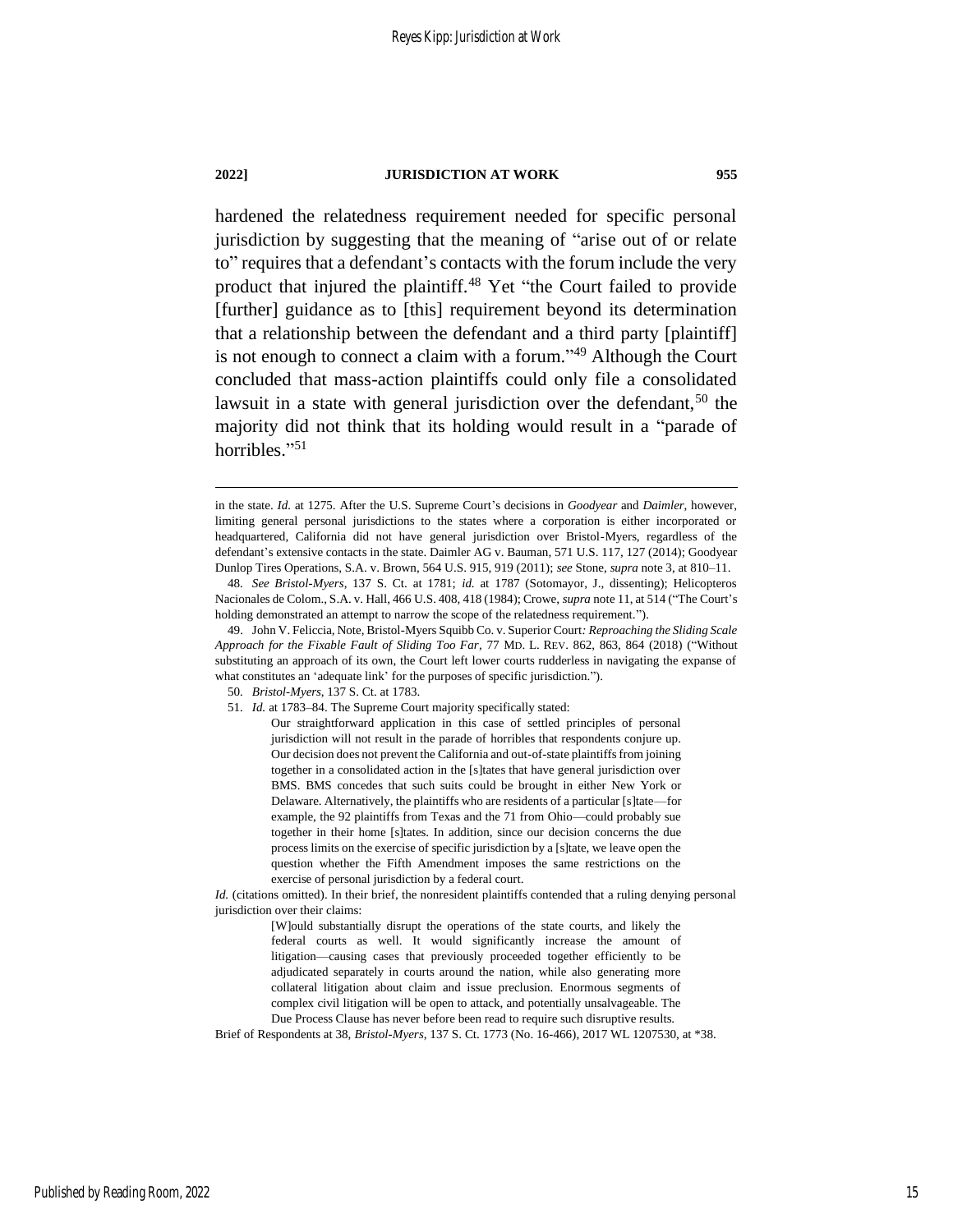The optimism of the *BMS* majority held true in *Ford*—a case concerning two consolidated products liability lawsuits in which forum-state residents sued Ford, a nonresident global auto company, for injuries sustained while driving Ford cars in plaintiffs' home states.<sup>52</sup> As mentioned above, *Ford* is the first personal jurisdiction case since 2011 in which the Court ruled in favor of the plaintiffs.<sup>53</sup> Building on *BMS*, the defendant in *Ford* argued that specific personal jurisdiction was improper because Ford did not design, manufacture, or sell the specific cars that caused the injuries in the forum states; thus, the plaintiffs could not establish that their injuries "arose out of" Ford's activities in the fora.<sup>54</sup> Yet surprisingly, the Court took a "markedly different approach to relatedness than *BMS*," reasoning that specific personal jurisdiction does not always require proving a causal link between the plaintiff's claims and the defendant's in-state activities.<sup>55</sup> Sometimes, the Court concluded, the claims need only be factually "related to" the defendant's actions in the forum state for specific personal jurisdiction to be proper.<sup>56</sup> As such, the Court essentially re-instituted a flexible sliding scale approach for specific personal jurisdiction.<sup>57</sup> The opinion, however, only dealt with plaintiffs who were residents of the forum states, leaving the impact of *BMS*'s refusal to grant specific personal jurisdiction over identical claims by out-of-state plaintiffs largely unanswered. 58

At least two issues have become important for district courts when trying to decide whether to apply or reject *BMS* in the context of FLSA collective actions and other forms of aggregate litigation. First, because *BMS* focused on personal jurisdiction's due process requirements in a mass tort action under state law and before a state court, the opinion left open "what, if any, impact [*BMS* should have]

<sup>52.</sup> Ford Motor Co. v. Mont. Eighth Jud. Dist. Ct., 141 S. Ct. 1017, 1022–23 (2021); Borchers et al., *supra* not[e 32,](#page-11-0) at 1.

<sup>53</sup>*. See supra* Part I.A; *Ford*, 141 S. Ct. at 1024.

<sup>54</sup>*. Ford*, 141 S. Ct. at 1026; Borchers et al., *supra* not[e 32,](#page-11-0) at 7.

<sup>55.</sup> Borchers et al., *supra* not[e 32,](#page-11-0) at 7; *Ford*, 141 S. Ct. at 1026.

<sup>56</sup>*. Ford*, 141 S. Ct. at 1026.

<sup>57</sup>*. See* Borchers et al., *supra* note [32,](#page-11-0) at 9 ("How does a court decide which test ('arise out of' or 'related to') to use? Here, the Court also appeared to do what it refused to do in *BMS*: recognize (although not in so many words) a sliding scale.").

<sup>58</sup>*. See id.* at 11.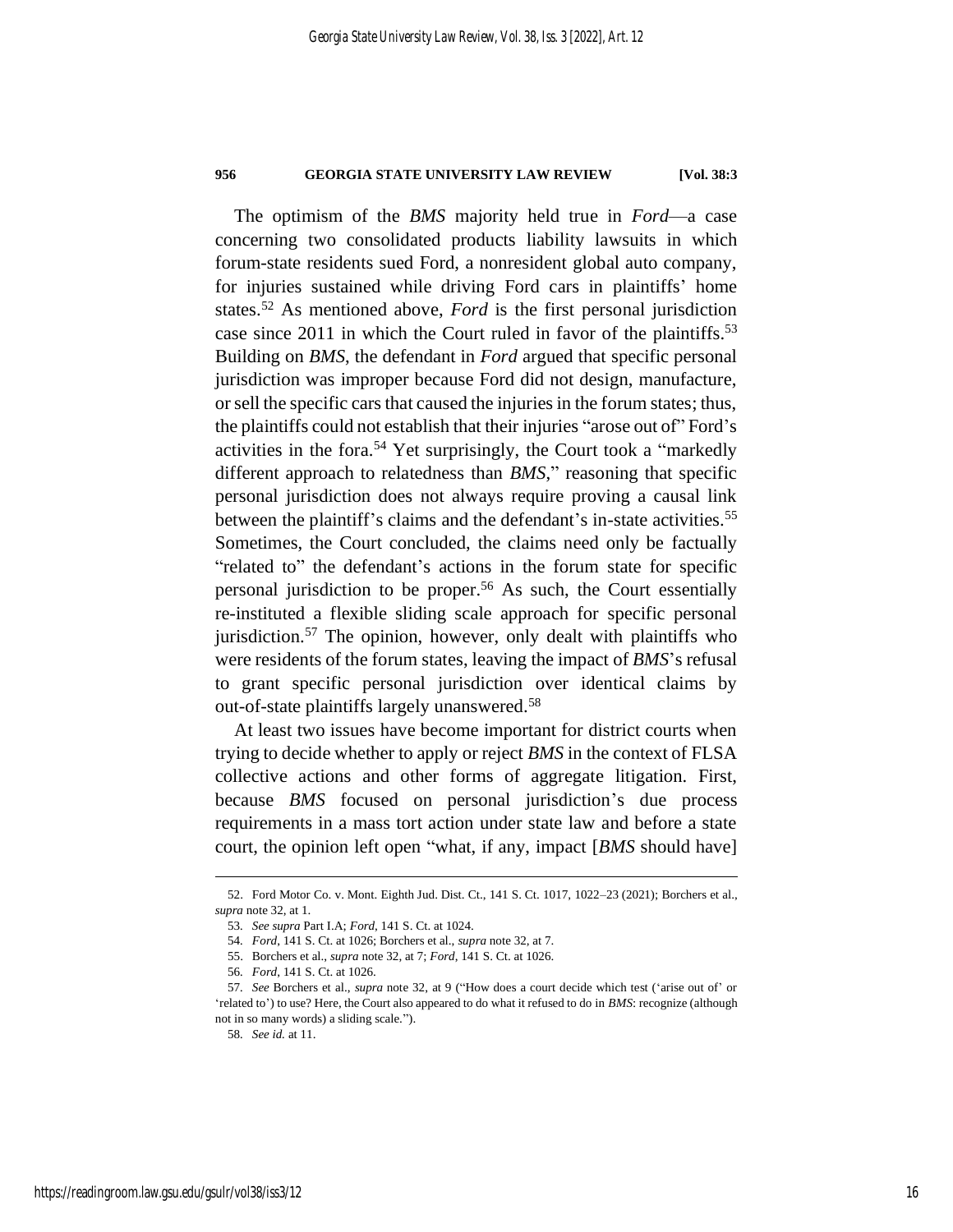on a federal court's exercise of personal jurisdiction" in federal question cases.<sup>59</sup> Second, given that *BMS* involved numerous distinct lawsuits with named plaintiffs that were consolidated as a state mass action, the question remains whether the Court's *BMS* ruling applies to out-of-state defendants in other forms of aggregate litigation, such as class and collective actions.<sup>60</sup>

### *B. Class Actions, Multidistrict Litigation, and FLSA Collective Actions*

<span id="page-17-1"></span>Before the codification of the Federal Rules of Civil Procedure (FRCP) in September 1938—just one month before the passage of the FLSA—decisions on representative litigation were scattered.<sup>61</sup> The FRCP originally created three Rule 23 class action categories based on the rights being litigated: "true" class actions (joint rights), "hybrid" class actions (several rights concerning the same property), and "spurious" class actions (rights involving a common question of fact).<sup>62</sup> The first two categories did not provide a mechanism for class members to join affirmatively.<sup>63</sup> But the "spurious" class, by contrast, required members to opt in to the action affirmatively and awarded

<span id="page-17-0"></span><sup>59.</sup> Christakis et al., *supra* note [35,](#page-12-0) at 566. Personal jurisdiction is different in a case in which subject-matter jurisdiction is based on diversity jurisdiction (28 U.S.C. § 1332) rather than on federal question jurisdiction (28 U.S.C. § 1331). O'Quinn v. TransCanada USA Servs., Inc., 469 F. Supp. 3d 591, 611 (S.D.W. Va. 2020). For federal question cases, the Fifth Amendment's Due Process Clause merely requires that defendants maintain "adequate contacts with the United States as a whole" rather than specifically with the forum state. Waters v. Day & Zimmermann NPS, Inc., 23 F.4th 84, 99 (1st Cir. 2022) (quoting United States v. Swiss Am. Bank, Ltd., 274 F.3d 610, 618 (1st Cir. 2001)), *petition for cert. filed*, No. 21-1192 (U.S. Feb. 25, 2022).

<sup>60.</sup> Christakis et al., *supra* note [35,](#page-12-0) at 566–67.

<sup>61.</sup> Daniel C. Lopez, Note, *Collective Confusion: FLSA Collective Actions, Rule 23 Class Actions, and the Rules Enabling Act*, 61 HASTINGS L.J. 275, 284–85 (2009). Prior to 1938, there were only a few isolated cases of representative litigation relegated to the Federal Equity Rules. *Id.* at 284.

<sup>62.</sup> Scott Dodson, *An Opt-In Option for Class Actions*, 115 MICH. L. REV. 171, 176 (2016); *see also* William C. Jhaveri-Weeks & Austin Webbert, *Class Actions Under Rule 23 and Collective Actions Under the Fair Labor Standards Act: Preventing the Conflation of Two Distinct Tools to Enforce the Wage Laws*, 23 GEO. J. ON POVERTY L. & POL'Y 233, 235 (2016).

<sup>63.</sup> Dodson, *supra* note [62.](#page-17-0) Unlike the modern version, the original Rule 23 did not require plaintiffs to notify absent class members about the class action or to make an affirmative motion for class certification; instead, defendants had to move to strike the class, proving that the requirements of Rule 23 were not satisfied. Jhaveri-Weeks & Webbert, *supra* note [62,](#page-17-0) at 236. Additionally, common questions among the class did not have to "predominate" over other individual claims. *Id.*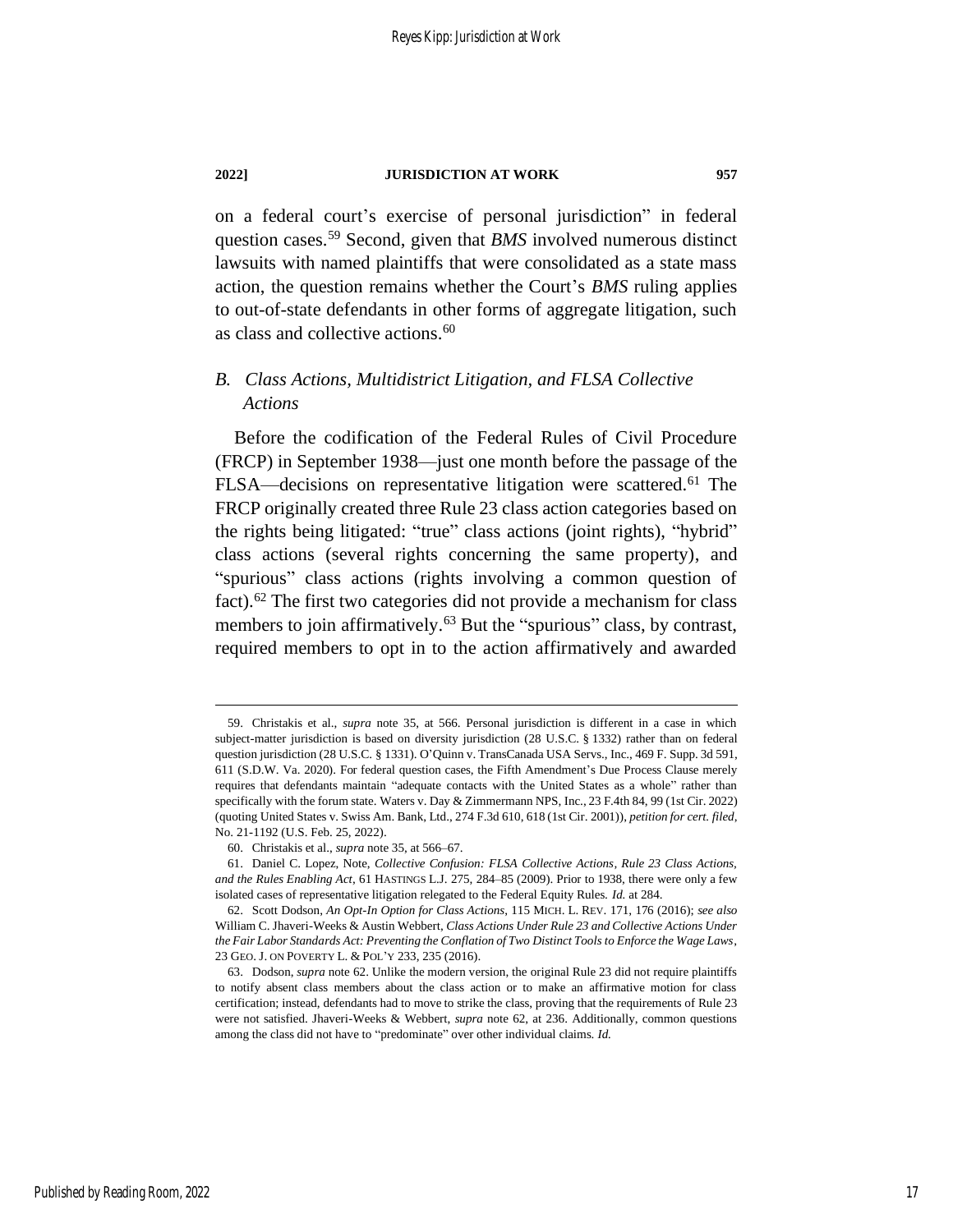plaintiffs money damages, just like the FLSA collective action mechanism does today.<sup>64</sup>

In 1966, the Advisory Committee on Civil Rules revised Rule 23, creating the modern class action.<sup>65</sup> Under the modern rule, all class actions must comply with four prerequisites: numerosity, commonality, typicality, and adequacy.<sup>66</sup> Additionally, Rule 23(b) transformed the three prior class action categories into "'mandatory' classes; group-remedy classes; and economy-based, common-interest classes." <sup>67</sup> Specifically, Rule 23(b)(3) transformed the "spurious" action into the money-damages class action where the ruling binds all class members unless they affirmatively opt out of the class. 68

The 1960s saw the development of another aggregation tool—MDL, codified in the Multidistrict Litigation Act of 1968 (MDL Act). <sup>69</sup> The MDL Act gives the Judicial Panel on Multidistrict

(2) there are questions of law or fact common to the class;

(3) the claims or defenses of the representative parties are typical of the claims

or defenses of the class; and

(4) the representative parties will fairly and adequately protect the interests of the class.

*Id.*

67. Dodson, *supra* note [62,](#page-17-0) at 177. Under Rule 23(b)(1), parties can maintain a class action if prosecuting separate actions would create risk of inconsistent adjudications or adjudications that would be dispositive of the interests of non-party members regarding the individual adjudications. FED. R. CIV. P. 23(b)(1). Under Rule 23(b)(2), parties can maintain a class action if "the party opposing the class has acted or refused to act on grounds that apply generally to the class, so that final injunctive relief or corresponding declaratory relief is appropriate respecting the class as a whole." FED. R. CIV. P. 23(b)(2). Finally, under Rule 23(b)(3), a class action is proper when "the court finds that the questions of law or fact common to class members predominate over any questions affecting only individual members, and that a class action is superior to other available methods for fairly and efficiently adjudicating the controversy." FED. R. CIV. P. 23(b)(3); *see also* Stone, *supra* not[e 3,](#page-4-0) at 813–15 (discussing the types of class actions under Rule 23). The modern Rule 23 requires that courts affirmatively certify the class action. Jhaveri-Weeks & Webbert, *supra* not[e 62,](#page-17-0) at 237.

68. James M. Underwood, *Rationality, Multiplicity & Legitimacy: Federalization of the Interstate Class Action*, 46 S. TEX. L. REV. 391, 400 (2004). Notice and opt-out rights are only mandatory in money-damage class actions under Rule 23(b)(3). Stone, *supra* note [3,](#page-4-0) at 815. In 23(b)(1) and 23(b)(2) class actions, giving notice to unnamed members is discretionary because "constitutional due process concerns are not as prevalent in these class action types." *Id.*

69. Act of Apr. 29, 1968, Pub. L. No. 90-296, 82 Stat. 109 (codified as amended at 28 U.S.C. § 1407); *see* Bradt & Rave, *supra* note [3,](#page-4-0) at 1262–63.

<sup>64.</sup> Dodson, *supra* note [62,](#page-17-0) at 176, 209; *see infra* Part II.B.1.

<sup>65.</sup> Dodson, *supra* note [62,](#page-17-0) at 177.

<sup>66.</sup> FED. R. CIV. P. 23(a). Rule 23(a) provides:

One or more members of a class may sue or be sued as representative parties on behalf of all members only if:

<sup>(1)</sup> the class is so numerous that joinder of all members is impracticable;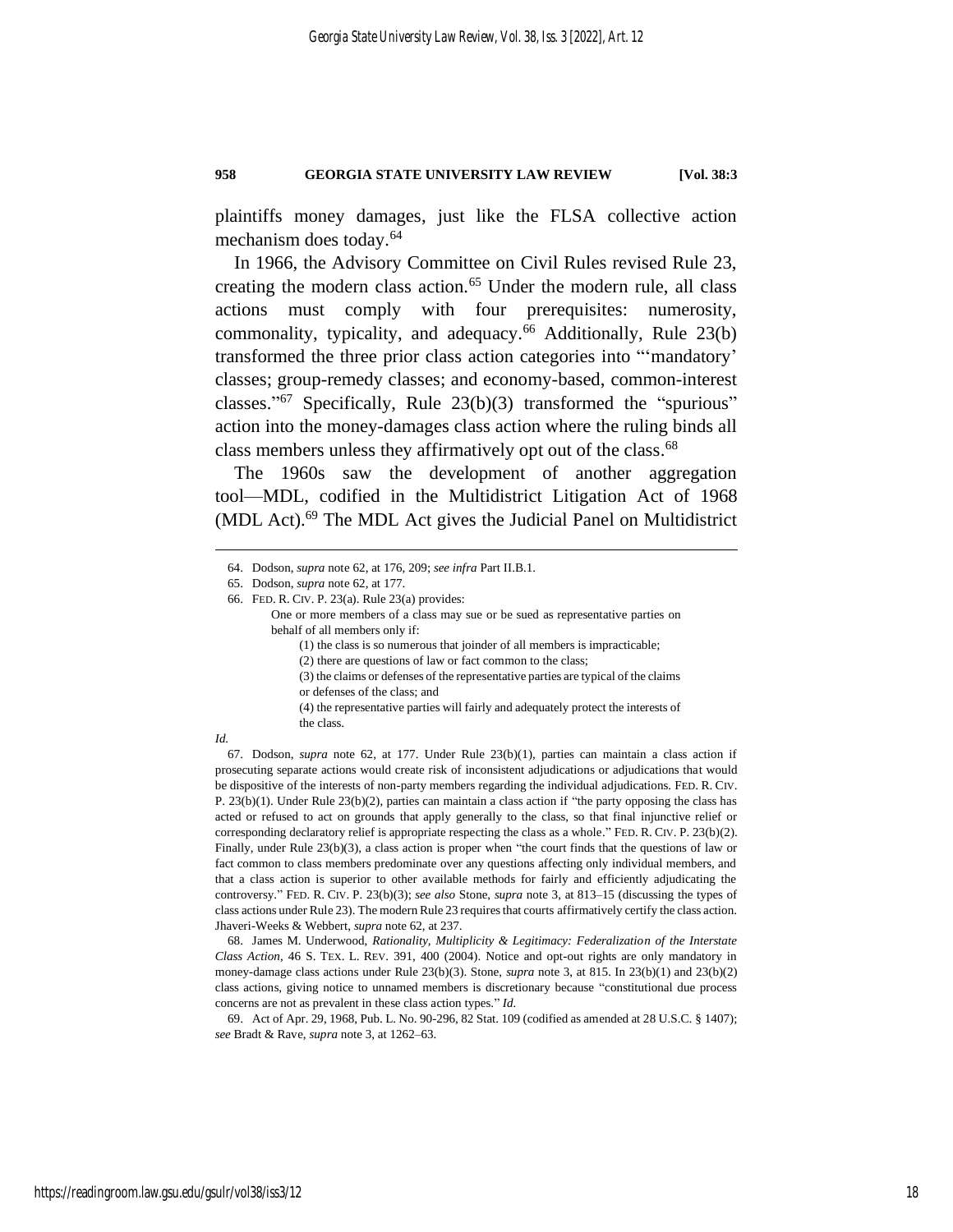Litigation ample powers to consolidate or centralize cases from courts all over the country into a single federal court in any location. <sup>70</sup> The MDL judge, like any other federal district judge, has the power to oversee discovery and make rulings on dispositive pretrial motions.<sup>71</sup> In theory, the cases are to be remanded back to their original districts at the conclusion of pretrial proceedings; however, in practice, remand seldomly happens.<sup>72</sup> For purposes of personal jurisdiction, such transfer is valid as long as the case is filed in, or removed to, a district court with personal jurisdiction over the defendant.<sup>73</sup> Lately, many mass tort actions like *BMS* are in MDL, which in 2015 comprised over one-third of the federal civil docket.<sup>74</sup>

### <span id="page-19-1"></span><span id="page-19-0"></span>*1. The FLSA*

On June 25, 1938, after ten bill revisions, President Franklin D. Roosevelt finally signed the FLSA into law.<sup>75</sup> Borrowing from earlier legal provisions developed over the past seventy years, the FLSA embodied a new compromise between labor unions and political party factions to standardize labor laws and regulate interstate commerce.<sup>76</sup> For the first time in United States history, an omnibus federal statute

<sup>70.</sup> Bradt & Rave, *supra* note [3,](#page-4-0) at 1254, 1262. Multidistrict Litigation has been used to consolidate mass torts, antitrust claims, securities actions, environmental suits, and claims involving business and consumer fraud, among others. Ichel, *supra* not[e 11,](#page-6-0) at 50.

<sup>71.</sup> Bradt & Rave, *supra* not[e 3,](#page-4-0) at 1262.

<sup>72</sup>*. Id.* at 1263. About 97% of the transferred cases are concluded in the MDL court, either by a settlement agreement or dispositive motion. *Id.*

<sup>73</sup>*. Id.* at 1258; *see* Ichel, *supra* not[e 11,](#page-6-0) at 51 ("Once an MDL proceeding has been established by the Judicial Panel on Multi-District Litigation, there will typically be later-filed 'tag-along' cases that are either transferred to the district court presiding over the MDL proceeding as additional MDL cases or directly filed in the MDL district court.").

<sup>74.</sup> Bradt & Rave, *supra* not[e 3,](#page-4-0) at 1261; Judith Resnik, *Lawyers' Ethics Beyond the Vanishing Trial: Unrepresented Claimants, De Facto Aggregations, Arbitration Mandates, and Privatized Processes*, 85 FORDHAM L. REV. 1899, 1913 (2017) ("[A]s of the fall of 2015, almost 40 percent of federal civil cases were part of MDLs . . . .").

<sup>75.</sup> Lopez, *supra* note [61,](#page-17-1) at 280; Carl Engstrom, Note, *What Have I Opted Myself Into? Resolving the Uncertain Status of Opt-In Plaintiffs Prior to Conditional Certification in Fair Labor Standards Act Litigation*, 96 MINN. L. REV. 1544, 1548 (2012). A year earlier, in *NLRB v. Jones & Laughlin Steel Corp.*, the Supreme Court upheld the National Labor Relations Act, finding that Congress has the proper authority to enact legislation to protect and advance interstate commerce. 301 U.S. 1, 36–37 (1937); 1 LES A. SCHNEIDER & J. LARRY STINE, WAGE AND HOUR LAW: COMPLIANCE AND PRACTICE § 1:2, Westlaw (database updated Dec. 2021). This decision was important in supporting Congress's revision of a wage and hour law of general applicability. *See id.*

<sup>76.</sup> Lopez, *supra* note [61,](#page-17-1) at 280.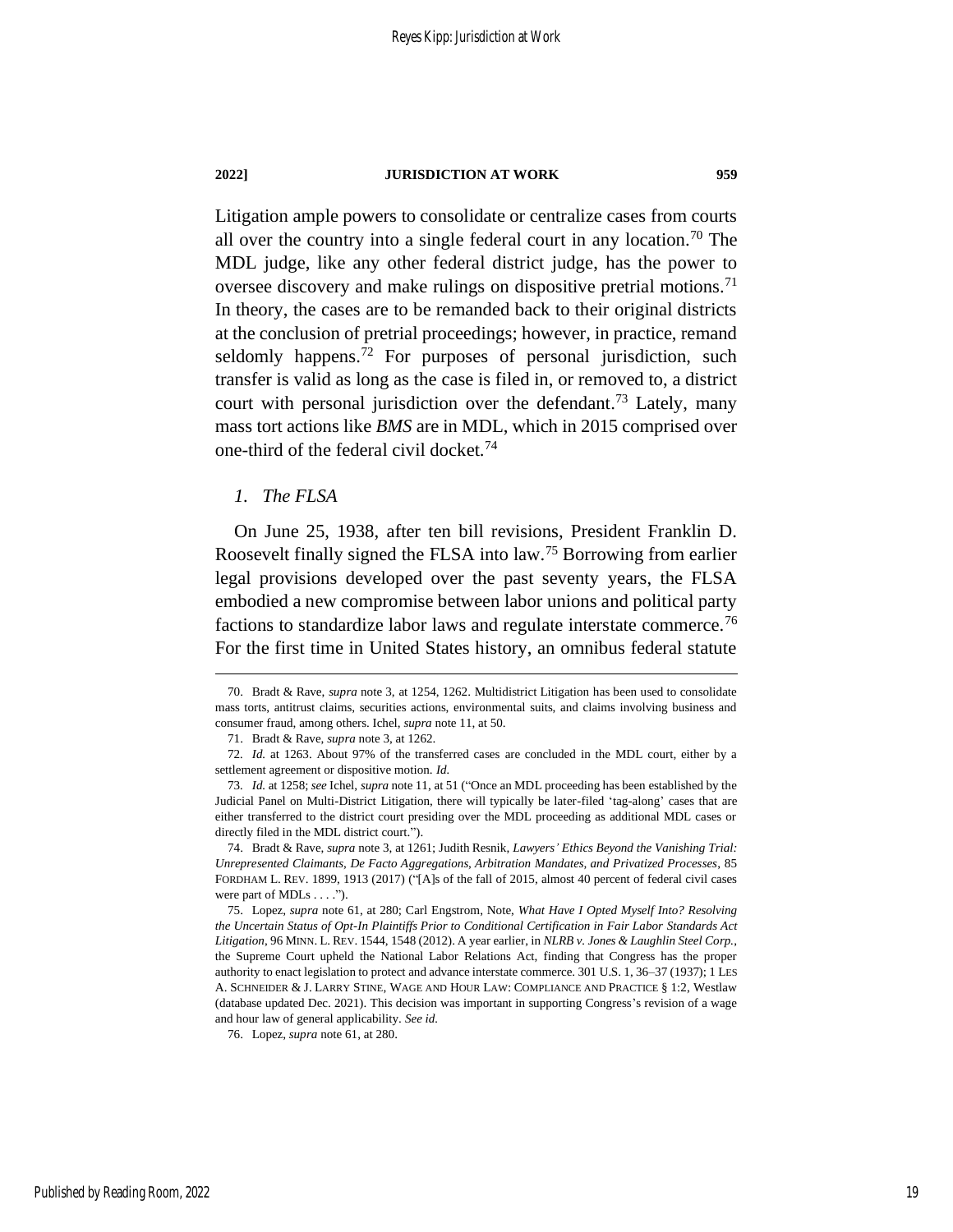recognized employees' right to a minimum wage; standardized eight-hour workdays and forty-hour workweeks; required time-and-a-half overtime payments; and prohibited child labor.<sup>77</sup> If an employer violated the statute, the FLSA allowed the Secretary of Labor or private plaintiffs to seek enforcement in a federal or state court.<sup>78</sup> Under the original statute, employees had three procedural options: (1) bring a claim individually; (2) sue on their own behalf and on behalf of other similarly situated employees; or (3) bring a claim through an outside agent or representative.<sup>79</sup>

Soon after the FLSA's enactment, a debate arose regarding the definition of work time.<sup>80</sup> Between 1944 and 1947, the Supreme Court held in three separate cases that on-the-job travel time (or "portal-to-portal" time) was work for FLSA purposes and had to be considered in the calculation of wages and overtime payments.<sup>81</sup> In both *Tennessee Coal, Iron & Railroad Co. v. Muscoda Local No. 123* and *Jewell Ridge Coal Corp. v. Local No. 6167, United Mine Workers*, the Court held that the time it took miners to travel underground to the mine was compensable work time.<sup>82</sup> In *Anderson v. Mount Clemens Pottery Co.*, importantly, the Court extended the "portal-to-portal" pay to factories, holding that "the time necessarily spent by the employees in walking to work on the employer's premises, following the punching of the time clocks, was working time."<sup>83</sup> This ruling soon generated thousands of new suits, most of them brought by third-party

<sup>77.</sup> 29 U.S.C. §§ 203-219; 1 SCHNEIDER & STINE, *supra* not[e 75,](#page-19-0) § 1:3; Lopez, *supra* not[e 61,](#page-17-1) at 280.

<sup>78.</sup> 29 U.S.C. § 216(b); 2 SCHNEIDER & STINE, *supra* not[e 75,](#page-19-0) § 20:7.

<sup>79.</sup> 29 U.S.C. § 216(b); Lopez, *supra* note [61,](#page-17-1) at 280–81.

<sup>80.</sup> Lopez, *supra* note [61,](#page-17-1) at 281.

<sup>81.</sup> Anderson v. Mt. Clemens Pottery Co., 328 U.S. 680 (1946), *superseded by statute*, Portal-to-Portal Act of 1947, ch. 52, 61 Stat. 84, *as recognized in* Integrity Staffing Sols., Inc. v. Busk, 574 U.S. 27 (2014); Jewell Ridge Coal Corp. v. Local No. 6167, United Mine Workers, 325 U.S. 161 (1945), *superseded by statute*, Portal-to-Portal Act of 1947, ch. 52, 61 Stat. 84; Tenn. Coal, Iron & R.R. Co. v. Muscoda Local No. 123, 321 U.S. 590 (1944), *superseded by statute*, Portal-to-Portal Act of 1947, ch. 52, 61 Stat. 84, *as recognized in* Integrity Staffing Sols, Inc. v. Busk, 574 U.S. 27 (2014); *see* 2 SCHNEIDER & STINE, *supra*  not[e 75,](#page-19-0) § 20:7.

<sup>82</sup>*. Jewell Ridge Coal*, 325 U.S. at 161; *Tenn. Coal*, 321 U.S. at 590; 1 SCHNEIDER & STINE, *supra*  not[e 75,](#page-19-0) § 1:16.

<sup>83</sup>*. Anderson*, 328 U.S. at 691; 2 SCHNEIDER & STINE, *supra* note [75,](#page-19-0) § 20:7.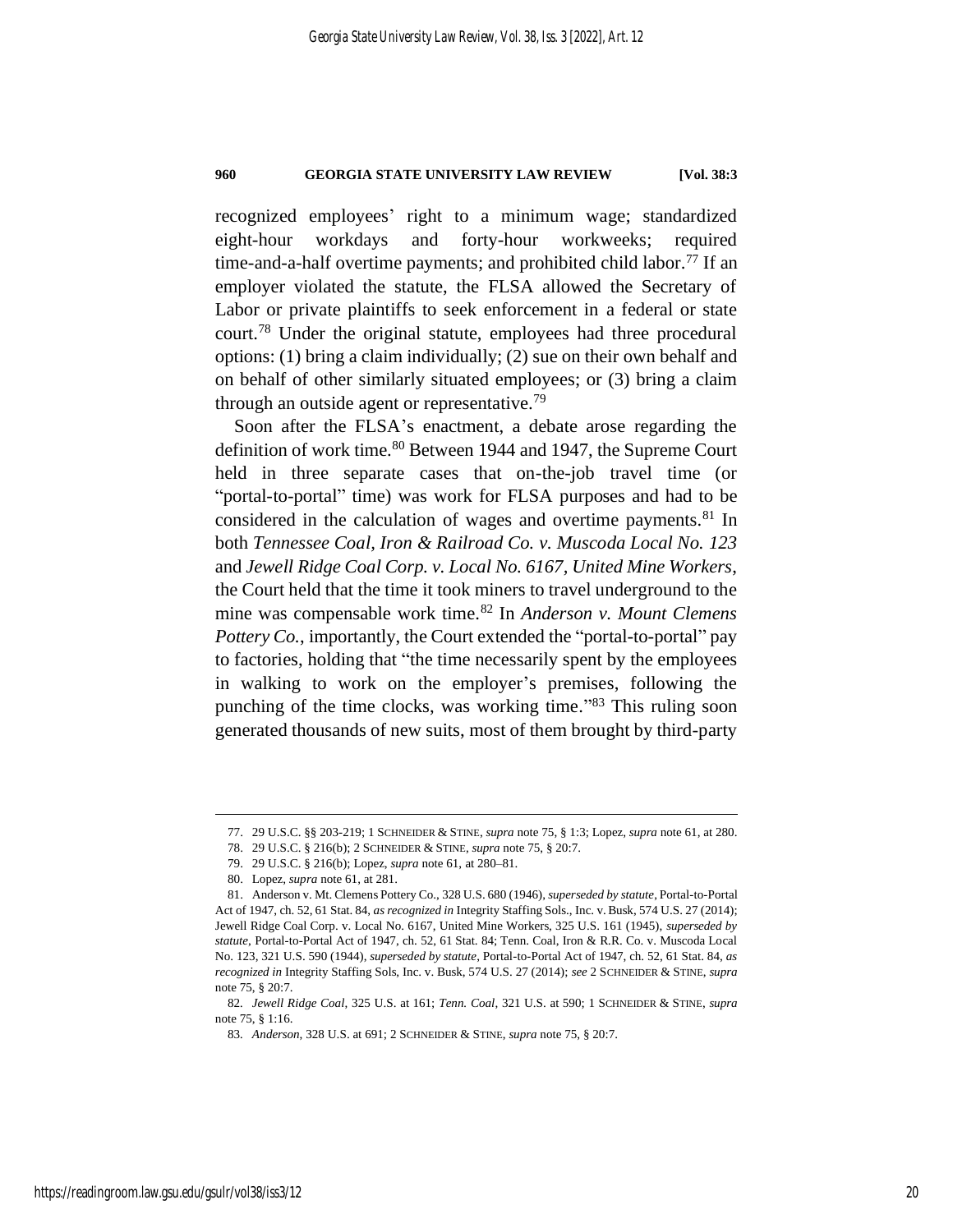unions on behalf of their members, seeking back pay for portal-to-portal violations under the FLSA.<sup>84</sup>

As a result, in 1947, Congress enacted the Portal-to-Portal Act (PPA), making the first major and most enduring changes to the FLSA since its enactment nine years earlier. $85$  Congress envisioned the following four primary objectives for the PPA that shape collective actions to date: (1) to prohibit suits by union representatives on behalf of workers; (2) to abolish opt-out class actions by requiring consent from all plaintiffs before they join the lawsuit; (3) to provide notice to employers by requiring employees to join the action early; and (4) to bind opt-in plaintiffs to the outcome in the suit. $86$  Such changes represented a major victory for employers.<sup>87</sup> In particular, the PPA excluded travel to the workplace from compensable time, created a two-year statute of limitations, provided employers with new defenses, and restricted private rights of actions to individuals—eliminating representative suits.<sup>88</sup> These measures continue to distinguish collective actions today.<sup>89</sup>

<span id="page-21-0"></span><sup>84.</sup> 1 SCHNEIDER & STINE, *supra* not[e 75,](#page-19-0) § 1:16 ("In the period between July 1, 1946[,] and January 31, 1947, 1,913 FLSA actions were filed in federal district courts. One case was settled for \$4,656,000 to 4,200 employees for a period from September 9, 1940[,] to September 9, 1946. The actions were predominately class action cases which were estimated to cover 395,223 employees." (footnote omitted)); *see also* 2 *id.* § 20:7.

<sup>85.</sup> Portal-to-Portal Act of 1947, ch. 52, 61 Stat. 84 (codified as amended at 29 U.S.C. §§ 216, 251-262); *see* 1 SCHNEIDER & STINE, *supra* not[e 75,](#page-19-0) § 1:16.

<sup>86.</sup> Engstrom, *supra* not[e 75,](#page-19-0) at 1549.

<sup>87</sup>*. See* Lopez, *supra* note [61,](#page-17-1) at 283.

<sup>88.</sup> 1 SCHNEIDER & STINE, *supra* not[e 75,](#page-19-0) § 1:15; Lopez, *supra* not[e 61,](#page-17-1) at 283–84.

<sup>89.</sup> In 1966, Congress amended the statute of limitations to provide for a three-year period of limitations for willful violations. 1 SCHNEIDER & STINE, *supra* not[e 75,](#page-19-0) § 1:17. Moreover, if an employer does not post a notice regarding its employees' FLSA rights, the period of limitations may be extended under the equitable tolling doctrine. JOHN E. SANCHEZ & ROBERT D. KLAUSNER, STATE AND LOCAL GOVERNMENT EMPLOYMENT LIABILITY § 3:17, Westlaw (database updated Oct. 2021). Examples of new defenses include: (1) the affirmative defense for reliance on administrative rulings, if the employer, in good faith, acted in conformity with the Secretary of Labor's written rules; and (2) a defense to the assessment of liquidated damages, if the employer, acting in good faith, reasonably believed its acts or omissions were in conformity with the FLSA. 1 SCHNEIDER & STINE, *supra* not[e 75,](#page-19-0) § 1:17. During the next forty years after the enactment of the PPA, the "key litigant" of FLSA actions was the government. King & Gray, *supra* note [14,](#page-7-0) at 9. Yet this has changed considerably and currently, the "modern landscape" comprises mainly private actions to recover money damages. *Id.* at 10; *see also* 2 SCHNEIDER & STINE, *supra* note [75,](#page-19-0) § 20:1 ("[T]here has been a dramatic change in the litigation landscape. . . . At this juncture, lawsuits filed by private parties comprise the vast majority of wage and hour lawsuits being filed.").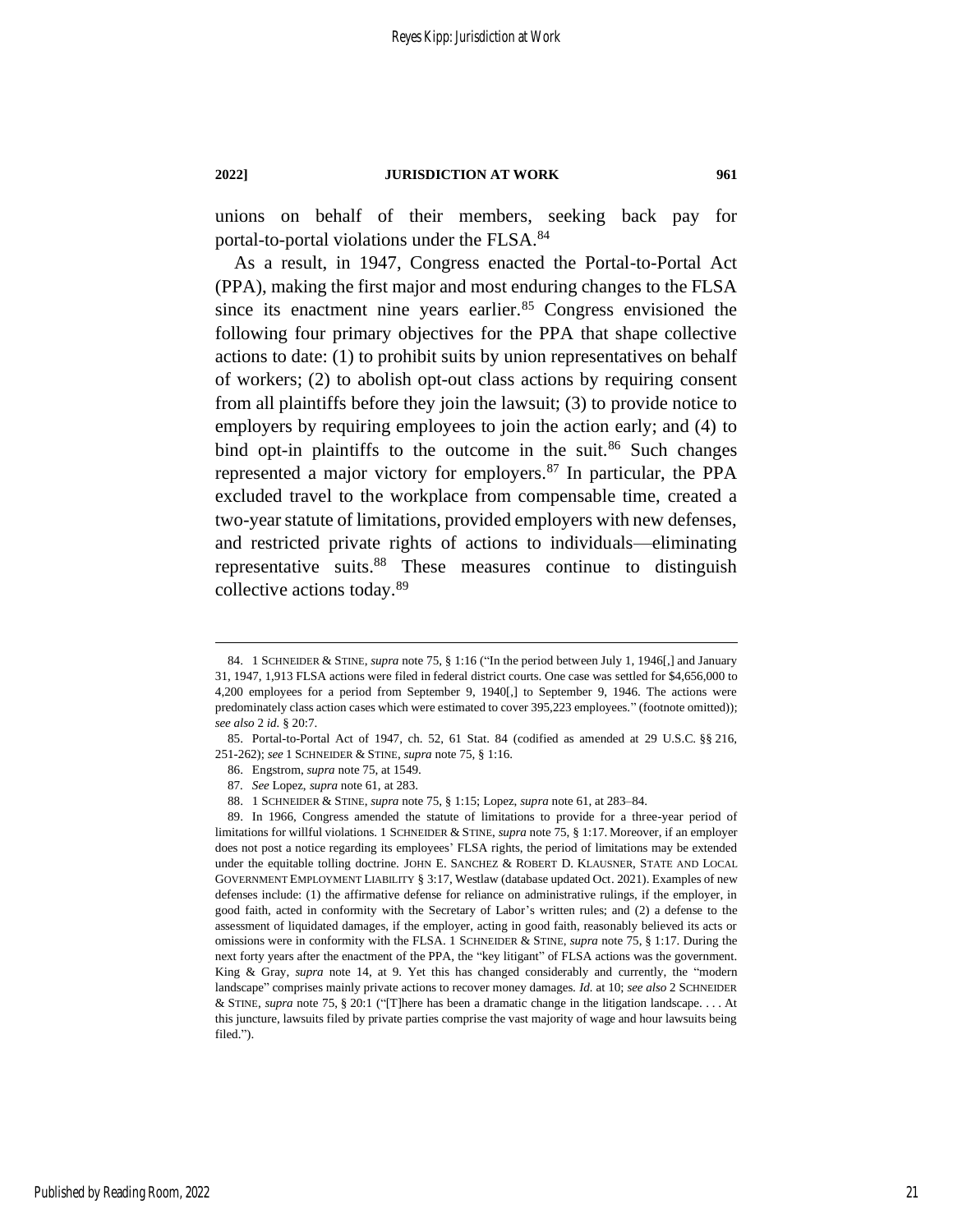### *2. Collective Actions Under the FLSA*

Section 216(b) permits employees to join in collective actions against any employer who violates the statute, providing:

An action . . . may be maintained against any employer (including a public agency) in any [f]ederal or [s]tate court of competent jurisdiction by any one or more employees for and in behalf of himself or themselves and other employees similarly situated. No employee shall be a party plaintiff to any such action unless he gives his consent in writing to become such a party and such consent is filed in the court in which such action is brought. $90$ 

This statutory language distinguishes collective actions from other forms of aggregate litigation, notably Rule 23 class actions, in at least four ways. <sup>91</sup> First, potential plaintiffs must opt in to the lawsuit by filing a written consent form.<sup>92</sup> Second, the FLSA requires that plaintiffs are "similarly situated," but the statute has left defining the term to the courts.<sup>93</sup> Third, plaintiffs' claims are not tolled for statute-of-limitations purposes until a plaintiff consents.<sup>94</sup>

<sup>90.</sup> 29 U.S.C. § 216(b). The FLSA describes several forms of enforcement: (1) the Department of Justice can obtain criminal penalties under 29 U.S.C. § 216(a); (2) the Secretary of Labor can sue for civil liability under 29 U.S.C. § 216(c), seek civil fines if the employer uses child labor under 29 U.S.C. § 216(e), or obtain an injunction under 29 U.S.C. § 217; and (3) employees may bring private actions to seek back pay under 29 U.S.C. § 216(b). SANCHEZ & KLAUSNER, *supra* note [89;](#page-21-0) *see also* 1 SCHNEIDER & STINE, *supra* not[e 75,](#page-19-0) § 1:3.

<sup>91</sup>*. See* Lopez, *supra* note [61,](#page-17-1) at 284–85. *See generally* FED. R. CIV. P. 23.

<sup>92.</sup> 29 U.S.C. § 216(b); *see* Waters v. Day & Zimmermann NPS, Inc., 23 F.4th 84, 87 (1st Cir. 2022), *petition for cert. filed*, No. 21-1192 (U.S. Feb. 25, 2022). If the Department of Labor files the representative action, employees do not have to opt in. King & Gray, *supra* not[e 14,](#page-7-0) at 9. In contrast, Rule 23 class actions follow an opt-out mechanism in which putative class members automatically become plaintiffs once the class is certified, unless they affirmatively opt out of the action. *See* FED. R. CIV. P.  $23(c)(2)$ . In 1966, during the revision of Rule 23 and the creation of modern Rule  $23(b)(3)$ , the Advisory Committee on Civil Rules rejected any intentions to affect 29 U.S.C. § 216(b) with the new opt-out rule. FED. R. CIV. P. 23 advisory committee's note to 1966 amendment, *as reprinted in* 39 F.R.D. 69, 104 (1966); 2 SCHNEIDER & STINE, *supra* note [75,](#page-19-0) § 20:7.

<sup>93.</sup> Engstrom, *supra* not[e 75,](#page-19-0) at 1550. In contrast, Rule 23(b)(3) classes seeking monetary judgments must comply with a personal notice requirement, heightened certification prerequisites, and an opt-out provision to protect the due process rights of absent class members. Lopez, *supra* not[e 61,](#page-17-1) at 286.

<sup>94.</sup> Engstrom, *supra* note [75,](#page-19-0) at 1550. Under Rule 23 class actions, the claims of all members are tolled starting on the date the lawsuit is filed. *Id.*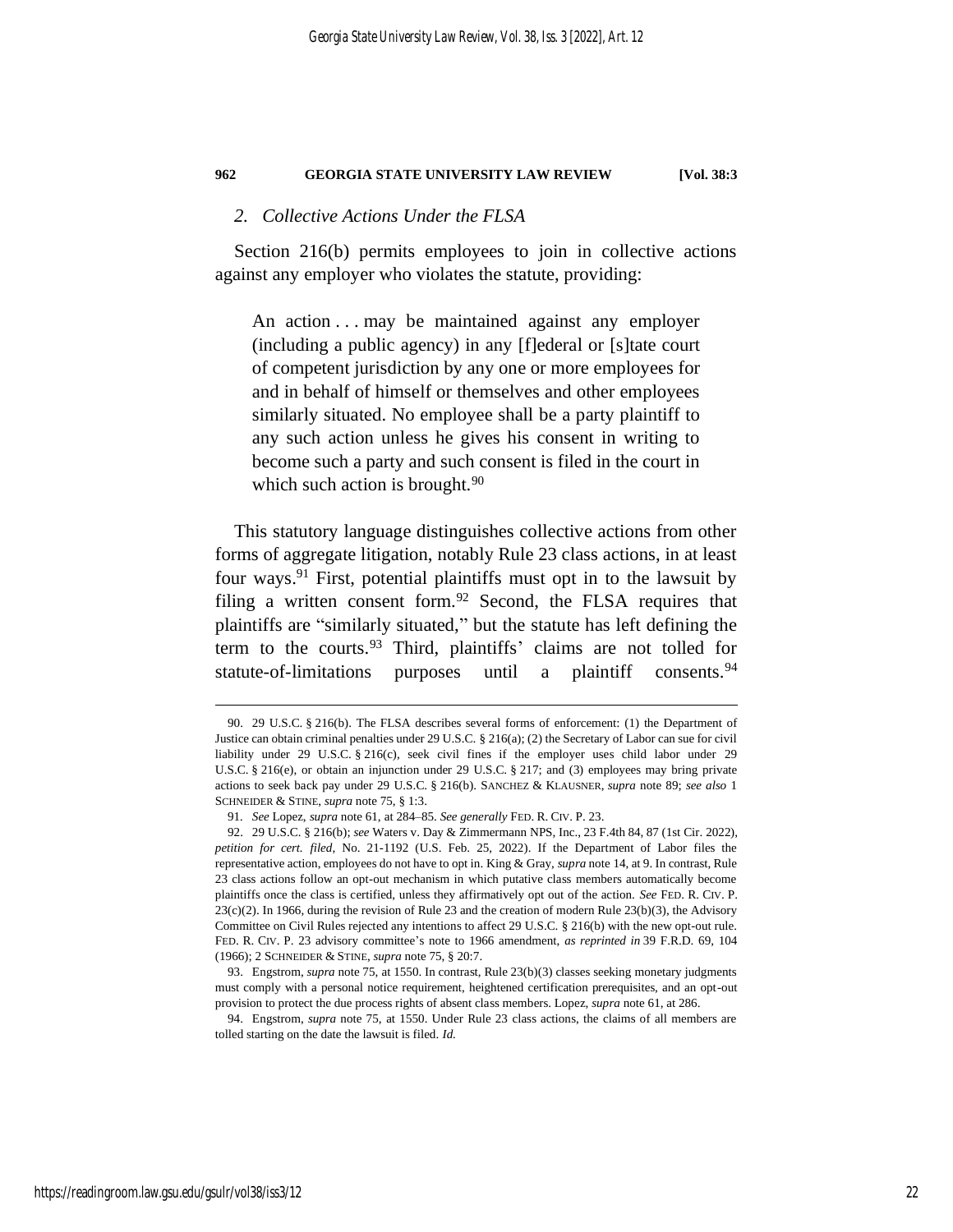<span id="page-23-0"></span>Fourth,  $\S 216(b)$  does not permit unnamed class members.<sup>95</sup> That is, all plaintiffs who opt in to a collective action have party status.<sup>96</sup> Even though the original plaintiffs can sue on a representative basis, "each FLSA claimant has the right to be present in court to advance his or her own claim . . . [and] only those plaintiffs who have opted in [to the collective action] are bound by the results of the litigation." 97

Procedurally, the "similarly situated" requirement has evolved into a two-step certification process first articulated in *Lusardi v. Xerox Corp.*, an age discrimination case brought under the ADEA.<sup>98</sup> The first procedural step is "conditional certification," which imposes a low burden of proof, requiring plaintiffs to merely show that they "abstractly share common questions of fact with the rest of the [collective]" and are therefore "similarly situated."<sup>99</sup> If the court grants conditional certification, the plaintiff can send opt-in notices to other prospective members.<sup>100</sup> The second step happens when the defendant moves for decertification after discovery is complete or almost complete, and the collective members have responded to the notice.<sup>101</sup> The court once again examines if the members are "similarly situated"

97*. Id.* (footnote omitted).

<sup>95</sup>*. See* King & Gray, *supra* note [14,](#page-7-0) at 13–14 ("In a collective action, no new legal entity is created, and no lawyer is appointed to represent any group of plaintiffs. Rather, each member of the collective is a 'party-plaintiff' and may be represented in the lawsuit by an attorney of his or her choosing." (footnote omitted)).

<sup>96.</sup> 7B CHARLES ALAN WRIGHT, ARTHUR R. MILLER & MARY KAY KANE, FEDERAL PRACTICE AND PROCEDURE § 1807 (3d ed. 2005), Westlaw (database updated Apr. 2021).

<sup>98.</sup> Engstrom, *supra* not[e 75,](#page-19-0) at 1551–52. Although the District Court of New Jersey first articulated the two-step certification process in *Lusardi v. Xerox Corp.*, the Fifth Circuit was the first appellate court to endorse it in 1995. *Id.* The test is discretionary, but its application has become the norm. *Id.* at 1552; *see* Lusardi v. Xerox Corp., 122 F.R.D. 463, 465–66 (D.N.J. 1988) (using two-step certification process on remand to de-certify class because the class was not "similarly situated"). ADEA and FLSA collective actions developed together and still apply the same framework partly because Congress has required that the ADEA be enforced through FLSA collective action procedures. King & Gray, *supra* not[e 14.](#page-7-0) Scholars have noted, however, that the ADEA is closer to Title VII of the Civil Rights Act. *Id.* at 11. In *Hoffmann-La Roche Inc. v. Sperling*, the Supreme Court gave lower courts procedural authority to supervise the notification of other "similarly situated" employees to let them know of their right to join the lawsuit. 493 U.S. 165, 170–71 (1989); *see* King & Gray, *supra* note [14,](#page-7-0) at 11–12. Equal-pay suits under the Equal Pay for Equal Work Act also developed together and apply the same collective action framework. 7B WRIGHT ET AL.,*supra* not[e 96.](#page-23-0)

<sup>99.</sup> Lopez, *supra* note [61,](#page-17-1) at 288.

<sup>100</sup>*. Id.*

<sup>101</sup>*. Id.* at 289; Engstrom, *supra* note [75,](#page-19-0) at 1553.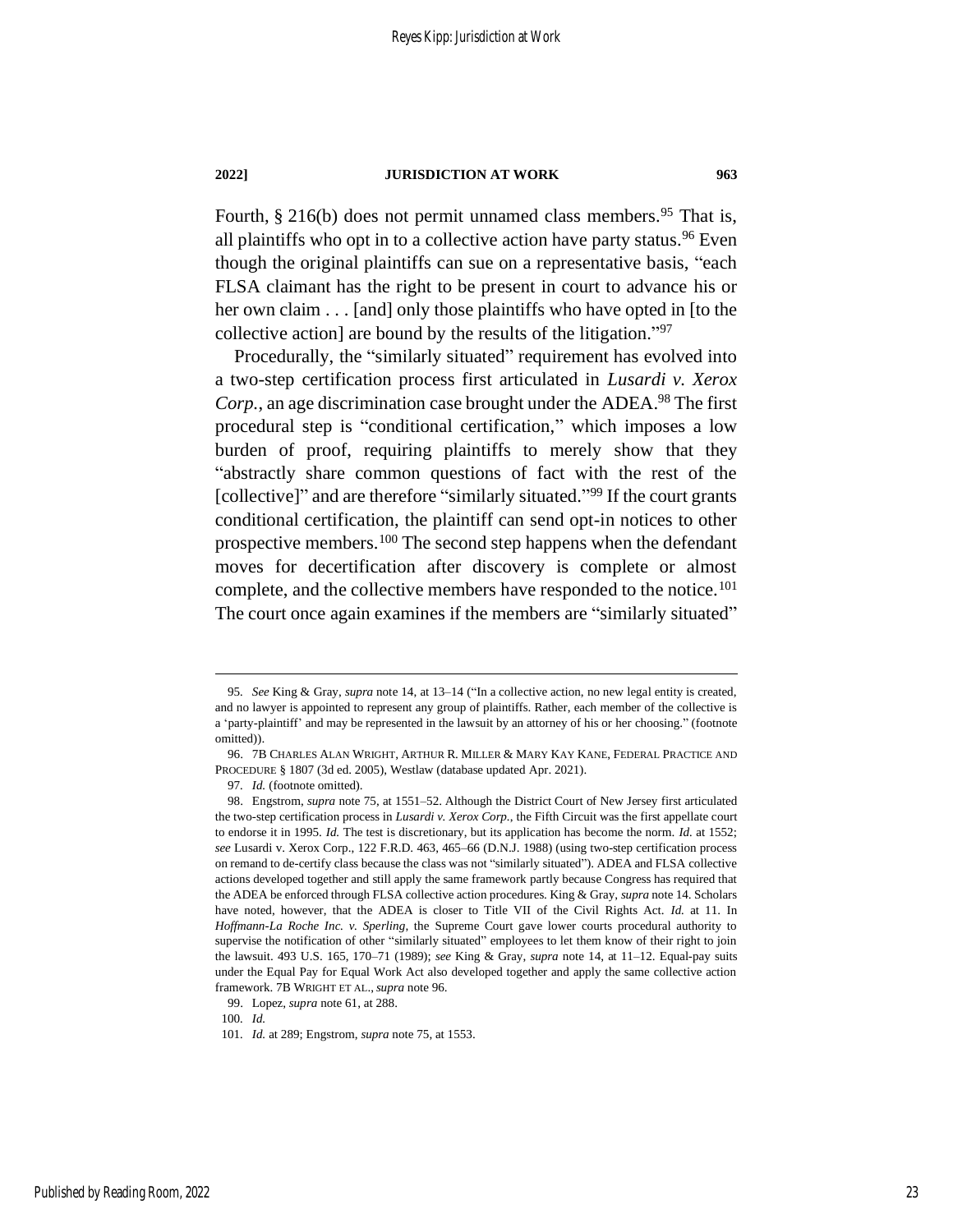but this time under a heavier burden of proof.<sup>102</sup> If the court denies the motion, the action will proceed as a collective; otherwise, the opt-in plaintiffs are dismissed without prejudice.<sup>103</sup>

### *C. The Growing Split*

Since 2017, the courts have struggled to determine how the *BMS* rule applies to collective actions.<sup>104</sup> District courts that have declined to extend *BMS*'s holding to collective actions generally draw from *Swamy v. Title Source, Inc.*<sup>105</sup> The *Swamy* district court held that, unlike the state law mass tort action at issue in *BMS*, FLSA collective actions are "federal claim[s] created by Congress specifically to address employment practices nationwide."<sup>106</sup> Thus, according to these courts, applying *BMS* to collective actions "would splinter most nationwide collective actions, trespass on the expressed intent of Congress, and greatly diminish the efficacy of FLSA collective actions as a means to vindicate employees' rights."<sup>107</sup> In 2022, the First Circuit similarly declined to follow *BMS*, concluding that in FLSA federal question cases, once a federal court complies with service of process

107*. Id.*

<sup>102.</sup> Lopez, *supra* note [61,](#page-17-1) at 289.

<sup>103.</sup> Engstrom, *supra* not[e 75,](#page-19-0) at 1553. Because of its treatment of opt-in plaintiffs, some commentators have noted that FLSA collective actions are closer to mass actions than to Rule 23 class actions. *See* King & Gray, *supra* note [14,](#page-7-0) at 17–18 ("Multi-plaintiff FLSA cases adhere to the mass action model. Although these claims may raise common questions, there is no presumption that mere joinder diminishes any one plaintiff's burden of proof."). Moreover, courts have noted that the FLSA conditional certification process is less stringent than the permissive joinder of parties' requirements under Rule 20. *Id.* at 23; Engstrom, *supra* not[e 75,](#page-19-0) at 1573; *see* FED. R. CIV. P. 20(a)(1) ("Persons may join in one action as plaintiffs if: (A) they assert any right to relief jointly, severally, or in the alternative with respect to or arising out of the same transaction, occurrence, or series of transactions or occurrences; and (B) any question of law or fact common to all plaintiffs will arise in the action.").

<sup>104</sup>*. Compare, e.g.*, Garcia v. Peterson, 319 F. Supp. 3d 863, 880 (S.D. Tex. 2018) ("The court . . . declines to extend the *Bristol-Myers*' requirement to analyze personal jurisdiction with regards to each individual plaintiff to the FLSA collective action jurisdictional analysis."), *with, e.g.*, Roy v. FedEx Ground Package Sys., Inc., 353 F. Supp. 3d 43, 55 (D. Mass. 2018) ("[T]he court concludes that '*Bristol-Myers* applies to FLSA claims, in that it divests courts of specific jurisdiction over the FLSA claims of non-[Massachusetts employed] plaintiffs against [FedEx Ground].'" (second and third alterations in original) (quoting Maclin v. Reliable Reps. of Tex., Inc., 314 F. Supp. 3d 845, 850 (N.D. Ohio 2018))).

<sup>105.</sup> Swamy v. Title Source, Inc., No. C 17-01175, 2017 WL 5196780 (N.D. Cal. Nov. 10, 2017). 106*. Id.* at \*2.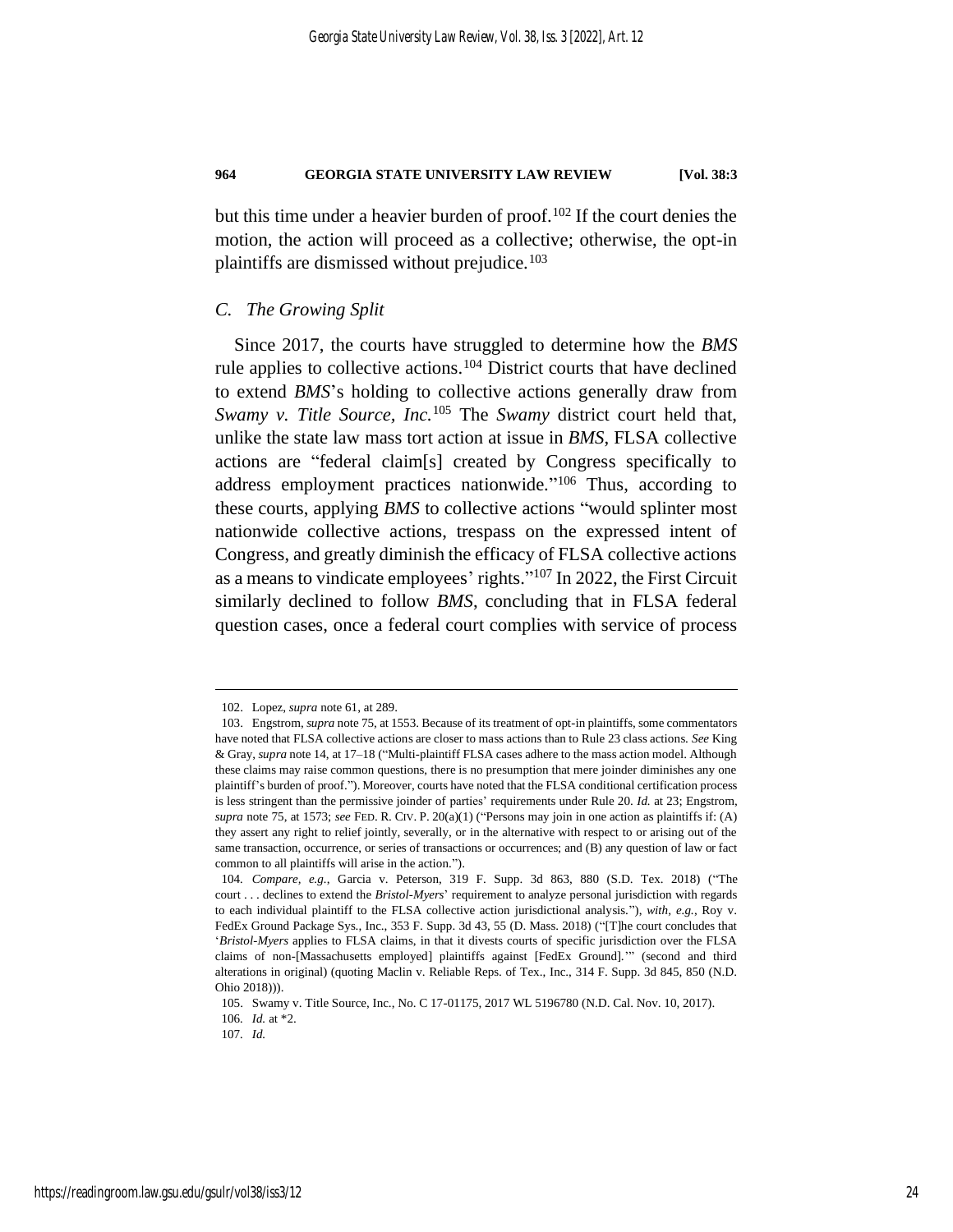under Rule 4(k), the Fifth Amendment authorizes jurisdiction over the claims of nonresident plaintiffs. 108

The district courts and appellate courts that have extended *BMS* to collective actions generally draw from *Maclin v. Reliable Reports of Texas, Inc.*<sup>109</sup> In *Maclin*, an Ohio district court held that "[t]he federal overtime claims of non-Ohio [plaintiffs] against [defendant] have less of a connection to the [s]tate of Ohio than the non-California plaintiffs' claims had to the [s]tate of California in [*BMS*]." <sup>110</sup> Additionally, these courts have concluded that even though *BMS* was about a mass action in state court, as opposed to a federal court action, this distinction is inconsequential because "the Fifth Amendment Due Process Clause would [not] have any more or less effect on the outcome respecting FLSA claims than the Fourteenth Amendment Due Process Clause, and this district court will not limit the holding in *Bristol-Myers* to mass tort claims or state courts." <sup>111</sup> The following Section will further analyze the reasoning supporting these two approaches.

### II. ANALYSIS

On the one hand, district courts in the First, Second, Fourth, Fifth, Ninth, Tenth, and Eleventh Circuits have declined to apply *BMS* to FLSA collective actions.<sup>112</sup> In 2022, the First Circuit Court of Appeals

<sup>108.</sup> Waters v. Day & Zimmermann NPS, Inc., 23 F.4th 84, 96 (1st Cir. 2022) ("[A]lthough serving a summons in accordance with state or federal law is necessary to establish jurisdiction over a defendant in the first instance, the Fifth Amendment's constitutional limitations limit the authority of the court after service has been effectuated at least in federal-law actions."), *petition for cert. filed*, No. 21-1192 (U.S. Feb. 25, 2022).

<sup>109</sup>*. Maclin*, 314 F. Supp. 3d 845; *see, e.g.*, Pettenato v. Beacon Health Options, Inc., 425 F. Supp. 3d 264, 278–79 (S.D.N.Y. 2019).

<sup>110</sup>*. Maclin*, 314 F. Supp. 3d at 850.

<sup>111</sup>*. Id.* at 850–51.

<sup>112.</sup> This includes the District Court of Colorado in the Tenth Circuit, the Middle District of Florida and Northern District of Georgia in the Eleventh Circuit, the Eastern District of New York in the Second Circuit, the Northern and Southern Districts of West Virginia in the Fourth Circuit, the Southern District of Texas in the Fifth Circuit, and the Northern District of California, Western District of Washington, and the District of Montana in the Ninth Circuit. *See generally* Warren v. MBI Energy Servs., Inc., No. 19-cv-00800, 2020 WL 937420 (D. Colo. Feb. 25, 2020), *report adopted in part*, No. 19-cv-00800, 2020 WL 5640617 (D. Colo. Sept. 22, 2020); Gibbs v. MLK Express Servs., LLC, No. 18-cv-434-FtM-38, 2019 WL 1980123 (M.D. Fla. Mar. 28, 2019), *report and recommendation adopted in part, denied in*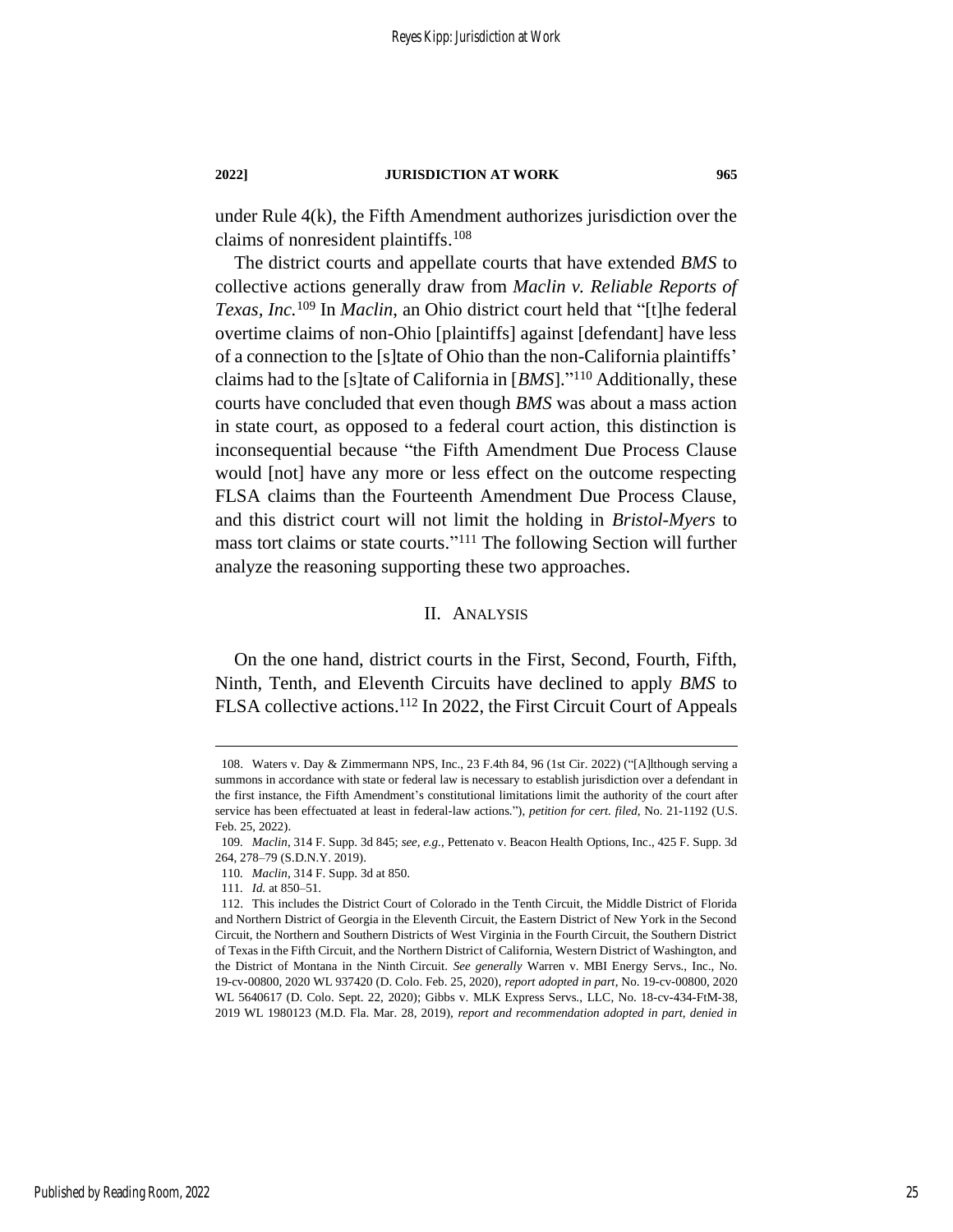put to rest a split among the district courts in that circuit. <sup>113</sup> On the other hand, district courts in the Second, Third, Fifth, Sixth, Seventh, Eighth, Ninth, and Tenth Circuits have extended *BMS* to FLSA collective actions.<sup>114</sup> Both the Courts of Appeals for the Sixth and Eighth Circuits—the other two circuit courts to have opined on the issue—limited specific personal jurisdiction to the claims of in-state

*part*, No. 18-cv-434-FtM, 2019 WL 2635746 (M.D. Fla. June 27, 2019); Aiuto v. Publix Super Mkts., Inc., No. 19-CV-04803, 2020 WL 2039946 (N.D. Ga. Apr. 9, 2020), *motion to certify appeal denied*, No. 19-CV-04803, 2020 WL 10054617 (N.D. Ga. May 14, 2020); Mason v. Lumber Liquidators, Inc., No. 17-CV-4780, 2019 WL 2088609 (E.D.N.Y. May 13, 2019), *aff'd*, No. 17-CV-4780, 2019 WL 3940846 (E.D.N.Y. Aug. 19, 2019); O'Quinn v. TransCanada USA Servs., Inc., 469 F. Supp. 3d 591 (S.D.W. Va. 2020); Hunt v. Interactive Med. Specialists, Inc., No. 19CV13, 2019 WL 6528594 (N.D.W. Va. Dec. 4, 2019); Garcia v. Peterson, 319 F. Supp. 3d 863 (S.D. Tex. 2018); *Swamy*, 2017 WL 5196780; Chavez v. Stellar Mgmt. Grp. VII, LLC, 19-cv-01353, 2020 WL 4505482 (N.D. Cal. Aug. 5, 2020); Sloan v. Gen. Motors LLC, 287 F. Supp. 3d 840 (N.D. Cal. 2018); Seiffert v. Qwest Corp., No. CV-18-70-GF, 2018 WL 6590836 (D. Mont. Dec. 14, 2018); Thomas v. Kellogg Co., No. C13-5136, 2017 WL 5256634 (W.D. Wash. Oct. 17, 2017).

The Middle District of Tennessee in the Sixth Circuit, and the Western District of Arkansas in the Eighth Circuit declined to extend *BMS* to collective actions. *See generally* Hammond v. Floor & Decor Outlets of Am., Inc., No. 19-cv-01099, 2020 WL 2473717 (M.D. Tenn. May 13, 2020); Turner v. Concentrix Servs., Inc., No. 18-cv-1072, 2020 WL 544705 (W.D. Ark. Feb. 3, 2020). In 2021, however, the Courts of Appeals for the Sixth and Eighth Circuits went the other way, finding that the exercise of specific personal jurisdiction over the claims of nonresident plaintiffs is not proper in FLSA collective actions. *See* Canaday v. Anthem Cos., 9 F.4th 392 (6th Cir. 2021), *petition for cert. filed*, No. 21-1098 (U.S. Feb. 2, 2022); Vallone v. CJS Sols. Grp., LLC, 9 F.4th 861 (8th Cir. 2021).

<sup>113</sup>*. Compare* Chavira v. OS Rest. Servs., LLC, No. 18-cv-10029, 2019 WL 4769101, at \*6 (D. Mass. Sept. 30, 2019) (finding *BMS* applies to FLSA collective action cases), *and* Roy v. FedEx Ground Package Sys., Inc., 353 F. Supp. 3d 43, 55 (D. Mass. 2018) (holding *BMS* applies to FLSA claims), *with* Waters v. Day & Zimmermann NPS, Inc., 464 F. Supp. 3d 455, 460–61 (D. Mass. 2020) (finding *BMS* does not apply to FLSA claims), *aff'd*, 23 F.4th 84 (1st Cir. 2022), *petition for cert. filed*, No. 21-1192 (U.S. Feb. 25, 2022).

<sup>114.</sup> This includes the Southern District of New York in the Second Circuit; the Eastern District of Pennsylvania in the Third Circuit; the Northern District of Texas in the Fifth Circuit; the Northern District of Illinois in the Seventh Circuit; the District of Minnesota in the Eighth Circuit; the Western District of Washington in the Ninth Circuit; the District of New Mexico in the Tenth Circuit; and the Northern and Southern Districts of Ohio, as well as the Western and Middle Districts of Tennessee in the Sixth Circuit. *See generally Pettenato*, 425 F. Supp. 3d 264; Hickman v. TL Transp., LLC, 317 F. Supp. 3d 890 (E.D. Pa. 2018); Vallone v. CJS Sols. Grp., LLC, 437 F. Supp. 3d 687 (D. Minn. 2020), *aff'd*, 9 F.4th 861 (8th Cir. 2021); McNutt v. Swift Transp. Co. of Ariz., LLC, No. C18-5668, 2020 WL 3819239 (W.D. Wash. July 7, 2020); Rafferty v. Denny's, Inc., No. 18-cv-2409, 2019 WL 2924998 (N.D. Ohio July 8, 2019); Hutt v. Greenix Pest Control, LLC, No. 20-cv-1108, 2020 WL 6892013 (S.D. Ohio Nov. 24, 2020); Turner v. Utiliquest, LLC, No. 18-cv-00294, 2019 WL 7461197 (M.D. Tenn. July 16, 2019); Canaday v. Anthem Cos., 441 F. Supp. 3d 644 (W.D. Tenn.), *report and recommendation adopted*, 439 F. Supp. 3d 1042 (W.D. Tenn. 2020), *aff'd*, 9 F.4th 392 (6th Cir. 2021), *petition for cert. filed*, No. 21-1098 (U.S. Feb. 2, 2022); Martinez v. Tyson Foods, Inc., 533 F. Supp. 3d 386 (N.D. Tex. 2021); Parker v. IAS Logistics DFW, LLC, No. 20 C 5103, 2021 WL 4125106 (N.D. Ill. Sept. 9, 2021); Bone v. XTO Energy, Inc., No. 20-CV-00697, 2021 WL 4307130 (D.N.M. Sept. 22, 2021).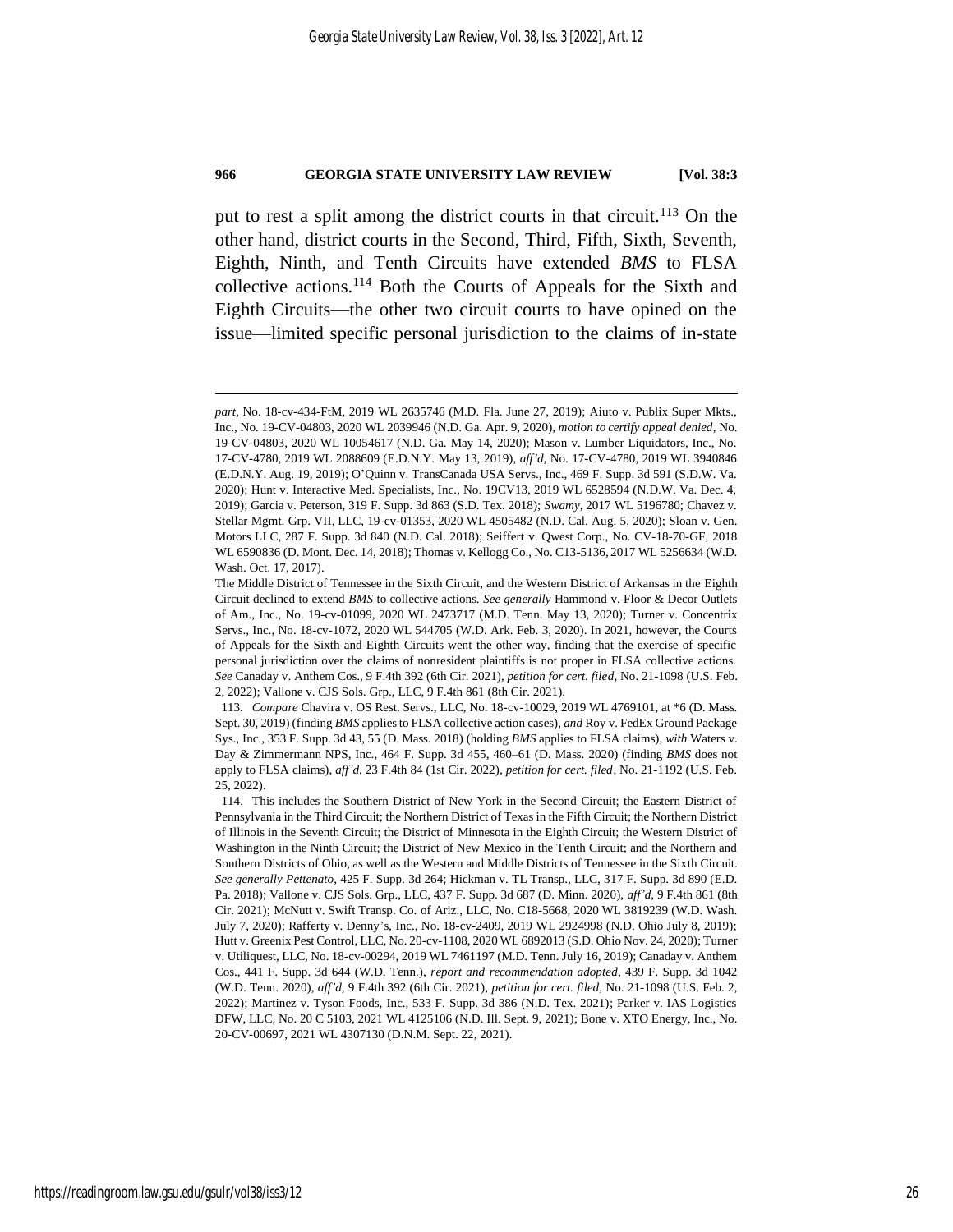plaintiffs. <sup>115</sup> This divided landscape, cutting across courts within the same judicial districts and circuits, highlights the need for further guidance from Congress and the Supreme Court to define the scope of specific personal jurisdiction in collective actions.<sup>116</sup>

### *A. The* Swamy *Line*

Broadly, the First Circuit and the district courts that follow *Swamy* point to four main reasons for interpreting *BMS*'s holding narrowly: (1) contrary to mass tort actions, collective actions entail a single suit; (2) their two-step certification process favors a jurisdictional analysis grounded on the original plaintiff; (3) collective actions do not pose the same forum shopping or federalism concerns as state mass torts; and (4) even if courts could find similarities between mass actions and collective actions, Congress clearly intended to empower employees nationwide to join against unfair labor practices. $117$ 

### *1. Specific Jurisdiction at the Level of the Suit*

In *BMS*, the Supreme Court stated that for a court to exercise specific jurisdiction over a defendant, "'the *suit*' must 'aris[e] out of or relat[e] to the defendant's contacts with the *forum*.'" <sup>118</sup> District courts in Colorado, Georgia, and Virginia have distinguished collective actions from mass tort actions by narrowing the specific

<sup>115</sup>*. See generally Canaday*, 9 F.4th 392; *Vallone*, 9 F.4th 861.

<sup>116.</sup> For instance, in the Second Circuit, the Eastern and Southern Districts of New York have reached opposite conclusions. *Compare Mason*, 2019 WL 2088609, at \*6 (declining to apply *BMS* to FLSA collective actions), *with Pettenato*, 425 F. Supp. 3d at 278–79 (applying *BMS* to FLSA collective actions). The Western District of Washington in the Ninth Circuit is equally divided. *Compare Thomas*, 2017 WL 5256634, at \*1 (noting that, even though the defendant waived any objection to lack of personal jurisdiction, *BMS* may not even apply), *with McNutt*, 2020 WL 3819239, at \*8–9 (extending *BMS* to FLSA collective actions). Finally, the Southern and Northern Districts of Texas in the Fifth Circuit are also split. *Compare Garcia*, 319 F. Supp. 3d at 880 ("The court . . . declines to extend the *Bristol-Myers*' requirement to analyze personal jurisdiction with regards to each individual plaintiff to the FLSA collective action jurisdictional analysis."), *with* Greinstein v. Fieldcore Servs. Sols., LLC, No. 18-CV-208-Z, 2020 WL 6821005, at \*4 (N.D. Tex. Nov. 20, 2020) ("The [c]ourt finds the straight-forward application of *BMS* means this Court cannot exercise personal jurisdiction over potential out-of-state plaintiffs' claims.").

<sup>117</sup>*. See, e.g.*, *Aiuto*, 2020 WL 2039946, at \*5 (pointing out these four reasons based on *Swamy*).

<sup>118.</sup> Bristol-Myers Squibb Co. v. Superior Ct., 137 S. Ct. 1773, 1780 (2017) (alterations in original) (quoting Daimler AG v. Bauman, 571 U.S. 117, 127 (2014)).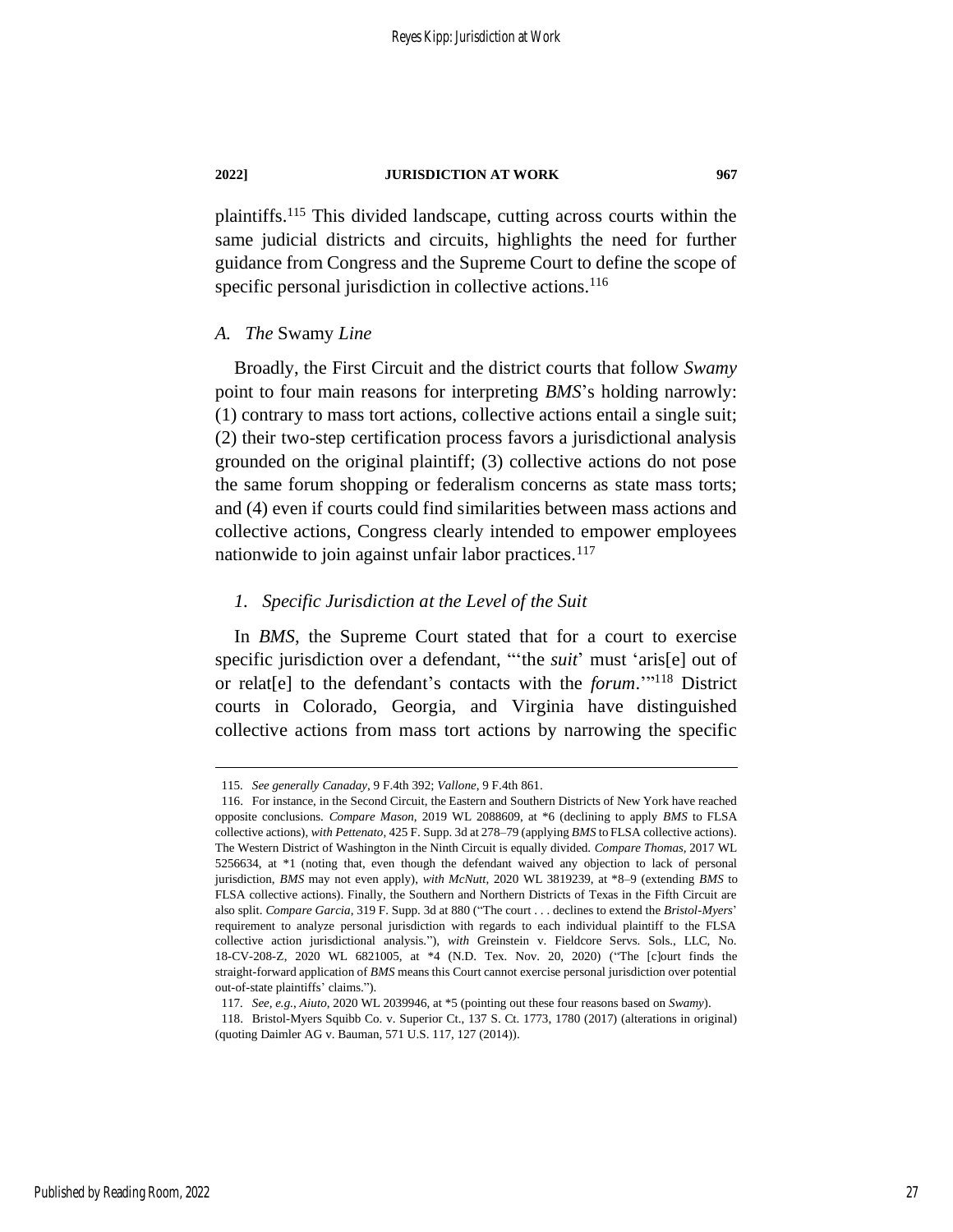personal jurisdiction analysis to the level of the named parties in the original suit who are acting in a representative capacity.<sup>119</sup> The First Circuit in *Waters v. Day & Zimmermann NPS, Inc.* has further explained that once the named plaintiffs of a collective action have properly served the defendant under Rule 4(k), the Fourteenth Amendment does not apply to federal law claims anymore, and a federal district court is authorized to exercise specific personal jurisdiction regarding the claims of nonresident, opt-in plaintiffs under the Fifth Amendment.<sup>120</sup> That is, in collective actions "the named plaintiff . . . is the only party responsible for serving the summons[] and thus the only party subject to Rule 4." 121

Contrary to *BMS*, where plaintiffs consolidated eight initial suits into one large mass action, FLSA collective actions comprise one single suit from the start.<sup>122</sup> This distinction is important, these courts have concluded, because only the original suit between a named plaintiff and defendant counts for purposes of assessing specific personal jurisdiction.<sup>123</sup> That other plaintiffs must opt in later in collective actions "does not change the dynamics of the suit which

<sup>119.</sup> Warren v. MBI Energy Servs., Inc., No. 19-cv-00800, 2020 WL 937420, at \*6 (D. Colo. Feb. 25, 2020), *report adopted in part*, No. 19-cv-00800, 2020 WL 5640617 (D. Colo. Sept. 22, 2020); *Aiuto*, 2020 WL 2039946, at \*5; O'Quinn v. TransCanada USA Servs., Inc., 469 F. Supp. 3d 591, 613–14 (S.D.W. Va. 2020); Hager v. Omnicare, Inc., No. 19-cv-00484, 2020 WL 5806627, at \*6 (S.D.W. Va. Sept. 29, 2020); Hunt v. Interactive Med. Specialists, Inc., No. 19CV13, 2019 WL 6528594, at \*3 (N.D.W. Va. Dec. 4, 2019).

<sup>120.</sup> Waters v. Day & Zimmermann NPS, Inc., 23 F.4th 84, 96 (1st Cir. 2022), *petition for cert. filed*, No. 21-1192 (U.S. Feb. 25, 2022). According to the Court of Appeals for the First Circuit, even if the FLSA does not explicitly authorize nationwide service of process, "[t]he Fifth Amendment does not bar an out-of-state plaintiff from suing to enforce their rights under a federal statute in federal court if the defendant maintained the 'requisite "minimum contacts" with the United States.'" *Id.* at 92 (quoting United Elec., Radio & Mach. Workers v. 163 Pleasant St. Corp., 960 F.2d 1080, 1085 (1st Cir. 1992)). 121*. Id.* at 99.

<sup>122</sup>*. See, e.g.*, *id.* at 96–97 ("[T]he FLSA and its legislative history show that Congress created the collective action mechanism to enable all affected employees working for a single employer to bring suit in a single, collective action . . . .").

<sup>123</sup>*. Hunt*, 2019 WL 6528594, at \*3 ("*Bristol-Myers Squibb*'s holding does not extend to collective actions under the FLSA because, 'unlike *Bristol-Myers Squibb*, there is only one suit: the suit between Plaintiff and [the] Defendant[s]. While Plaintiff may end up representing other class members, this is different than a mass action where independent suits with independent parties in interest are joined for trial.'" (alterations in original) (quoting Morgan v. U.S. Xpress, Inc., No. 17-cv-00085, 2018 WL 3580775, at \*5 (W.D. Va. July 25, 2018))); *see also Warren*, 2020 WL 937420, at \*6; *Aiuto*, 2020 WL 2039946, at \*5.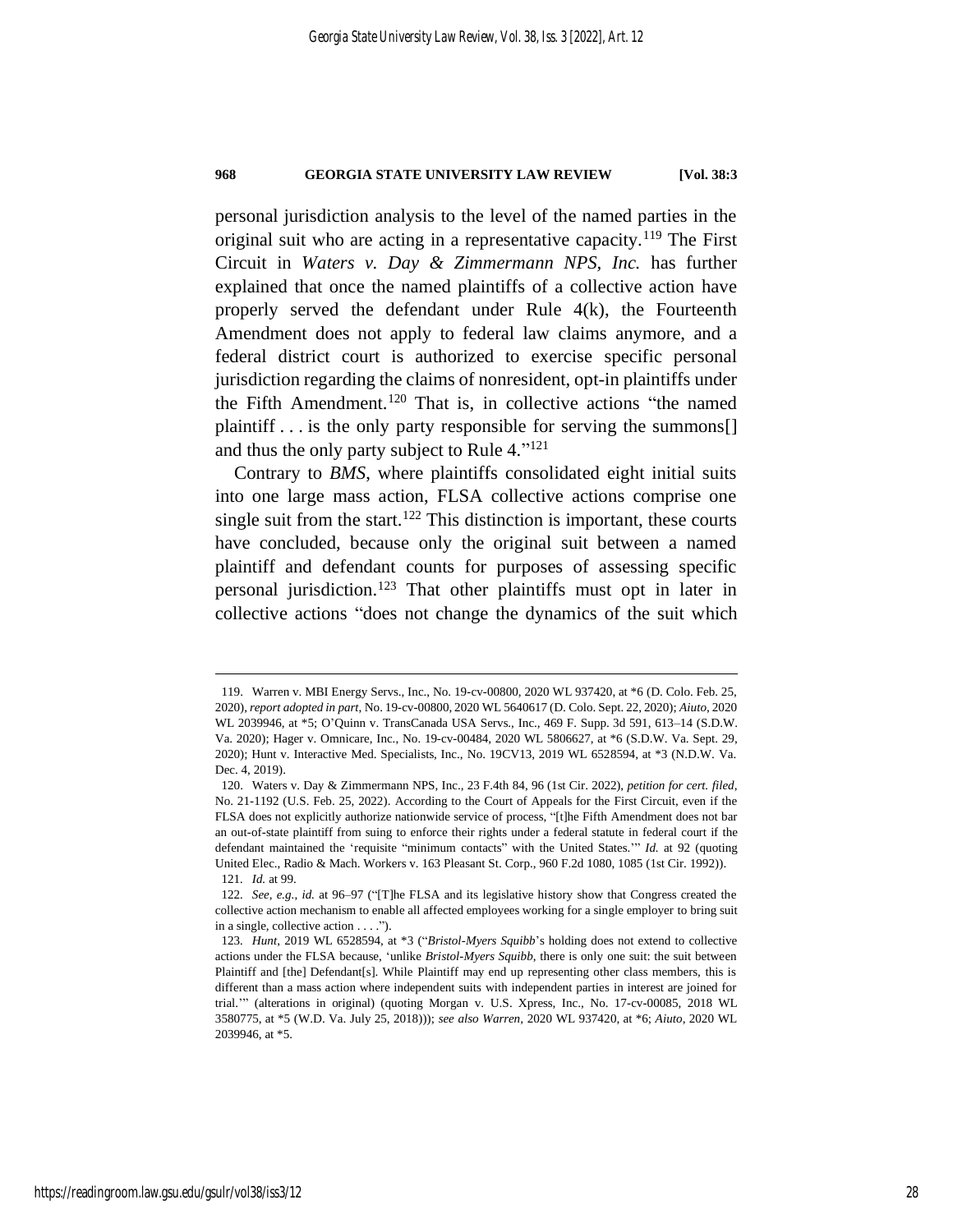remains between the plaintiff and defendant."<sup>124</sup> Thus, these courts reason that as long as the initial suit before the court "arises out of and relates to" the defendant's contact with the forum, the exercise of specific personal jurisdiction is permissible.<sup>125</sup> This approach is consistent with pre-*BMS* practices, which have traditionally allowed jurisdiction over the defendant regarding out-of-state plaintiffs if the exercise of personal jurisdiction is proper in relation to the original plaintiff.<sup>126</sup>

### *2. Jurisdiction at the Conditional Certification Stage*

District courts in Colorado, Florida, Georgia, and Montana have emphasized that, given the two-step certification process in collective actions, applying *BMS*'s limiting jurisdictional analysis does not make sense.<sup>127</sup> These courts have concluded that requiring district courts to exclude out-of-state plaintiffs at the conditional certification stage would "put[] the proverbial cart before the horse."<sup>128</sup> At such an early stage, plaintiffs need only meet the burden of establishing that the "putative class members were together the victims of a single decision,

<sup>124</sup>*. Hager*, 2020 WL 5806627, at \*6 (quoting Waters v. Day & Zimmermann NPS, Inc., 464 F. Supp. 3d 455, 460 (D. Mass. 2020), *aff'd*, 23 F.4th 84 (1st Cir. 2022), *petition for cert. filed*, No. 21-1098 (U.S. Feb. 25, 2022)).

<sup>125</sup>*. Aiuto*, 2020 WL 2039946, at \*5 ("In stark contrast to the mass tort action in *Bristol-Meyers* [sic], the suit before the [c]ourt today does arise out of and relate to Defendant's contacts with Georgia."); O'Quinn v. TransCanada USA Servs., Inc., 469 F. Supp. 3d 591, 614 (S.D.W. Va. 2020) ("So long as the named plaintiff in an FLSA action was injured in the forum state by the defendant's conduct then the 'suit' arises out of or relates to the defendant's contacts with the forum.").

<sup>126</sup>*. See, e.g.*, Senne v. Kan. City Royals Baseball Corp., 105 F. Supp. 3d 981, 1021–22 (N.D. Cal. 2015) (analyzing specific jurisdiction in the context of a hybrid class and collective action only as to the named plaintiffs). The Sixth Circuit Court of Appeals, however, considers that extending *BMS* to collective actions "does not seem likely to disrupt the way FLSA collective actions traditionally have been filed, at least as measured by the fact patterns in U.S. Supreme Court decisions." Canaday v. Anthem Cos., 9 F.4th 392, 397 (6th Cir. 2021), *petition for cert. filed*, No. 21-1098 (U.S. Feb. 2, 2022).

<sup>127</sup>*. See Warren*, 2020 WL 937420, at \*3; *Aiuto*, 2020 WL 2039946, at \*2; Seiffert v. Qwest Corp., No. CV-18-70-GF, 2018 WL 6590836, at \*4 (D. Mont. Dec. 14, 2018); Gibbs v. MLK Express Servs., LLC, No. 18-cv-434-FtM-38, 2019 WL 1980123, at \*16 (M.D. Fla. Mar. 28, 2019), *report and recommendation adopted in part, rejected in part*, No. 18-cv-434-FtM-38, 2019 WL 2635746 (M.D. Fla. June 27, 2019).

<sup>128.</sup> Warren v. MBI Energy Servs., Inc., No. 19-cv-00800, 2020 WL 5640617, at \*2 (D. Colo. Sept. 22, 2020).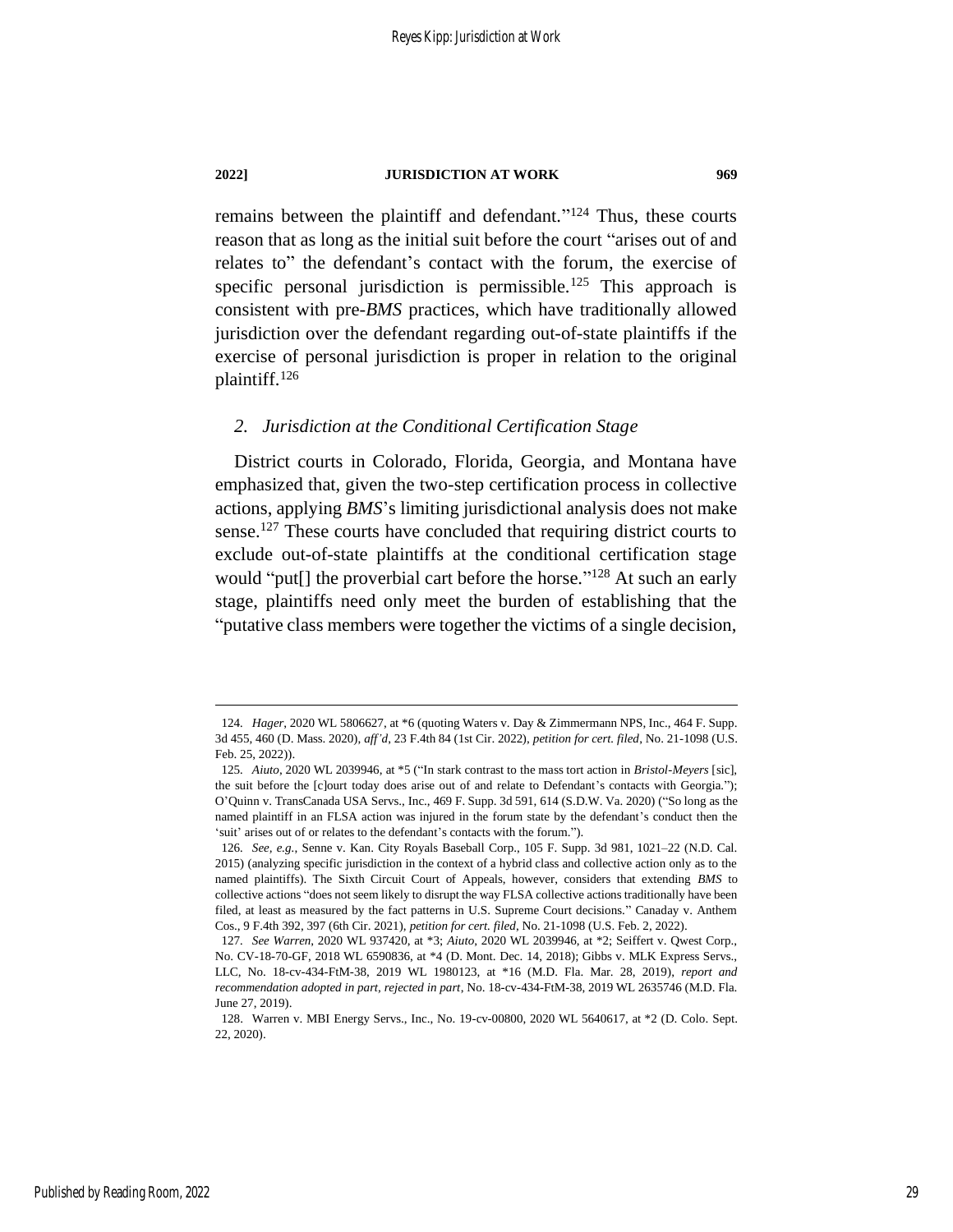policy, or plan." <sup>129</sup> These courts have reasoned that FLSA collective actions require that employees can notify all possibly affected workers by providing them with accurate and timely notice of the suit, so they can decide whether they want to opt in.<sup>130</sup> This issuance of notice, the courts reason, does not offend defendants' due process concerns.<sup>131</sup>

Moreover, applying a *BMS* jurisdictional analysis at the conditional certification stage would increase a plaintiff's burden in what is supposed to be a lenient evidentiary stage.<sup>132</sup> Additionally, from a practical perspective, applying *BMS* would cause potential delays if the court must analyze jurisdiction each time there is a new opt-in plaintiff.<sup>133</sup> Thus, according to these courts, maintaining the jurisdictional scope regarding the named plaintiff makes the most sense because the main issue at the conditional certification level is simply whether the putative collective can receive notice of the action.<sup>134</sup> In *Waters*, the First Circuit explained that the FLSA's requirement that plaintiffs are "similarly situated" is even less stringent than permissive party joinder requirements under Federal Rule of Civil Procedure 20 (Rule 20).<sup>135</sup> Thus, given that plaintiffs joined under Rule 20 are not subject to Rule 4(k) requirements, additional opt-in

<sup>129</sup>*. Id.* (quoting Norwood v. WBS, Inc., No. 15-cv-00622, 2016 WL 7666525, at \*1 (D. Colo. Sept. 29, 2016)). Courts reason that "if the court denies a Rule 12(b)(2) motion [at this stage], it can later revisit the jurisdictional issue when a fuller record is presented because [following a defendant's jurisdictional challenge,] the plaintiff 'bears the burden of demonstrating personal jurisdiction at every stage.'" *Hager*, 2020 WL 5806627, at \*2 (quoting Sneha Media & Ent., LLC v. Associated Broad. Co. P Ltd., 911 F.3d 192, 196–97 (4th Cir. 2018)).

<sup>130</sup>*. O'Quinn*, 469 F. Supp. 3d at 605. *But see* Weirbach v. Cellular Connection, LLC, 478 F. Supp. 3d 544, 549 (E.D. Pa. 2020) ("[T]he [c]ourt cannot conditionally certify individuals over whose claims it does not have personal jurisdiction. . . . Courts should only authorize notice to individuals who might be in the collective.").

<sup>131</sup>*. See, e.g.*, *Warren*, 2020 WL 5640617, at \*3.

<sup>132</sup>*. Id.* at \*1, \*3.

<sup>133.</sup> Warren v. MBI Energy Servs., Inc., No. 19-cv-00800, 2020 WL 937420, at \*7 (D. Colo. Feb. 25, 2020), *report adopted in part*, No. 19-cv-00800, 2020 WL 5640617 (D. Colo. Sept. 22, 2020); *see* Seiffert v. Qwest Corp., No. CV-18-70-GF, 2018 WL 6590836, at \*4 (D. Mont. Dec. 14, 2018) ("The issue of whether a district court possesses personal jurisdiction cannot be premised upon the residence of each opt-in plaintiff. No FLSA collective action case ever could reach the certification issue if the district court had to evaluate whether it possessed personal jurisdiction over each new opt-in plaintiff.").

<sup>134</sup>*. Warren*, 2020 WL 5640617, at \*3; Swamy v. Title Source, Inc., No. C 17-01175, 2017 WL 5196780, at \*3 (N.D. Cal. Nov. 10, 2017).

<sup>135.</sup> Waters v. Day & Zimmermann NPS, Inc., 23 F.4th 84, 96 (1st Cir. 2022), *petition for cert. filed*, No. 21-1192 (U.S. Feb. 25, 2022).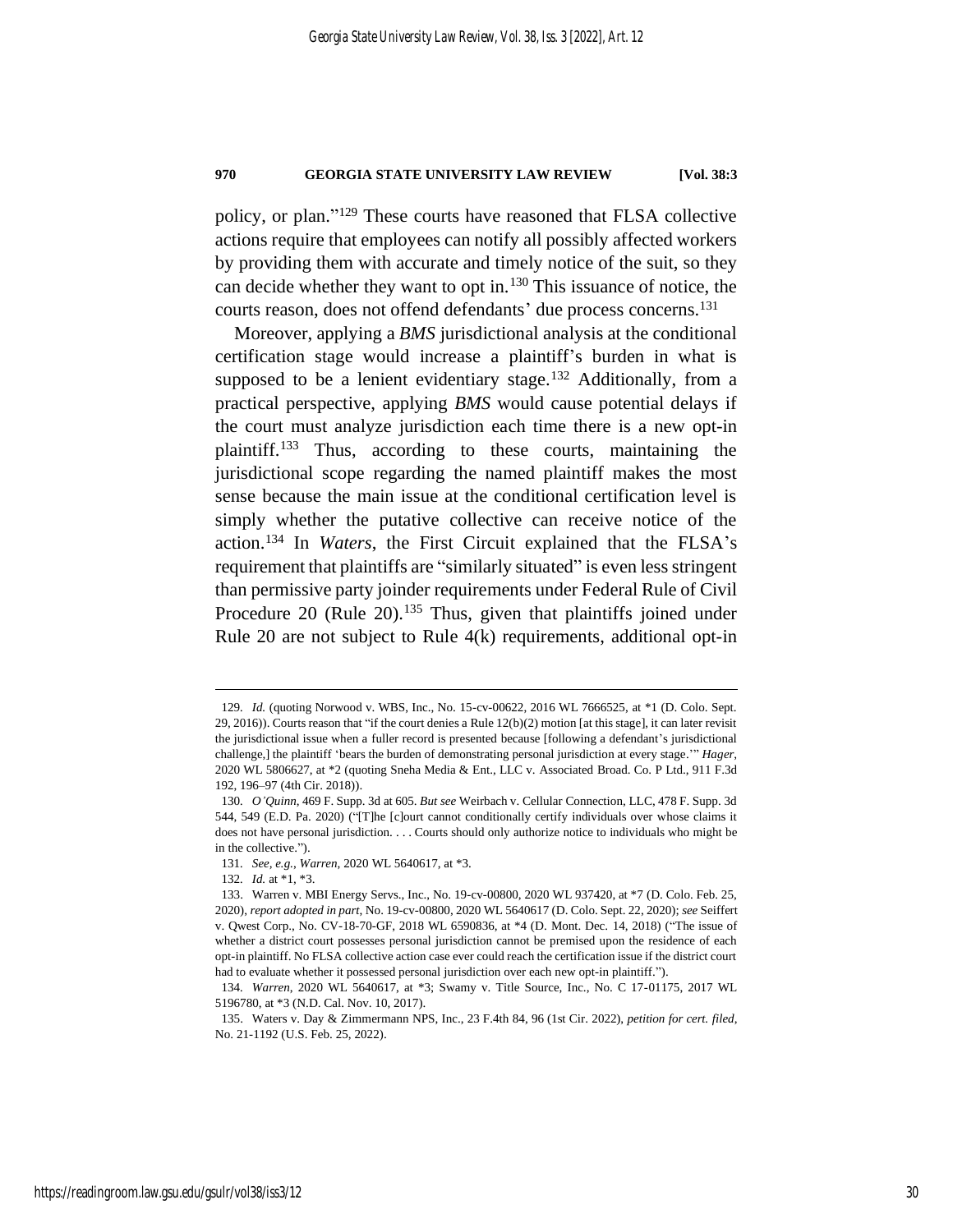plaintiffs in collective actions should be equally exempt of such requirements. 136

### *3. Federalism and Forum Shopping*

If forum shopping by nonresident plaintiffs was a concern in *BMS*, these district courts conclude that is not an issue in FLSA collective actions.<sup>137</sup> Congress specifically designed collective actions to allow multiple "similarly situated" employees to join in a single suit.<sup>138</sup> Likewise, because collective actions are proper in federal court based on federal question subject-matter jurisdiction, the anxieties over state sovereignty voiced in *BMS* are not applicable.<sup>139</sup> Unlike the state tort claims at issue in *BMS*, FLSA collective actions involve federal claims created by Congress specifically to address unfair employment practices across the nation.<sup>140</sup>

### *4. Congressional Intent*

In *Swamy*, the Northern District of California cautioned that extending *BMS*'s holding to collective actions "would splinter most nationwide collective actions, trespass on the expressed intent of Congress, and greatly diminish the efficacy of FLSA collective actions as a means to vindicate employees' rights."<sup>141</sup> The First Circuit Court

<sup>136</sup>*. See id.* ("We are not aware of, and [defendant] has not cited, a case in which a court held that Rule 4 applies to plaintiffs joined under Rule 20.").

<sup>137</sup>*. Warren*, 2020 WL 937420, at \*6; *see* Aiuto v. Publix Super Mkts., Inc., No. 19-CV-04803, 2020 WL 2039946, at \*5 (N.D. Ga. Apr. 9, 2020) ("In stark contrast to the mass tort action in *Bristol-Meyers* [sic], the suit before the [c]ourt today does arise out of and relate to Defendant's contacts with Georgia. To that end, the forum-shopping concerns that animated *Bristol-Meyers* [sic] are not present in an FLSA collective action." (citation omitted)), *motion to certify appeal denied*, No. 19-CV-04803, 2020 WL 10054617 (N.D. Ga. May 14, 2020).

<sup>138</sup>*. E.g.*, *Warren*, 2020 WL 937420, at \*6–7.

<sup>139.</sup> O'Quinn v. TransCanada USA Servs., Inc., 469 F. Supp. 3d 591, 614 (S.D.W. Va. 2020) ("The anxiety surrounding federalism expressed in *BMS* is inapplicable to a FLSA action, based on federal question jurisdiction and thus the constitutional limitations imposed by the Fifth Amendment."); *see also* Hager v. Omnicare, Inc., No. 19-cv-00484, 2020 WL 5806627, at \*6 (S.D.W. Va. Sept. 29, 2020). In *BMS*, the Court stated that the limitations imposed on personal jurisdiction are a result of the territorial sovereignty of each state. 137 S. Ct. 1773, 1780 (2017).

<sup>140</sup>*. E.g.*, Swamy v. Title Source, Inc., No. C 17-01175, 2017 WL 5196780, at \*2 (N.D. Cal. Nov. 10, 2017).

<sup>141</sup>*. Id.*; *see also, e.g.*, *O'Quinn*, 469 F. Supp. 3d at 614.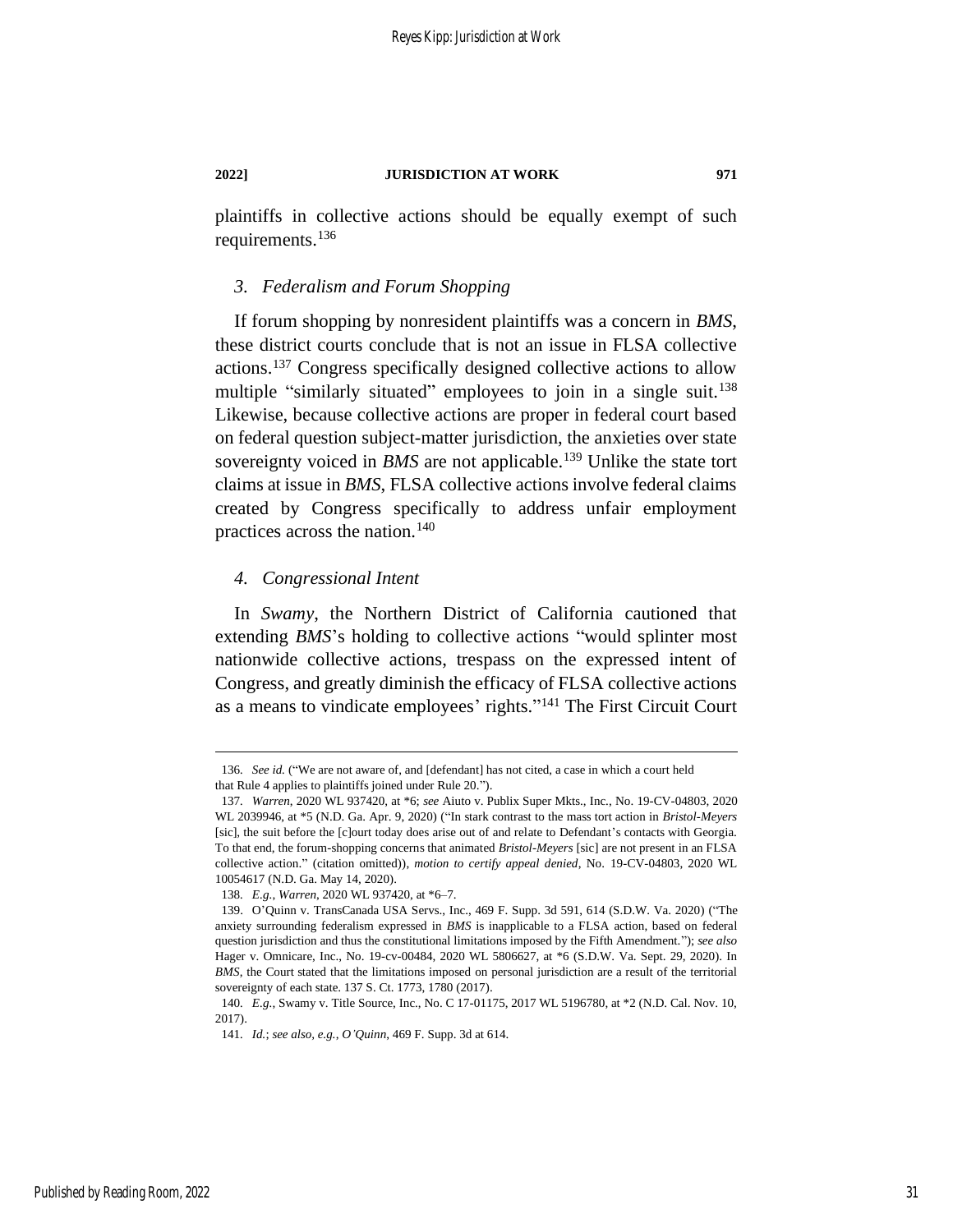of Appeals and the district courts that follow *Swamy* note that Congress expressly created collective actions to allow employees to enforce their labor rights.<sup>142</sup> These courts reason that nowhere in the FLSA statute did Congress limit collective claims to in-state plaintiffs.<sup>143</sup> According to these courts, Congress's purpose in authorizing collective actions was precisely to avoid multiple lawsuits by many employees harmed in a similar manner by the same employer.<sup>144</sup> Extending *BMS* to collective actions, therefore, "would contravene the explicit intent of Congress in enacting the FLSA."<sup>145</sup> The fact that an FLSA action might share some similarities with mass actions, the courts note, does not trump congressional intent.<sup>146</sup>

<sup>142</sup>*. See, e.g.*, Waters v. Day & Zimmermann NPS, Inc., 23 F.4th 84, 96–97 (1st Cir. 2022) ("[T]he FLSA and its legislative history show that Congress created the collective action mechanism to enable all affected employees working for a single employer to bring suit in a single, collective action. The FLSA's purpose was to allow efficient enforcement of wage and hour laws against large, multi-state employers . . . ."), *petition for cert. filed*, No. 21-1192 (U.S. Feb. 25, 2022); *Swamy*, 2017 WL 5196780, at \*2 ("This would splinter most nationwide collective actions, trespass on the expressed intent of Congress, and greatly diminish the efficacy of FLSA collective actions as a means to vindicate employees' rights."); *Warren*, 2020 WL 937420, at \*7; *see also* 29 U.S.C. § 216(b) (allowing employees to sue individually or on behalf of "other employees similarly situated" against their employers for unfair labor practices under the FLSA).

<sup>143</sup>*. See* 29 U.S.C. § 216(b); *Swamy*, 2017 WL 5196780, at \*2; Seiffert v. Qwest Corp., No. CV-18-70-GF, 2018 WL 6590836, at \*2–3 (D. Mont. Dec. 14, 2018); Aiuto v. Publix Super Mkts., Inc., No. 19-CV-04803, 2020 WL 2039946, at \*5 (N.D. Ga. Apr. 9, 2020) ("Nothing in the plain language of the statute limits its application to 'similarly situated' in-state plaintiffs."), *motion to certify appeal denied*, No. 19-CV-04803, 2020 WL 10054617 (N.D. Ga. May 14, 2020).

<sup>144</sup>*. Aiuto*, 2020 WL 2039946, at \*5.

<sup>145.</sup> Waters v. Day & Zimmermann NPS, Inc., 464 F. Supp. 3d 455, 461 (D. Mass. 2020), *aff'd*, 23 F.4th 84 (1st Cir. 2022), *petition for cert. filed*, No. 21-1192 (U.S. Feb. 25, 2022). In § 202(a) of Title 29 of the *United States Code*, Congress describes the declaratory policy of the FLSA as follows:

The Congress finds that the existence, in industries engaged in commerce or in the production of goods for commerce, of labor conditions detrimental to the maintenance of the minimum standard of living necessary for health, efficiency, and general well-being of workers (1) causes commerce and the channels and instrumentalities of commerce to be used to spread and perpetuate such labor conditions among the workers of the several [s]tates; (2) burdens commerce and the free flow of goods in commerce; (3) constitutes an unfair method of competition in commerce; (4) leads to labor disputes burdening and obstructing commerce and the free flow of goods in commerce; and (5) interferes with the orderly and fair marketing of goods in commerce. That Congress further finds that the employment of persons in domestic service in households affects commerce.

<sup>29</sup> U.S.C. § 202(a).

<sup>146</sup>*. Waters*, 464 F. Supp. 3d at 461.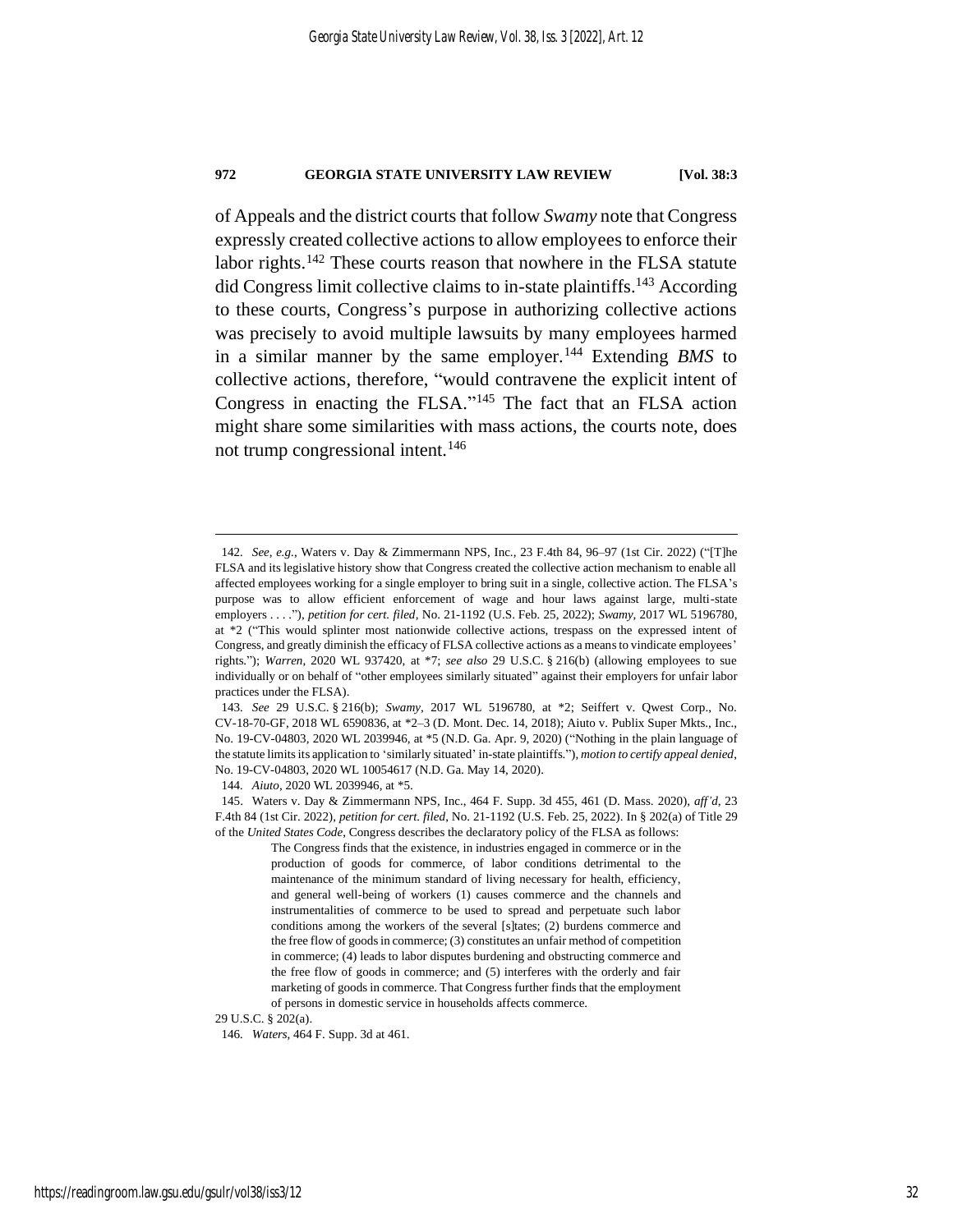### *B. The* Maclin *Line*

The Sixth and Eighth Circuits, and the district courts originally following *Maclin*, take a broad reading of the *BMS* opinion, grounding their reasoning in two main principles: the need for uniformity and the importance of textualism.<sup>147</sup>

### *1. Uniformity*

District courts in New York and Ohio stress that "[t]he constitutional requirements of due process do[] not wax and wane when the complaint is individual or on behalf of a class."<sup>148</sup> According to the Sixth Circuit in *Canaday v. Anthem Cos.*, because FLSA collective actions are like mass actions, each individual opt-in plaintiff must comply with all due process requirements.<sup>149</sup> The courts conclude that the fact that *BMS* dealt with Fourteenth Amendment due process constraints on specific personal jurisdiction does not invalidate its holding in the context of FLSA collective actions.<sup>150</sup>

These courts argue that although personal jurisdiction in federal question cases falls under the Fifth Amendment's Due Process Clause, which only requires that defendants have minimum contacts with the United States as a whole, if the federal statute does not authorize nationwide service of process, the jurisdictional analysis is the same as in state court.<sup>151</sup> Because the FLSA does not authorize nationwide

Published by Reading Room, 2022

<sup>147</sup>*. See generally* Maclin v. Reliable Reps. of Tex., Inc., 314 F. Supp. 3d 845, 850–51 (N.D. Ohio 2018) (finding *BMS* extends to FLSA collective actions not only because the Fifth Amendment's Due Process Clause would not affect FLSA actions differently from the Fourteenth Amendment's Due Process Clause but also because nonresident plaintiffs can still file suit under the FLSA against defendants in their home states); Canaday v. Anthem Cos., 9 F.4th 392 (6th Cir. 2021), *petition for cert. filed*, No. 21-1098 (U.S. Feb. 2, 2022); Vallone v. CJS Sols. Grp., LLC, 9 F.4th 861 (8th Cir. 2021).

<sup>148.</sup> Rafferty v. Denny's, Inc., No. 18-cv-2409, 2019 WL 2924998, at \*7 (N.D. Ohio July 8, 2019)2017 WL 4217115; *see, e.g.*, Pettenato v. Beacon Health Options, Inc., 425 F. Supp. 3d 264, 278–79 (S.D.N.Y. 2019).

<sup>149</sup>*. See Canaday*, 9 F.4th at 397.

<sup>150</sup>*. See Maclin*, 314 F. Supp. 3d at 850–51 ("Still, the [c]ourt cannot envisage that the Fifth Amendment Due Process Clause would have any more or less effect on the outcome respecting FLSA claims than the Fourteenth Amendment Due Process Clause, and this district court will not limit the holding in *Bristol–Myers* to mass tort claims or state courts.").

<sup>151</sup>*. See Canaday*, 9 F.4th at 398–99; *Vallone*, 9 F.4th at 865; Weirbach v. Cellular Connection, LLC, 478 F. Supp. 3d 544, 549–50 (E.D. Pa. 2020); McNutt v. Swift Transp. Co. of Ariz., LLC, No. C18-5668,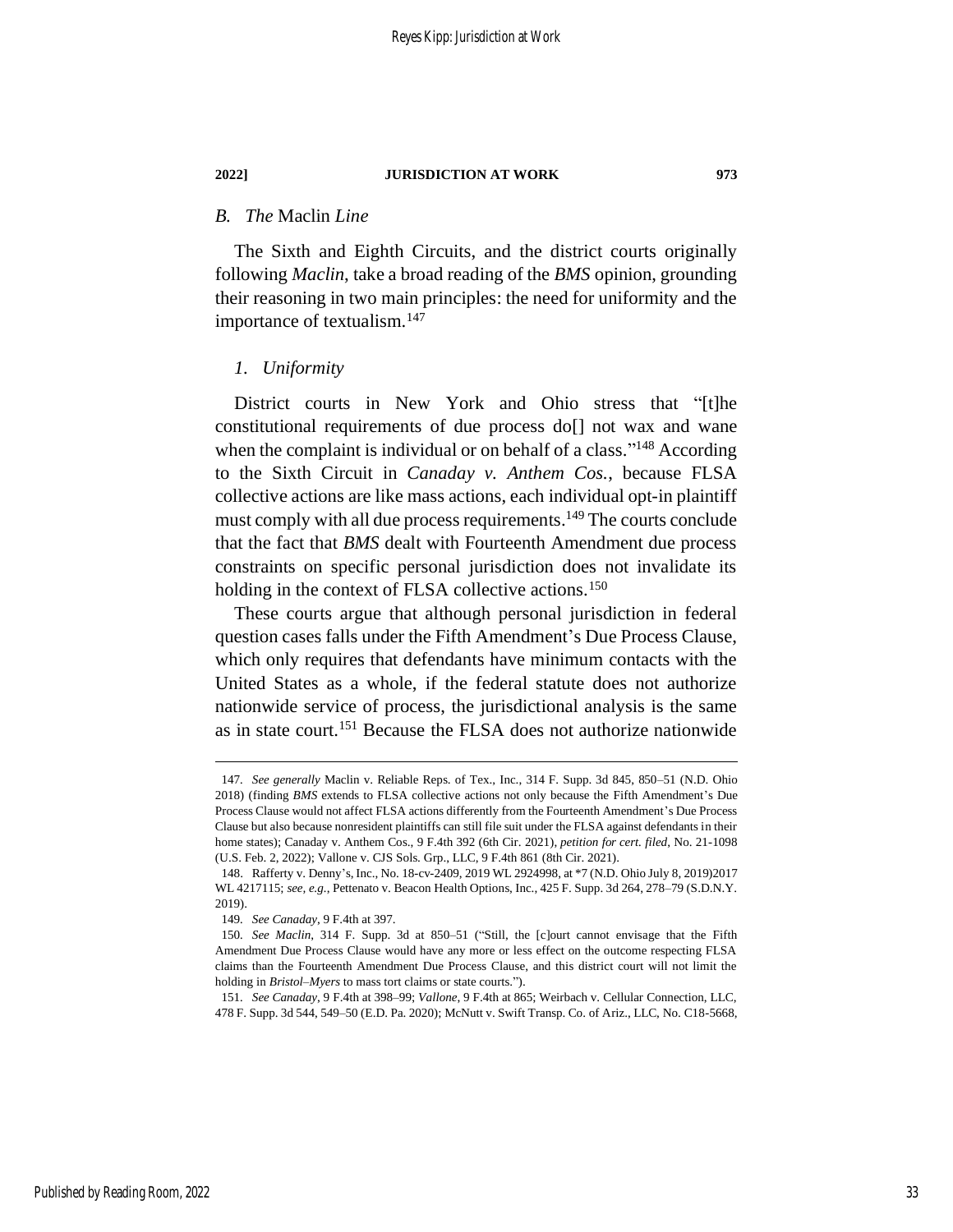service of process, these courts reason, *BMS*'s state-court due process analysis equally applies to collective actions filed in federal court.<sup>152</sup> Due process is an "instrument of interstate federalism," and, after *BMS*, the general principle is to "require<sup>[]</sup> a connection between the forum and the specific claims" brought by the plaintiffs.<sup>153</sup> Proponents of this view consider that, similar to the *BMS* plaintiffs, putative out-of-state members are not barred from filing a national FLSA action; they simply must file the action in a state that has general jurisdiction over the employer.<sup>154</sup>

### *2. Textualism*

District courts extending *BMS* to collective actions have held that a judge's "obligation to follow the law cannot be overshadowed by 'even the most compelling' policy arguments." <sup>155</sup> To find specific personal jurisdiction, *BMS* requires courts to examine if all nonresident plaintiffs' relationships with a defendant involve contacts or conduct within the forum state.<sup>156</sup> Because this requirement is binding and valid Supreme Court precedent, these courts reason, all courts must follow it regardless of serious policy concerns.<sup>157</sup> If Congress feels so

<sup>2020</sup> WL 3819239, at \*8 (W.D. Wash. July 7, 2020); Alisoglu v. Cent. States Thermo King of Okla., Inc., No. 12-cv-10230, 2012 WL 1666426, at \*3 (E.D. Mich. May 11, 2012) (citing Omni Cap. Int'l v. Rudolf Wolff & Co., 484 U.S. 97, 108 (1987)).

<sup>152</sup>*. See, e.g.*, *Pettenato*, 425 F. Supp. 3d at 278 ("Because the FLSA does not provide for nationwide service of process, and because [defendant] has not consented to this [c]ourt's jurisdiction over it with respect to the claims of the out-of-state plaintiffs, the [c]ourt looks to [state] law and the Due Process Clause to determine whether there is a sufficient nexus between those employees' claims . . . and defendants' activity in [the state].").

<sup>153</sup>*. Rafferty*, 2019 WL 2924998, at \*7 (quoting Mussat v. IQVIA Inc., No. 17 C 8841, 2018 WL 5311903, at \*5 (N.D. Ill. Oct. 26, 2018), *rev'd*, 953 F.3d 441 (7th Cir. 2020), *cert. denied*, 141 S. Ct. 1126 (2021)).

<sup>154</sup>*. Canaday*, 9 F.4th at 400–01; *Pettenato*, 425 F. Supp. 3d at 280; *Maclin*, 314 F. Supp. 3d at 851.

<sup>155</sup>*. Pettenato*, 425 F. Supp. 3d at 280 (quoting Chavira v. OS Rest. Servs., LLC, No. 18-cv-10029, 2019 WL 4769101, at \*6 (D. Mass. Sept. 30, 2019)).

<sup>156</sup>*. See, e.g.*, *Vallone*, 9 F.4th at 865 ("Each failure to pay wages . . . is a separate violation that gives rise to a distinct claim. Personal jurisdiction [in collective actions] must be determined on a claim-by-claim basis." (citation omitted)).

<sup>157.</sup> Canaday v. Anthem Cos., 441 F. Supp. 3d 644, 652 (W.D. Tenn.) ("Like many of the judges and magistrate judges to address this issue, I have concerns about the practical implications of applying *Bristol-Myers* to FLSA collective actions. However, these policy concerns do not obviate my duty and obligation to follow what appears to be binding Supreme Court precedent."), *report and recommendation*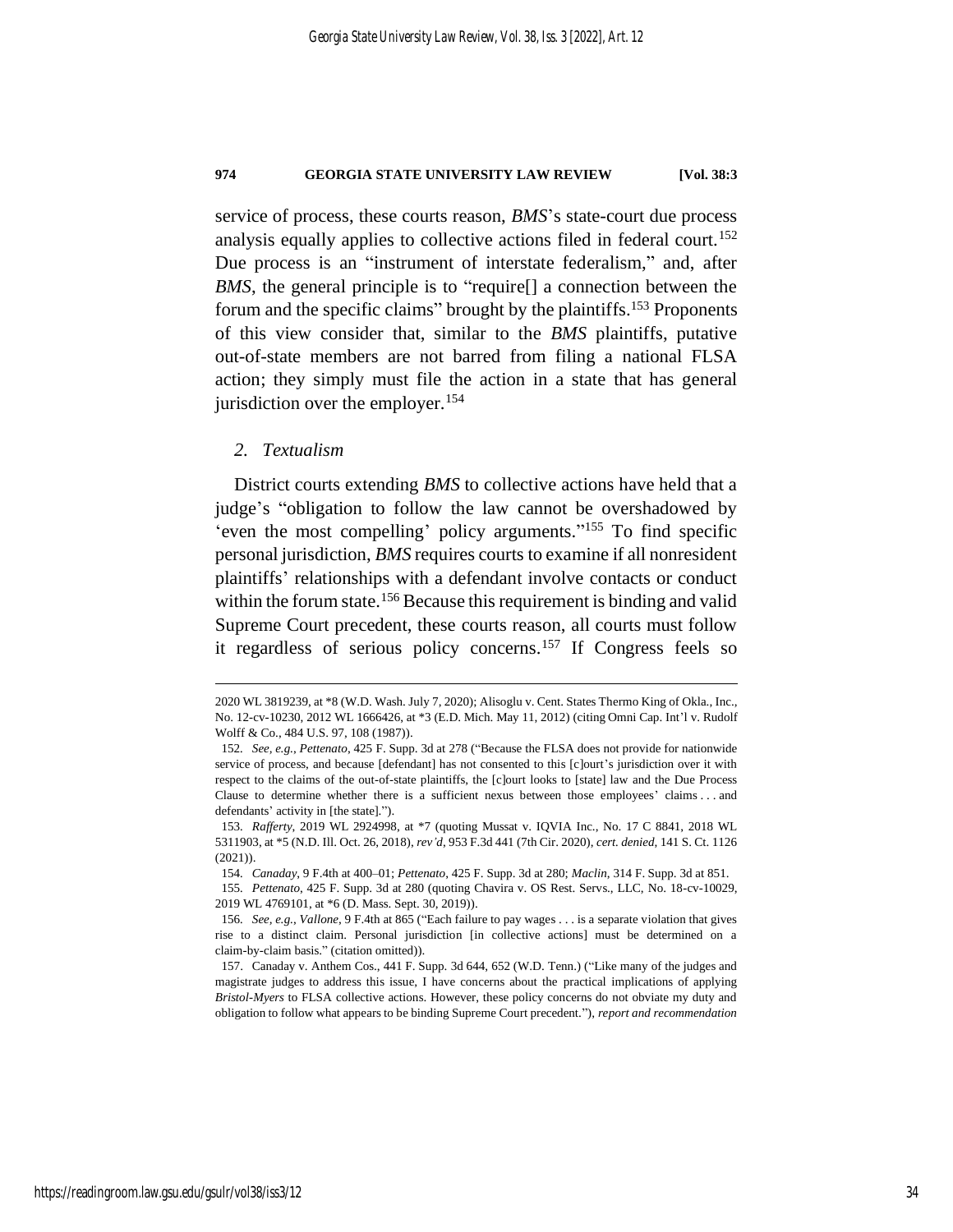inclined, it can always amend the FLSA to authorize nationwide service of process as it has done with other statutes.<sup>158</sup> But in the meantime, these courts hold that "plaintiffs wishing to take advantage of the collective action procedures of the FLSA must sue their employers either where specific personal jurisdiction can be obtained or where that employer is at home."<sup>159</sup>

### *3. Similarity of Collective Actions and Mass Actions*

Courts that extend *BMS* to collective actions frame the issue of party status differently than the *Swamy* courts.<sup>160</sup> For these courts, every individual plaintiff that opts in to the collective action has a full party status.<sup>161</sup> This framing, the Sixth Circuit and the Western District of

Even then, employees may file a nationwide collective action under the FLSA so long as they do so in a forum that may exercise general jurisdiction over the employer—namely its principal place of business or its place of incorporation. It is not obvious, at any rate, that state-based collective actions are necessarily inefficient. Congress apparently did not think so.

*Canaday*, 9 F.4th at 400–01.

Some district courts that have declined to extend *BMS* to FLSA collective actions have pointed to the analysis in *BMS* that focused at the "level of the suit." Those

*adopted*, 439 F. Supp. 3d 1042 (W.D. Tenn. 2020), *aff'd*, 9 F.4th 392 (6th Cir. 2021), *petition for cert. filed*, No. 21-1098 (U.S. Feb. 2, 2022); *see also* McNutt v. Swift Transp. Co. of Ariz., LLC, No. C18-5668, 2020 WL 3819239, at \*9 (W.D. Wash. July 7, 2020).

<sup>158</sup>*. Pettenato*, 425 F. Supp. 3d at 280; *Canaday*, 9 F.4th at 395–96, 398–99 ("While the FLSA shows no reticence in setting nationwide labor standards, it does not establish nationwide service of process."); *see, e.g.*, 15 U.S.C. § 22 ("Any suit, action, or proceeding under the antitrust laws against a corporation may be brought not only in the judicial district whereof it is an inhabitant[] but also in any district wherein it may be found or transacts business . . . ."); 18 U.S.C. § 1965(a) ("Any civil action or proceeding under [the Racketeer Influenced and Corrupt Organizations Act] against any person may be instituted in the district court of the United States for any district in which such person resides, is found, has an agent, or transacts his affairs."); 18 U.S.C. § 2334(a) ("Any civil action under [the Anti-Terrorism Act] against any person may be instituted in the district court of the United States for any district where any plaintiff resides or where any defendant resides or is served, or has an agent."); 29 U.S.C. § 1132(e)(2) ("Where an action under [the Employee Retirement Income Security Act] is brought in a district court of the United States, it may be brought in the district where the plan is administered, where the breach took place, or where a defendant resides or may be found . . . .").

<sup>159</sup>*. Pettenato*, 425 F. Supp. 3d at 280; *see* Weirbach v. Cellular Connection, LLC, 478 F. Supp. 3d 544, 551 (E.D. Pa. 2020). The Sixth Circuit Court of Appeals explained:

<sup>160</sup>*. Canaday*, 9 F.4th at 397 ("The key link is party status. In an FLSA collective action, as in the mass action under California law, each opt-in plaintiff becomes a real party in interest, who must meet her burden for obtaining relief and satisfy the other requirements of party status."); *see McNutt*, 2020 WL 3819239, at \*8.

<sup>161</sup>*. McNutt*, 2020 WL 3819239, at \*8; *see Weirbach*, 478 F. Supp. 3d at 551. The Eastern District of Pennsylvania noted: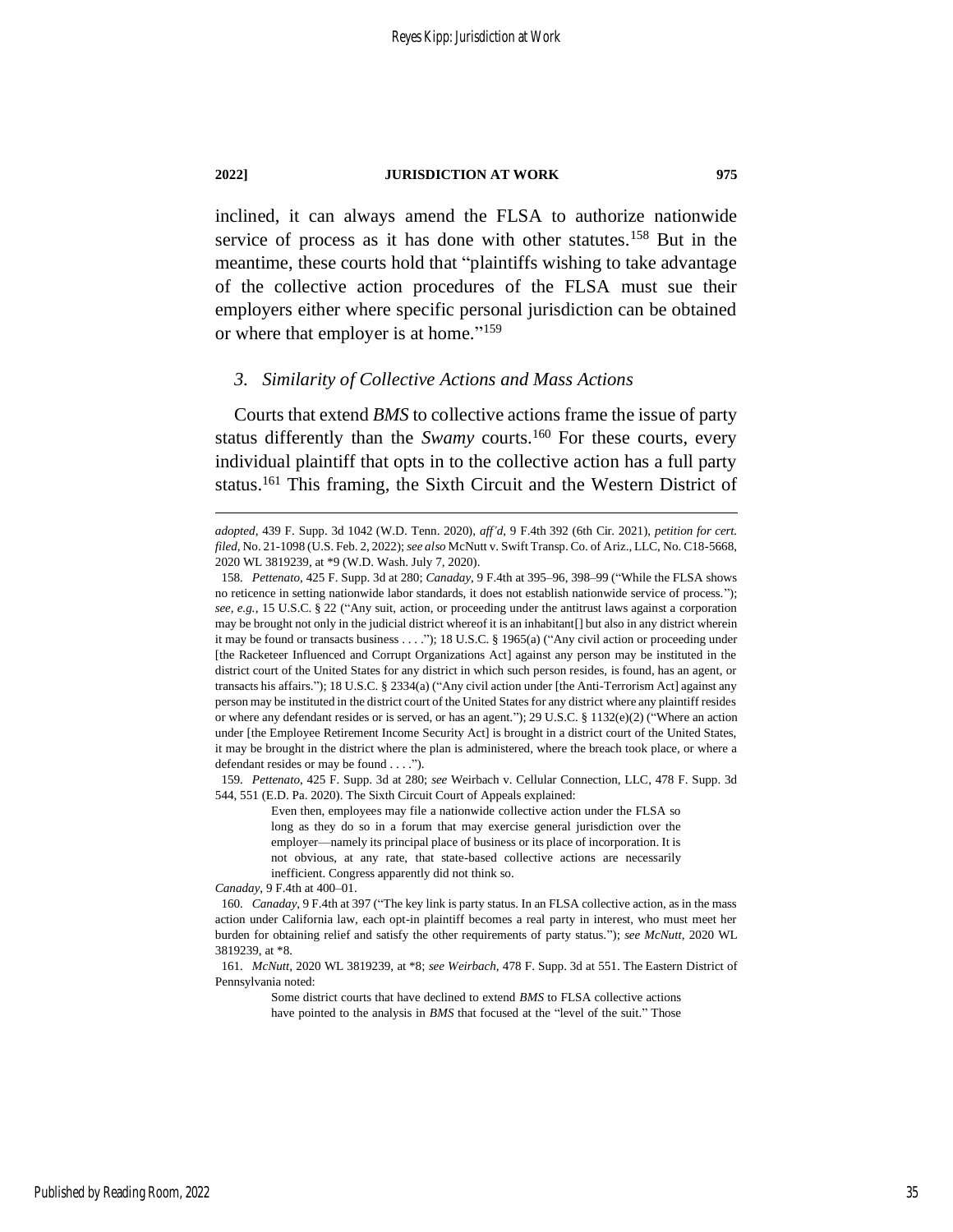Washington have argued, "requires the conclusion that FLSA opt-in plaintiffs are analogous to the mass tort plaintiffs in [*BMS*]." 162

<span id="page-36-0"></span>Although the Sixth and Seventh Circuits have declined to extend *BMS* to Rule 23 class actions, district courts following *Maclin* consider FLSA collective actions "fundamentally different."<sup>163</sup> Their different treatment of plaintiffs, the courts note, highlights the similarities between mass and collective actions and the ultimate applicability of BMS to collective actions.<sup>164</sup> Contrary to the opt-out mechanism of class actions, collective actions under § 216(b) require that plaintiffs affirmatively opt in to the suit.<sup>165</sup> Furthermore, Congress expressly added the opt-in feature to FLSA collective actions to ban representative actions after the PPA.<sup>166</sup> Following this reasoning, a collective action is just an aggregation of "individual plaintiffs with individual cases." <sup>167</sup> Thus, "it is properly viewed as a rule of joinder

*Id.* (citations omitted).

166*. Id.* at 402; *Pettenato*, 425 F. Supp. 3d at 279.

courts draw a distinction between an FLSA case, in which there is one suit, and a mass action where there are many individual suits. But in *BMS*, there were not hundreds of individual suits. There were eight, because the plaintiffs amalgamated themselves in a few complaints. Many, if not all, of those suits included at least one California resident as a plaintiff. Thus, if one looked at the level of the "suit" in those cases, they would have been proper. The issue, however, was whether individual party plaintiffs could maintain their claims against a common defendant . . . .

<sup>162</sup>*. McNutt*, 2020 WL 3819239, at \*8; *Canaday*, 9 F.4th at 397; *see also* Vallone v. CJS Sols. Grp., LLC, 437 F. Supp. 3d 687, 691 (D. Minn. 2020), *aff'd*, 9 F.4th 861 (8th Cir. 2021); Turner v. Utiliquest, LLC, No. 18-cv-00294, 2019 WL 7461197, at \*3 (M.D. Tenn. July 16, 2019).

<sup>163</sup>*. Canaday*, 9 F.4th at 402–03 ("All in all, the representative nature of class actions may create an exception to the general rules of personal jurisdiction recognized in *Bristol-Myers* for 'mass actions' and applicable to collective actions under the FLSA. But that exception does not apply here."); *see* Mussat v. IQVIA, Inc., 953 F.3d 441, 443 (7th Cir. 2020), *cert. denied*, 141 S. Ct. 1126 (2021); Lyngaas v. Curaden AG, 992 F.3d 412, 418–19, 433 (6th Cir. 2021).

<sup>164</sup>*. Pettenato*, 425 F. Supp. 3d at 279. Courts also argue that Rule 23 class actions contain additional procedural safeguards against due process violations that are absent in FLSA collective actions. *Canaday*, 9 F.4th at 403.

<sup>165</sup>*. Canaday*, 9 F.4th at 402. The Sixth Circuit also noted that, contrary to class actions, plaintiffs in collective action have the right to retain their own separate counsel. *Id.* at 403.

<sup>167</sup>*. Pettenato*, 425 F. Supp. 3d at 279 (emphasis omitted) (quoting Campbell v. City of Los Angeles, 903 F.3d 1090, 1105 (9th Cir. 2018)). The different consequences of certification under Rule 23 and § 216(b) further illuminate the distinctions. "In a Rule 23 proceeding in which the class has been certified under Fed. R. Civ. P.  $23(c)(1)$ , the class is described and has independent legal status." Roy v. FedEx Ground Package Sys., Inc., 353 F. Supp. 3d 43, 58 (D. Mass. 2018) The only consequence of conditional certification in collective actions, however, is that similarly situated employees will be sent a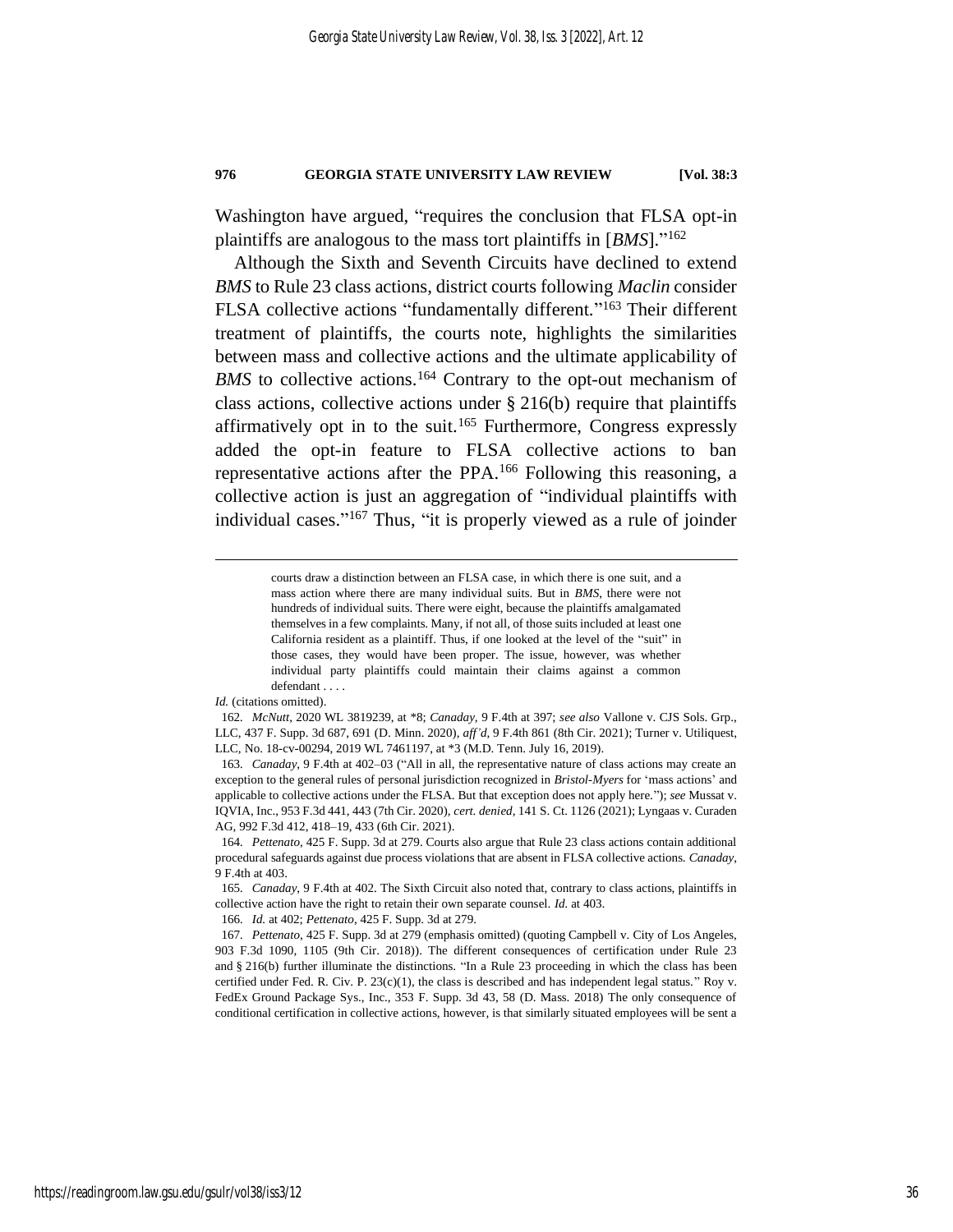under which only the individual opt-in plaintiffs have legal status, not the aggregate class of aggrieved employees." <sup>168</sup> By extension, the courts hold, *BMS* must apply to all opt-in plaintiffs in collective actions, just as it applies to each plaintiff in a mass tort suit.<sup>169</sup>

Thus, the First Circuit and the trial courts that follow *Swamy* interpret *BMS*'s holding narrowly by pointing heavily at congressional intent, federal jurisdiction, and fairness, whereas the Sixth and Eighth Circuits and the district courts that follow *Maclin* read *BMS* broadly by focusing on the need of uniformity and textualism.<sup>170</sup> This fractured terrain underscores the need for further guidance from either Congress or the Supreme Court, or both, to delineate the limits of personal jurisdiction in collective actions. The following Section offers a deeper discussion of the potential negative consequences of extending *BMS* to collective actions and provides a recommendation on how to best approach this impasse.

### III. PROPOSAL

The Supreme Court, Congress, or both should formulate a clear rule granting courts personal jurisdiction over nonresident employers in FLSA collective actions with respect to the claims of out-of-state plaintiffs, so long as the original plaintiffs' claims are proper. The reasons supporting this proposal are threefold: (1) limiting personal jurisdiction in FLSA collective actions undermines congressional policy regarding worker's rights; (2) judicial efficiency is greater if

court-approved notice of the action, and if they decide to become parties to the lawsuit they must file their own written consent with the court. *Id.* at 59. Thus, FLSA collective actions depend on the "active participation of opt-in plaintiffs." *Id.* (quoting Halle v. W. Penn Allegheny Health Sys. Inc., 842 F.3d 215, 224 (3d Cir. 2016)).

<sup>168.</sup> Anjum v. J.C. Penney Co., No. 13 CV 0460, 2014 WL 5090018, at \*8 (E.D.N.Y. Oct. 9, 2014); *see* Weirbach v. Cellular Connection, LLC, 478 F. Supp. 3d 544, 551 (E.D. Pa. 2020).

<sup>169</sup>*. Canaday*, 9 F.4th at 403 ("[C]ollective actions permit individualized claims and individualized defenses, 'in which aggrieved workers act as a collective of *individual* plaintiffs with *individual* cases.'" (quoting *Campbell*, 903 F.3d at 1105)).

<sup>170</sup>*. See supra* Parts II.A, II.B.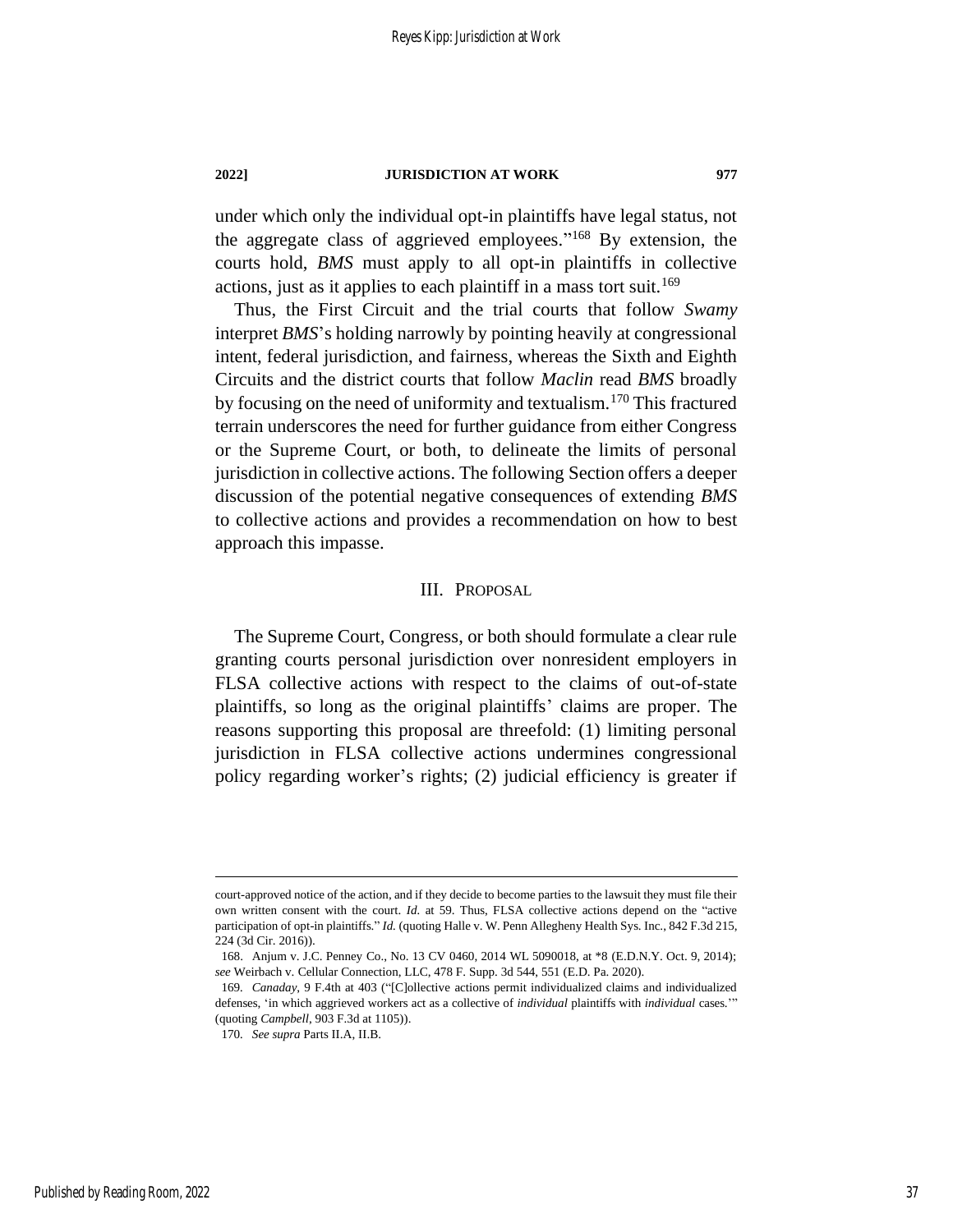collective actions take place in a single suit; and (3) a suit including all available opt-in plaintiffs promotes uniformity and predictability. 171

### *A. Worker's Rights*

Limiting personal jurisdiction to claims of in-state plaintiffs would considerably undermine the legislative purposes of FLSA collective actions.<sup>172</sup> Congress specifically enacted the FLSA to prevent "labor conditions detrimental to the maintenance of the minimum standard of living necessary for health, efficiency, and general well-being of workers."<sup>173</sup> Federal regulations echo this mandate: "The minimum wage and overtime pay requirements of the [FLSA] are among the nation's most important worker protections." <sup>174</sup> Moreover, Congress envisioned the FLSA as part "of its power to regulate commerce *among* the several [s]tates" and not only localized in-state employer

<sup>171</sup>*. See infra* Parts III.A., III.B., III.C. Leading scholarship on this issue has largely adopted the *Maclin*-line argument that "[*BMS*] *necessarily* applies to FLSA collective actions, barring courts from asserting jurisdiction over out-of-state plaintiffs' claims . . . ." Adam Drake, Note, *The FLSA's*  Bristol-Myers Squibb *Problem*, 89 FORDHAM L. REV. 1511, 1548 (2021) (emphasis added). Adam Drake, for instance, contends that because plaintiffs in both FLSA collective actions and mass tort actions like *BMS* have independent party status and follow "functionally indistinguishable" joinder procedures, there can be no "meaningful distinction" between plaintiffs in mass torts and § 216(b) collective actions. *Id.* at 1539–41. Though Drake recognizes that "restricting FLSA collective actions in this way appears to countermand Congress's original intent by restricting FLSA collective actions to in-state plaintiffs," Drake still urges Congress—as the seemingly sole actor capable of saving collective actions from *BMS*'s reach—to amend § 216 and provide for a nationwide service of process. *Id.* at 1544, 1548. Although the value of legislative action to provide clear jurisdictional guidance cannot be denied, its necessity cannot be known. In fact, limiting the solution to Congress may concede too much. The Supreme Court's 2021 ruling in *Ford* suggests that specific personal jurisdiction is best analyzed on a case-by-case basis. *See generally* Ford Motor Co. v. Mont. Eighth Jud. Dist. Ct., 141 S. Ct. 1017 (2021). Moreover, Drake's view obliterates the fact that § 216 is not merely a joinder device or a procedural tool (like Rule 20) but a substantive statute that serves broad and important policy objectives. Drake, *supra*, at 1541 (describing § 216(b) as a "rule of joinder"). When Congress created the opt-in requirement to FLSA collective actions in 1947, it carefully considered the burdens and benefits of representative litigation to both employers and employees; yet the inclusion of out-of-state plaintiffs to those collective actions was never at issue. *See* Lopez, *supra* note [61,](#page-17-1) at 283. Merely extending *BMS* to collective actions because the joinder procedures are similar misses this point. This Note, therefore, favors taking a broader approach that can include actions by both Congress and the Supreme Court.

<sup>172</sup>*. See* Swamy v. Title Source, Inc., No. C 17-01175, 2017 WL 5196780, at \*2 (N.D. Cal. Nov. 10, 2017).

<sup>173.</sup> 29 U.S.C. § 202(a).

<sup>174.</sup> Defining and Delimiting the Exemptions for Executive, Administrative, Professional, Outside Sales and Computer Employees, 69 Fed. Reg. 22,122, 22,122 (Apr. 23, 2004) (to be codified at 29 C.F.R. pt. 541).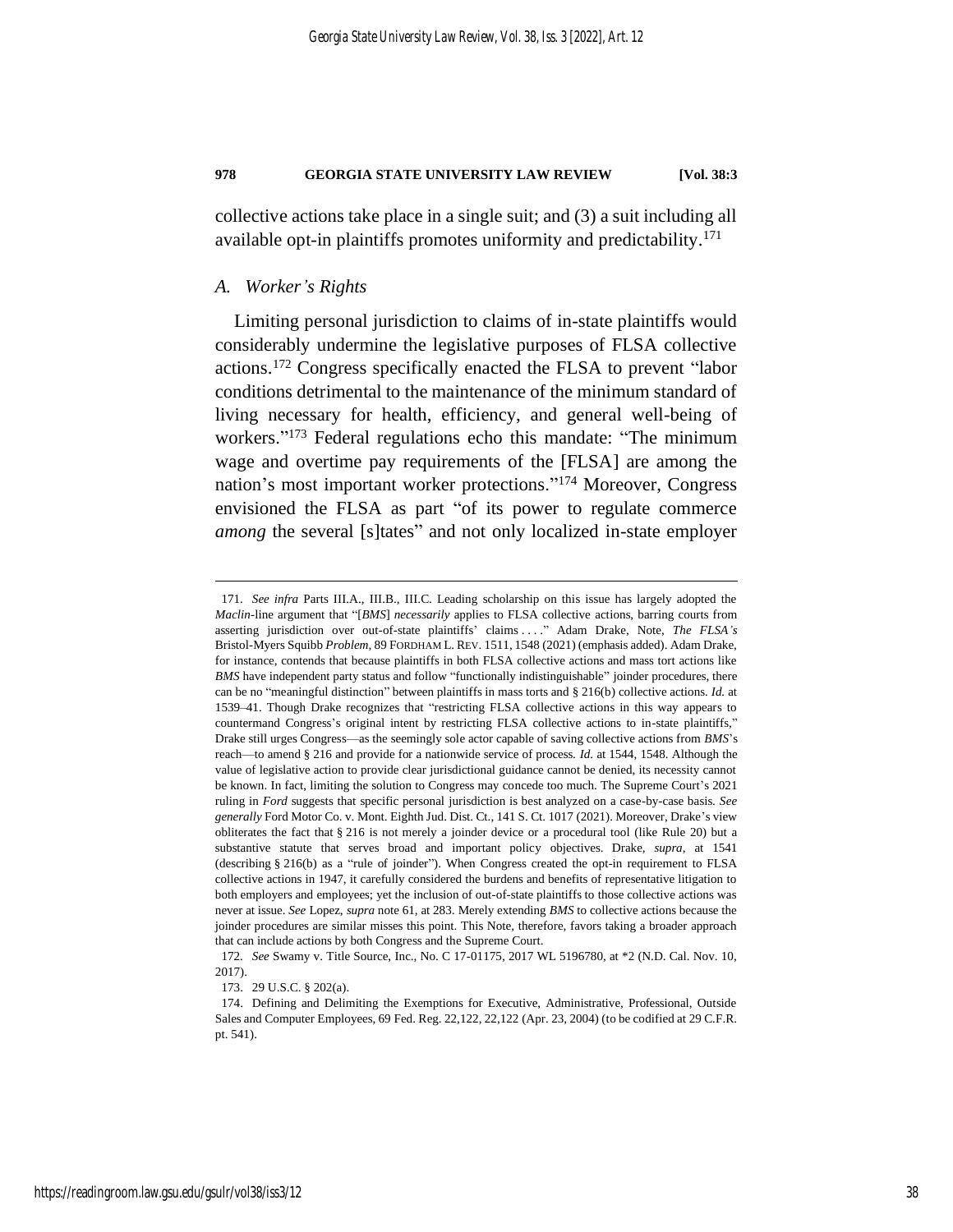<span id="page-39-0"></span>matters.<sup>175</sup> Because an employer's unlawful conduct with regard to a single worker is often insufficient to produce a financially viable lawsuit, FLSA collective actions are central to the effective protection of workers' employment rights.<sup>176</sup> Further, FLSA litigation plays an "increasingly important role in enforcing state and federal wage protections for low-income workers." <sup>177</sup> Without this mechanism of aggregation, a private employment action may de facto leave employees without access to the FLSA as a remedy or form of redress to hold employers liable for labor violations.<sup>178</sup> Therefore, the Supreme Court has also construed the FLSA "'liberally to apply to the furthest reaches consistent with congressional direction,' [because] broad coverage is essential to accomplish the goal of outlawing from interstate commerce goods produced under conditions that fall below minimum standards of decency."<sup>179</sup>

<span id="page-39-1"></span>Since the enactment of the PPA in 1947, which required that employees opt in to the suit by consenting in writing, Congress considerably limited the scope and reach of collective actions.<sup>180</sup> As such, even before the *BMS* opinion raised novel issues about personal jurisdiction limits for collective actions, only between fifteen and thirty percent of all potential plaintiff-employees opted in to a collective action, and even lower participation rates were not uncommon.<sup>181</sup> Issues such as high turnover in low-wage jobs and frequent changes of address among low-wage workers, for instance,

<span id="page-39-2"></span><sup>175.</sup> 29 U.S.C. § 202(b) (emphasis added).

<sup>176.</sup> Lonny Hoffman & Christian J. Ward, *The Limits of Comprehensive Peace: The Example of the FLSA*, 38 BERKELEY J. EMP. & LAB. L. 265, 269 (2017); Brittany Cangelosi, Note, *Wage War: Arbitration and Class Action Waivers at the Expense of Wage and Hour Claims*, 48 HOFSTRA L. REV. 483, 486, 491, 507 (2019).

<sup>177.</sup> Jhaveri-Weeks & Webbert, *supra* not[e 62,](#page-17-0) at 233.

<sup>178.</sup> Cangelosi, *supra* note [176,](#page-39-0) at 486.

<sup>179.</sup> Tony & Susan Alamo Found. v. Sec'y of Lab., 471 U.S. 290, 296 (1985) (quoting Mitchell v. Lublin, McGaughy & Assocs., 358 U.S. 207, 211 (1959)).

<sup>180</sup>*. See* Rachel K. Alexander, *Federal Tails and State Puppy Dogs: Preempting Parallel State Wage Claims to Preserve the Integrity of Federal Group Wage Actions*, 58 AM. U. L. REV. 515, 518 (2009).

<sup>181</sup>*. Id.* at 518, 544. The "unattractiveness" of FLSA collective actions has produced an "explosion" of hybrid lawsuits that either include both FLSA and Rule 23 wage claims, or completely forego the FLSA claims. *Id.* at 544; *see also* Hoffman & Ward, *supra* note [176,](#page-39-0) at 269–70 ("[A] procedural system that requires potential class members to opt in will always have a lower—usually, much lower—participation rate. . . . The practical effect . . . is that it is much harder to privately enforce violations of the FLSA." (footnotes omitted)).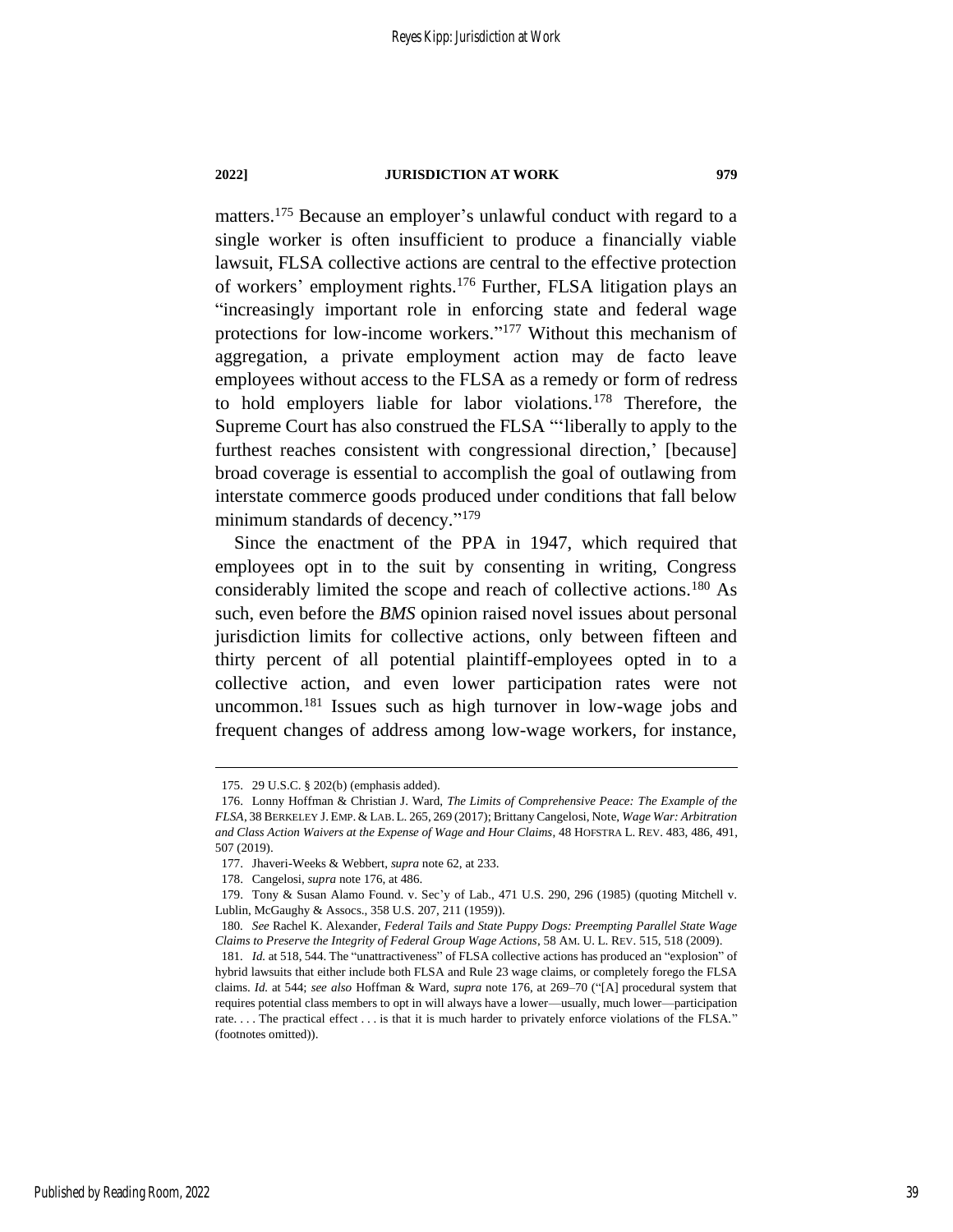<span id="page-40-0"></span>have prevented reaching a large number of employees.<sup>182</sup> Moreover, recent case law suggests that collective action plaintiffs cannot provide notice to those employees that signed an arbitration agreement.<sup>183</sup> Given this already constraining landscape, adding an additional personal jurisdiction limitation would further restrict the size of a potential collective action, making it more unattractive and less effective to protect aggrieved employees.<sup>184</sup>

### <span id="page-40-1"></span>*B. Judicial Efficiency*

In *Hoffmann-La Roche Inc. v. Sperling*, the Supreme Court observed that collective actions allow "plaintiffs the advantage of lower individual costs to vindicate rights by the pooling of resources [because the] judicial system benefits by efficient resolution in one proceeding of common issues of law and fact arising from the same

183. In *Bigger v. Facebook, Inc.*, the Seventh Circuit held:

<sup>182.</sup> Craig Becker & Paul Strauss, *Representing Low-Wage Workers in the Absence of a Class: The Peculiar Case of Section 16 of the Fair Labor Standards Act and the Underenforcement of Minimum Labor Standards*, 92 MINN. L. REV. 1317, 1326 (2008). In the janitorial industry, for instance, the annual turnover rate in 2008 was approximately 250%, and a janitor's average tenure was less than five months. *Id.* Additionally, many potential plaintiffs throw mailed lawsuit notices away or decide not to join the suit out of fear or retaliation. *Id.* at 1327–28. Moreover, because the statute of limitations under the FLSA does not stay an employee's claim until that employee consents to "opt in," many employees lose their right to recover if they receive a late notice and often receive a significantly reduced backpay award. *Id.* at 1330. Often discovery costs and disputes are also higher than in class actions "because employees who opt into an FLSA representative action are in an anomalous position under the discovery rules. They are not one of the original named plaintiffs who brought the lawsuit. But they are also not unnamed class members. They are something in between [a hybrid called] 'party plaintiff[s].'" *Id.* at 1334 (second alteration in original).

<sup>[</sup>W]hen a defendant opposing the issuance of notice alleges that proposed recipients entered arbitration agreements waiving the right to participate in the action, a court may authorize notice to those individuals unless (1) no plaintiff contests the existence or validity of the alleged arbitration agreements, or (2) after the court allows discovery on the alleged agreements' existence and validity, the defendant establishes by a preponderance of the evidence the existence of a valid arbitration agreement for each employee it seeks to exclude from receiving notice.

<sup>947</sup> F.3d 1043, 1047 (7th Cir. 2020). *See generally* Recent Cases, Bigger v. Facebook, Inc.*, 947 F.3d 1043 (7th Cir. 2020)*, 133 HARV. L. REV. 2601 (2020) (discussing *Bigger*).

<sup>184.</sup> Wage and hour violations are still a major problem in many cities. *See* Cangelosi, *supra* note [176,](#page-39-0)  at 485–86. For instance, a 2014 multi-city study of Chicago, New York, and Los Angeles revealed that two-thirds of low-income workers suffered at least one wage theft violation each week. *Id.* at 485. For example, Scholars estimated that in 2012 wage-theft victims recovered nearly one billion dollars. *Id.* at 492.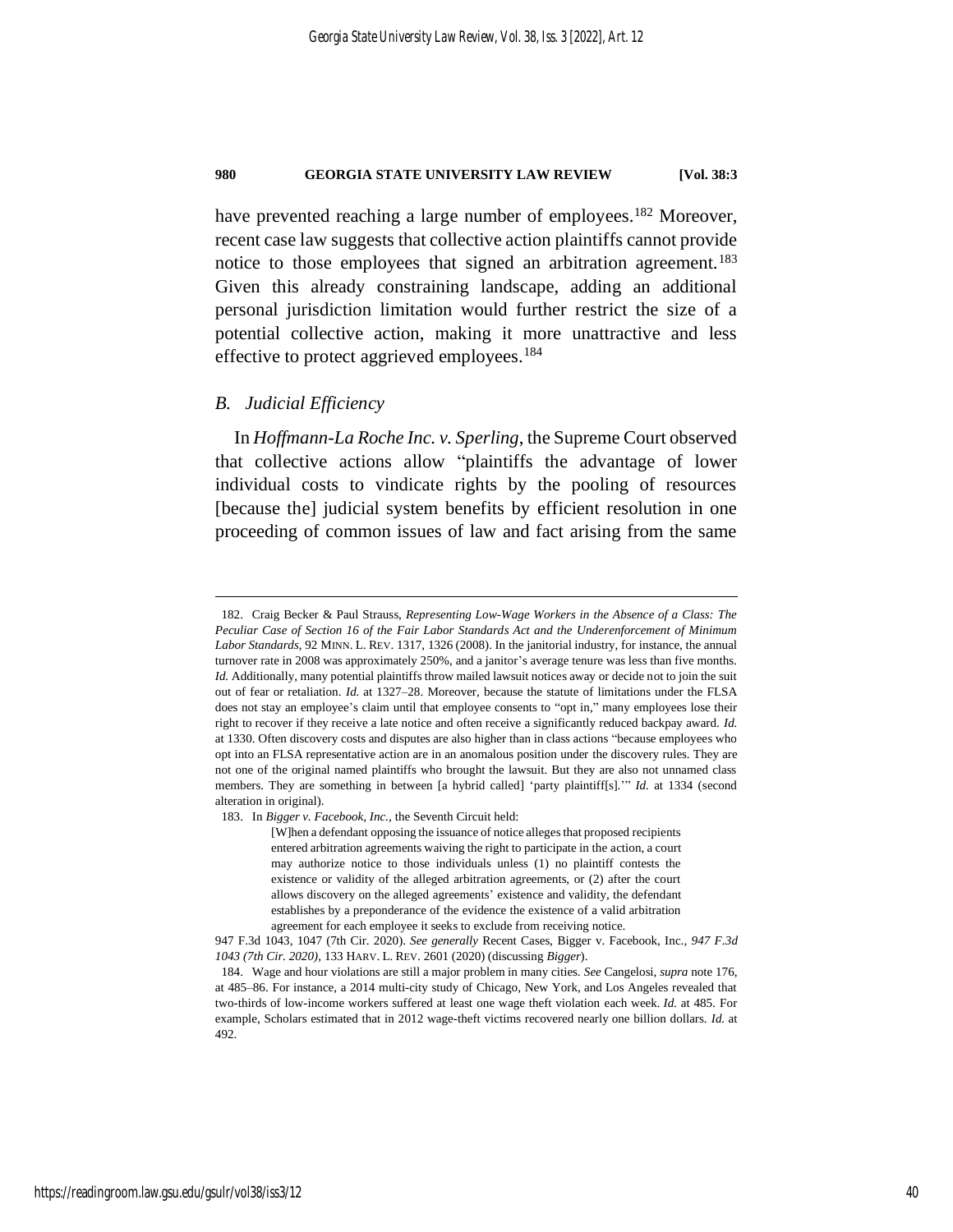alleged discriminatory activity." <sup>185</sup> This assertion echoes James Rahl's 1942 statement during the initial implementation of the FLSA that: "[t]o require each employee to sue individually might well congest court calendars immeasurably and produce long delays in the gaining of rightful recoveries." <sup>186</sup> Under this longstanding rationale, courts have traditionally allowed jurisdiction over the defendant regarding out-of-state plaintiffs if proper in relation to the original plaintiff.<sup>187</sup>

<span id="page-41-1"></span><span id="page-41-0"></span>Separating collective litigation because of personal jurisdiction presents disadvantages for plaintiffs, defendants, and the judicial system.<sup>188</sup> As suggested above, for individual plaintiffs, the total lawsuit costs would likely outweigh any personal recovery, making it virtually impossible for low-income employees to recover lost wages or overtime.<sup>189</sup> For defendants, independent litigation also carries risks, such as the possibility of facing the same issues in multiple separate lawsuits with disparate judgments all over the country.<sup>190</sup> Moreover, fracturing litigation into multiple suits will also contribute to overburdening the court system with duplicative work.<sup>191</sup>

Alternatively, allowing out-of-state opt-in employees to sue the same employer in the same court at the same time as in-state

41

<sup>185.</sup> Hoffmann-La Roche Inc. v. Sperling, 493 U.S. 165, 170 (1989); Becker & Strauss, *supra* note [182,](#page-40-0) at 1323. In *Genesis Healthcare Corp. v. Symczyk*, the Supreme Court also noted that Rule 23 class actions are "fundamentally different" from FLSA collective actions. 569 U.S. 66, 74 (2013).

<sup>186.</sup> James A. Rahl, *The Class Action Device and Employee Suits Under the Fair Labor Standards Act*, 37 ILL. L. REV. 119, 123 (1942); Judith Resnik, *"Vital" State Interests: From Representative Actions for Fair Labor Standards to Pooled Trusts, Class Actions, and MDLs in the Federal Courts*, 165 U. PA. L. REV. 1765, 1785 (2017).

<sup>187.</sup> Judge Bernice Bouie Donald's dissent in *Canaday* forcefully stated that "[i]n the first 79 years since the enactment of the FLSA, the answer to th[e] question [of whether federal courts have specific jurisdiction over the claims of nonresident plaintiffs] was simple: 'Yes.'" Canaday v. Anthem Cos., 9 F.4th 392, 404 (6th Cir. 2021) (Donald, J., dissenting), *petition for cert. filed*, No. 21-1098 (U.S. Feb. 2, 2022).

<sup>188</sup>*. See* Scott Dodson, *Personal Jurisdiction and Aggregation*, 113 NW. U. L. REV. 1, 3–4 (2018).

<sup>189.</sup> Adam N. Steinman, *Access to Justice, Rationality, and Personal Jurisdiction*, 71 VAND. L. REV. 1401, 1429 (2018); *see supra* not[e 187](#page-41-0) and accompanying text; Sainz, *supra* not[e 3,](#page-4-0) at 10 ("By denying courts the authority to exercise personal jurisdiction over out-of[-]state corporations with continuous and systematic contacts with a state simply because they are not incorporated or headquartered there denies plaintiffs their right to seek redress in a court of law.").

<sup>190</sup>*. See* Dodson, *supra* note [188,](#page-41-1) at 3 ("The first successful judgment against a defendant could be used to establish liability against that defendant in future cases brought by different plaintiffs through the doctrine of issue preclusion.").

<sup>191</sup>*. Id.* at 3–4.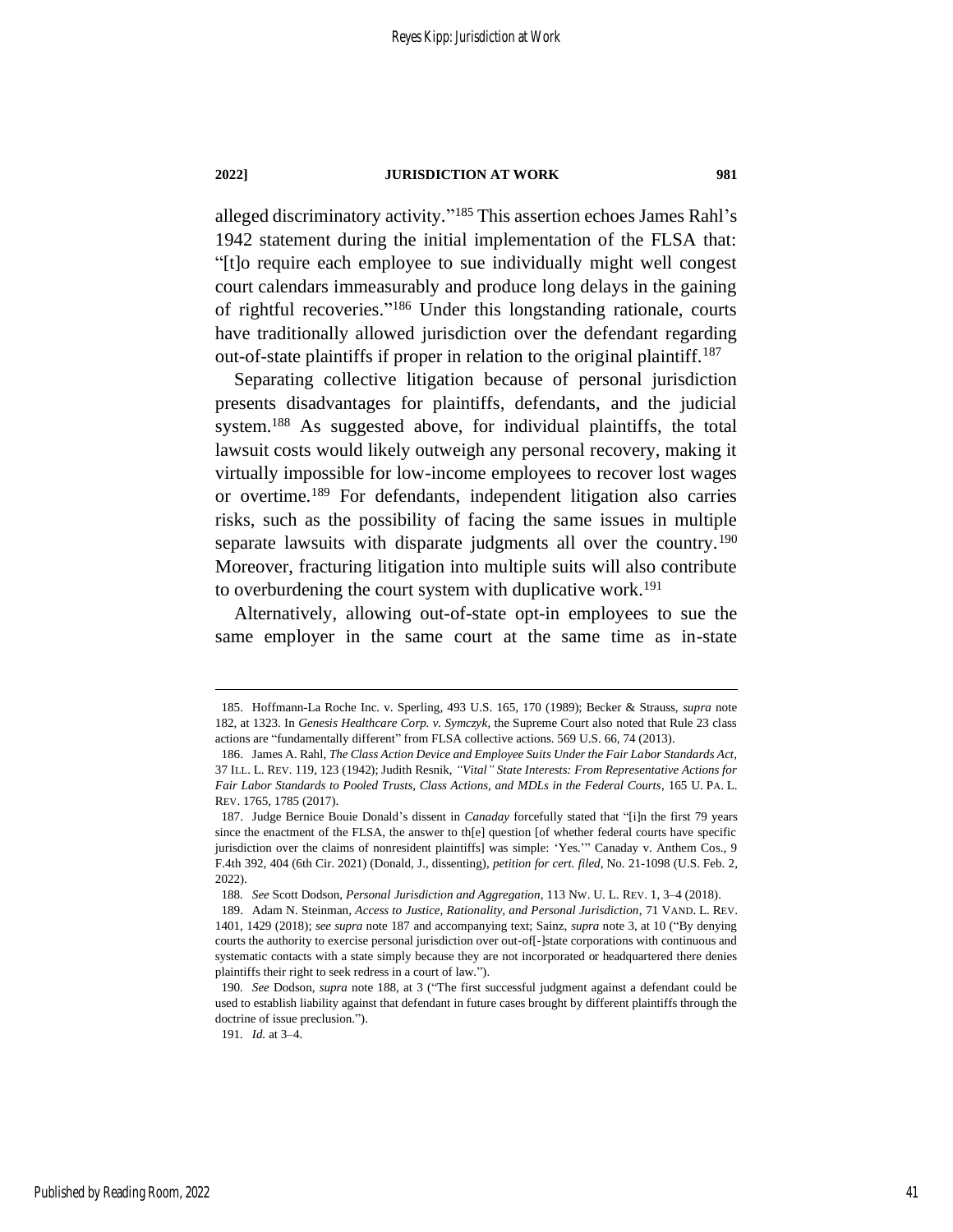employees has numerous advantages.<sup>192</sup> Collective actions comprising all interested employees in a single action, and in which the court has proper jurisdiction regarding the claims of resident plaintiffs, allows both plaintiffs and defendants to "pool their resources and share information to make their litigation efforts more efficient and effective. The lawsuits can be heard in a single court before a single judge and jury, saving the judicial system, the witnesses, and the parties millions of dollars and a great deal of time."<sup>193</sup> These aspects of collective actions have traditionally been allowed under the FLSA statute, and they have afforded parties the opportunity to reduce costs, reach mass resolutions, and ensure compliance with labor laws.<sup>194</sup>

### *C. Uniformity and Predictability*

Predictability is central to the functioning of the judicial system.<sup>195</sup> Parties and attorneys need clear and predictable rules to develop sound litigation strategies and make informed decisions.<sup>196</sup> A clear rule by Congress and the Supreme Court stating that specific personal jurisdiction in collective actions only takes into consideration the claims of original plaintiffs would benefit all parties. First, ironically, it would eliminate forum shopping.<sup>197</sup> Second, it is in line with a larger trend towards the federalization of aggregate litigation.<sup>198</sup>

### *1. Forum Shopping*

Most states have enacted wage and hour laws through statutes or through common law.<sup>199</sup> Because state wage and hour laws do not have a default group-action mechanism, such group actions follow "Rule 23 of the [FRCP] or, if filed in state court, the state's applicable version

196*. Id.*

<sup>192</sup>*. Id.* at 4.

<sup>193</sup>*. Id.*

<sup>194</sup>*. Id.* at 8.

<sup>195.</sup> Boris W. Gautier, *Reluctance or Apathy? Examining Georgia's Continuing Adherence to a Strict Mutuality Issue Preclusion Doctrine*, 37 GA. ST. U. L. REV. 541, 591 (2021).

<sup>197</sup>*. See supra* Part II.A.3.

<sup>198</sup>*. See infra* Part III.C.2.

<sup>199.</sup> Alexander, *supra* not[e 180,](#page-39-1) at 516.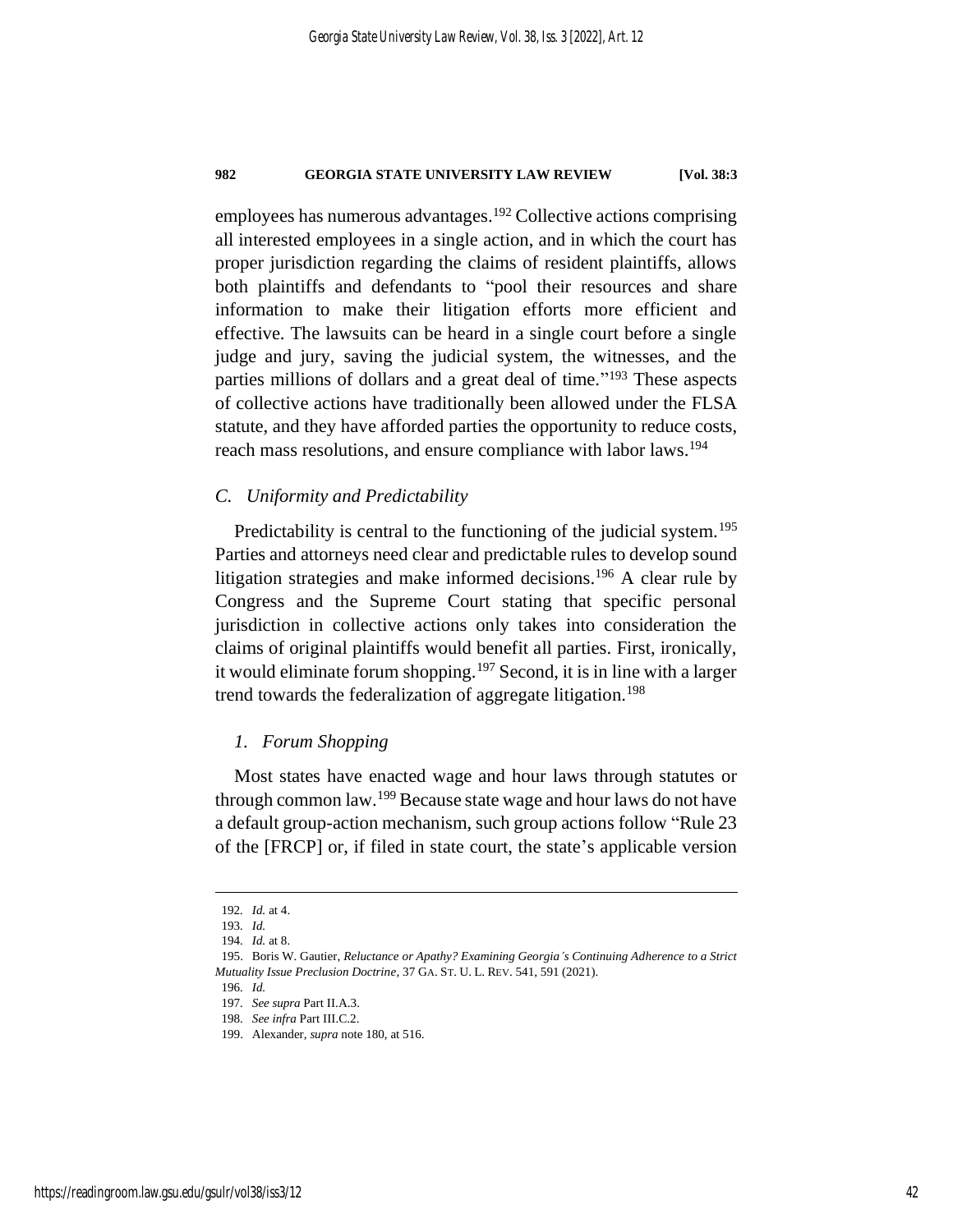of Rule 23." <sup>200</sup> State laws are often more favorable to employees, and they have the advantage of not containing opt-in restrictions parallel to § 216.<sup>201</sup>

Plaintiff-employees can avoid pleading an FLSA claim and instead rely solely upon state wage claims to circumvent the opt-in requirement in several ways.<sup>202</sup> Plaintiffs can, for example, maintain a state-law-only suit in federal court by using the Class Action Fairness Act (CAFA), which permits original jurisdiction over certain state law claims.<sup>203</sup> Alternatively, plaintiffs can plead a single federal claim—such as overtime or minimum wage violations—in combination with parallel state law claims using supplemental jurisdiction.<sup>204</sup> In each case, plaintiffs claiming employment violations under state laws that are parallel to the FLSA can also maintain a Rule 23 opt-out class.<sup>205</sup>

<span id="page-43-0"></span>Moreover, if a plaintiff is unable to litigate FLSA in a collective action comprising all aggrieved employees, the plaintiff might try to bring suit to enforce both FLSA and state wage claims in a single "hybrid" action.<sup>206</sup> Since 2000, courts have largely permitted plaintiffs to litigate these hybrid actions, which include state law claims brought on an opt-out representative basis through class action provisions as well as claims under the FLSA's opt-in collective action procedures.<sup>207</sup> As mentioned above, the FLSA opt-in mechanism makes it harder for

<sup>200</sup>*. Id.* at 517.

<sup>201.</sup> Becker & Strauss, *supra* note [182,](#page-40-0) at 1341.

<sup>202.</sup> Alexander, *supra* note [180,](#page-39-1) at 547; *see* Becker & Strauss, *supra* note [182,](#page-40-0) at 1341 ("Precisely because of the limitations created by [§] 16(b), representatives of aggrieved employees often join claims under the FLSA with claims under parallel state wage-and-hour laws.").

<sup>203.</sup> Alexander, *supra* not[e 180,](#page-39-1) at 547.

<sup>204</sup>*. Id.*

<sup>205</sup>*. Id.* at 547–48. Maintenance of such suits may go against Congress's intent. In 1966, when the modern, more liberal Rule 23 class action took form, § 216(b) regarding FLSA collective actions remained unchanged. Becker & Strauss, *supra* not[e 182,](#page-40-0) at 1321. The 1966 drafters explicitly stated that they did not intend to affect § 216(b) when changing Rule 23. *Id.* at 1321–22.

<sup>206.</sup> Hoffman & Ward, *supra* note [176,](#page-39-0) at 271; Andrew C. Brunsden, *Hybrid Class Actions, Dual Certification, and Wage Law Enforcement in the Federal Courts*, 29 BERKELEY J. EMP. & LAB. L. 269, 274 (2008).

<sup>207.</sup> Hoffman & Ward, *supra* note [176,](#page-39-0) at 271. Other scholars argue that "[t]he modern relationship between the two procedures dates from approximately 1995 to the present—the era of the so-called 'two step' certification process for FLSA collective actions." Jhaveri-Weeks & Webbert, *supra* not[e 62,](#page-17-0) at 233; *see also* Becker & Strauss, *supra* note [182,](#page-40-0) at 1341–42.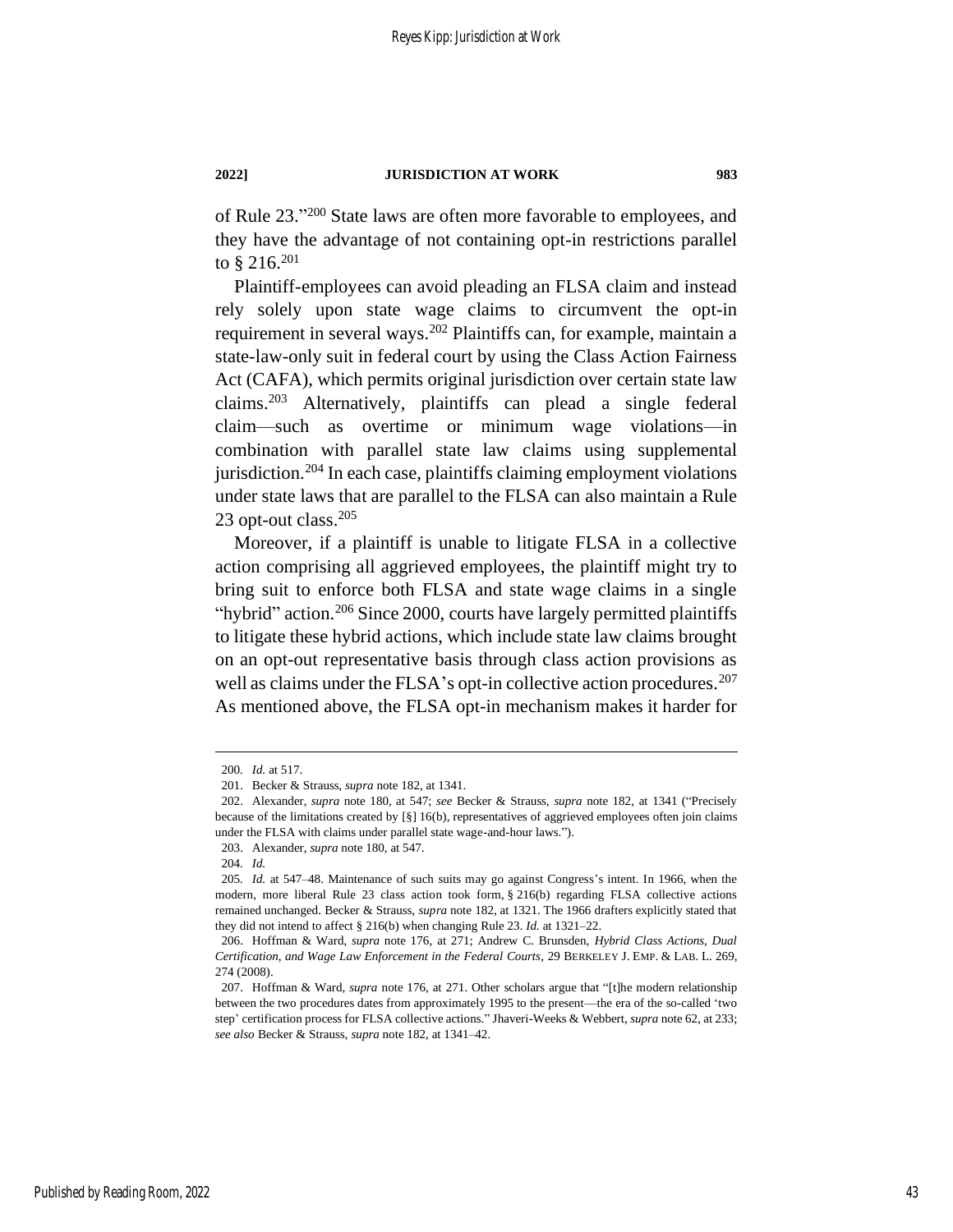plaintiffs to assemble a large collective, and often the suit has low participation rates compared to Rule 23 class actions.<sup>208</sup> As a result, this combination of opt-in and opt-out rules in hybrid class actions produces differing class sizes for FLSA and state law claims.<sup>209</sup> Multiple courts agree that the two procedures are compatible, and the different procedural mechanisms will not confuse potential class and collective members.<sup>210</sup> Yet some scholars consider that this mixture between simultaneous opt-in and opt-out actions under Rule 23 and the FLSA has the potential for creating contradictory classes by allowing plaintiffs to "cherry-pick" the benefits from both types of actions.<sup>211</sup> Unarguably, the extension of *BMS* to collective actions is producing new incentives to use class actions instead of collective actions to redress wage disputes. Extending personal jurisdiction to opt-in plaintiffs would create less conflict and competition between state and federal wage and hour laws.

### *2. Multidistrict Litigation and Federal Interest*

The *BMS* opinion did not altogether disapprove of national aggregate litigation.<sup>212</sup> In fact, some scholars think that it "enthusiastically endorsed" one particular form of aggregate process, namely MDL.<sup>213</sup> Under the MDL Act, the fact that the court in which the cases are consolidated does not itself have specific personal jurisdiction over the defendant(s) does not matter because, formally, the transfer is supposed to be temporary.<sup>214</sup> As mentioned earlier, however, this consolidation is usually permanent because less than

<sup>208.</sup> Brunsden, *supra* not[e 206;](#page-43-0) *see supra* note[s 181](#page-39-2)[–184](#page-40-1) and accompanying text.

<sup>209.</sup> Brunsden, *supra* not[e 206.](#page-43-0)

<sup>210.</sup> David Borgen & Laura L. Ho, *Litigation of Wage and Hour Collective Actions Under the Fair Labor Standards Act*, 7 EMP. RTS. & EMP. POL'Y J. 129, 148 (2003).

<sup>211.</sup> Thomas H. Barnard & Amanda T. Quan, *Trying to Kill One Bird with Two Stones: The Use and Abuse of Class Actions and Collective Actions in Employment Litigation*, 31 HOFSTRA LAB. & EMP. L.J. 387, 404–05 (2014) ("The interplay between [class and collective actions] has the potential to create different, and potentially contradictory, classes within one single lawsuit. Plaintiffs attempting to bring state law wage claims under Rule 23 and collective actions under the FLSA are essentially trying to 'have their cake and eat it too.'").

<sup>212.</sup> Bradt & Rave, *supra* not[e 3,](#page-4-0) at 1254.

<sup>213</sup>*. Id.* at 1254, 1256 ("[*BMS*] is a milestone in the ascendancy of MDL as the centerpiece of nationwide dispute resolution in the federal courts.").

<sup>214</sup>*. Id.* at 1297.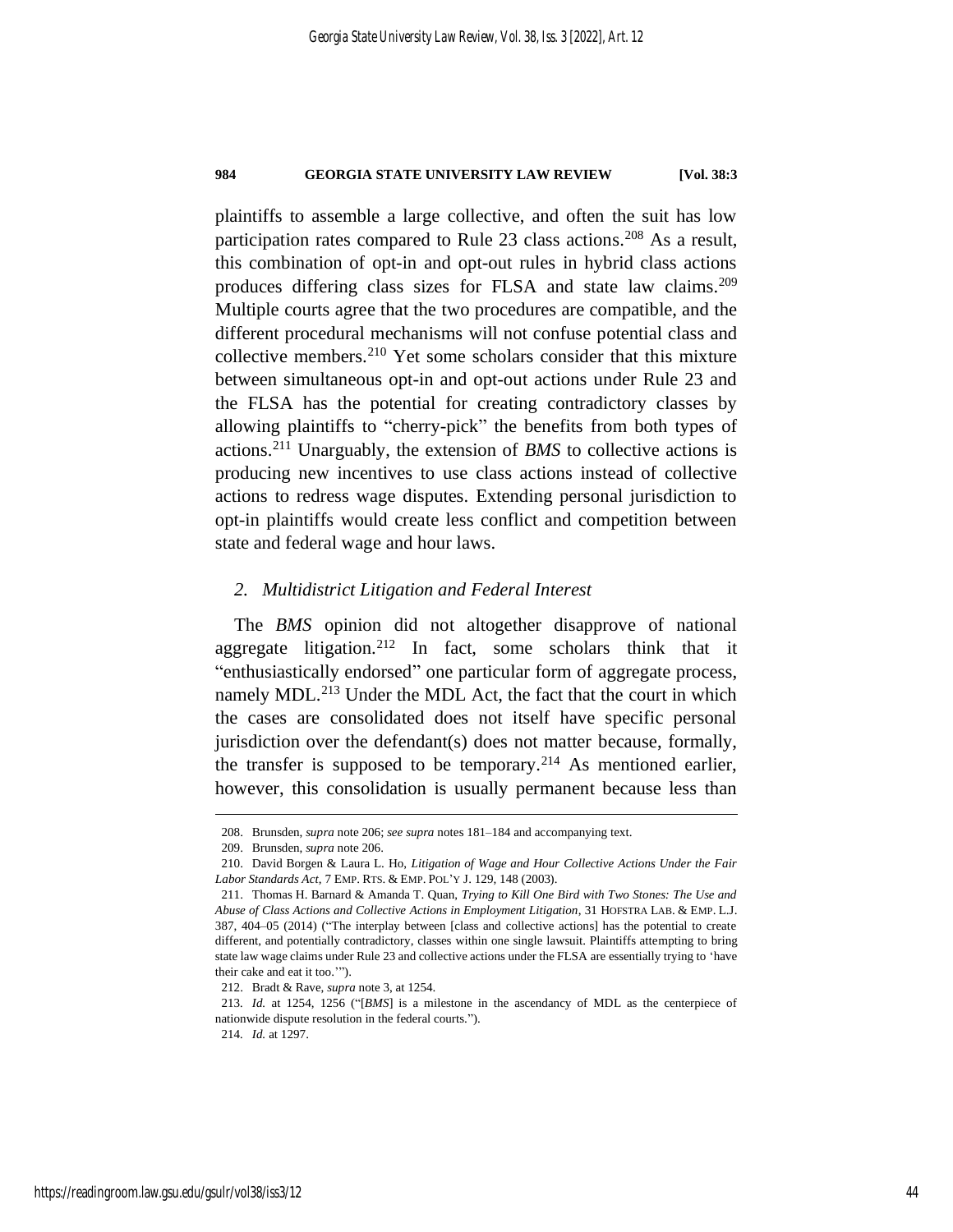three percent of all cases get remanded back to the trial courts.<sup>215</sup> As scholars have observed, "[f]unctionally, the MDL court *is* exercising a kind of nationwide personal jurisdiction" over the defendant.<sup>216</sup> These scholars note that this is consistent with a larger trend towards the federalization of mass litigation.<sup>217</sup> Extending personal jurisdiction to out-of-state plaintiffs under the FLSA collective action mechanism is compatible with this trend towards federalization.<sup>218</sup> Moreover, the Supreme Court's endorsement of MDL, using a type of de facto nationwide jurisdiction in federal courts, supports the argument that FLSA collective actions can include out-of-state plaintiffs injured by the same employer. $219$ 

### *D. Actions from Congress and the Supreme Court*

Congress and the Supreme Court can easily put an end to the growing split among the courts by clarifying that personal jurisdiction extends to the claims of out-of-state plaintiffs in FLSA collective actions. First, Congress can include jurisdictional language in § 216(b) to authorize nationwide service of process as it has done in other statutes, such as the Employee Retirement Income Security Act of 1974 (ERISA).<sup>220</sup> Under ERISA, an action "may be brought in the district where the plan is administered, where the breach took place, or where a defendant resides or may be found, and process may be served in any other district where a defendant resides or may be found."<sup>221</sup>

<sup>215</sup>*. Id.* at 1258, 1297; *see supra* note [72](#page-19-1) and accompany text.

<sup>216.</sup> Andrew D. Bradt, *The Long Arm of Multidistrict Litigation*, 59 WM. & MARY L. REV. 1165, 1174 (2018).

<sup>217.</sup> Bradt & Rave, *supra* not[e 3,](#page-4-0) at 1258.

<sup>218</sup>*. See id.* at 1299–1306 (discussing how MDL promotes federalization of state law claims).

<sup>219</sup>*. See supra* note [36](#page-12-1) and accompanying text.

<sup>220.</sup> 29 U.S.C. § 1132(e)(2). Examples of statutes granting nationwide service of process are: 15 U.S.C. § 22 (antitrust laws); 18 U.S.C. § 1965(a) (Racketeer Influenced and Corrupt Organizations Act); 18 U.S.C. § 2334(a) (Anti-Terrorism Act). Actions brought under such statutes have nationwide personal jurisdiction, as well as supplemental subject-matter jurisdiction, over state law claims joined in such actions. Ichel, *supra* not[e 11,](#page-6-0) at 39; *see also* Dodson, *supra* not[e 188,](#page-41-1) at 38 ("The broadest grant of personal jurisdiction to federal courts would be to allow nationwide personal jurisdiction to the extent permitted by the Constitution over all parties and claims in a multiclaim or multiparty lawsuit."). 221. 29 U.S.C. § 1132(e)(2).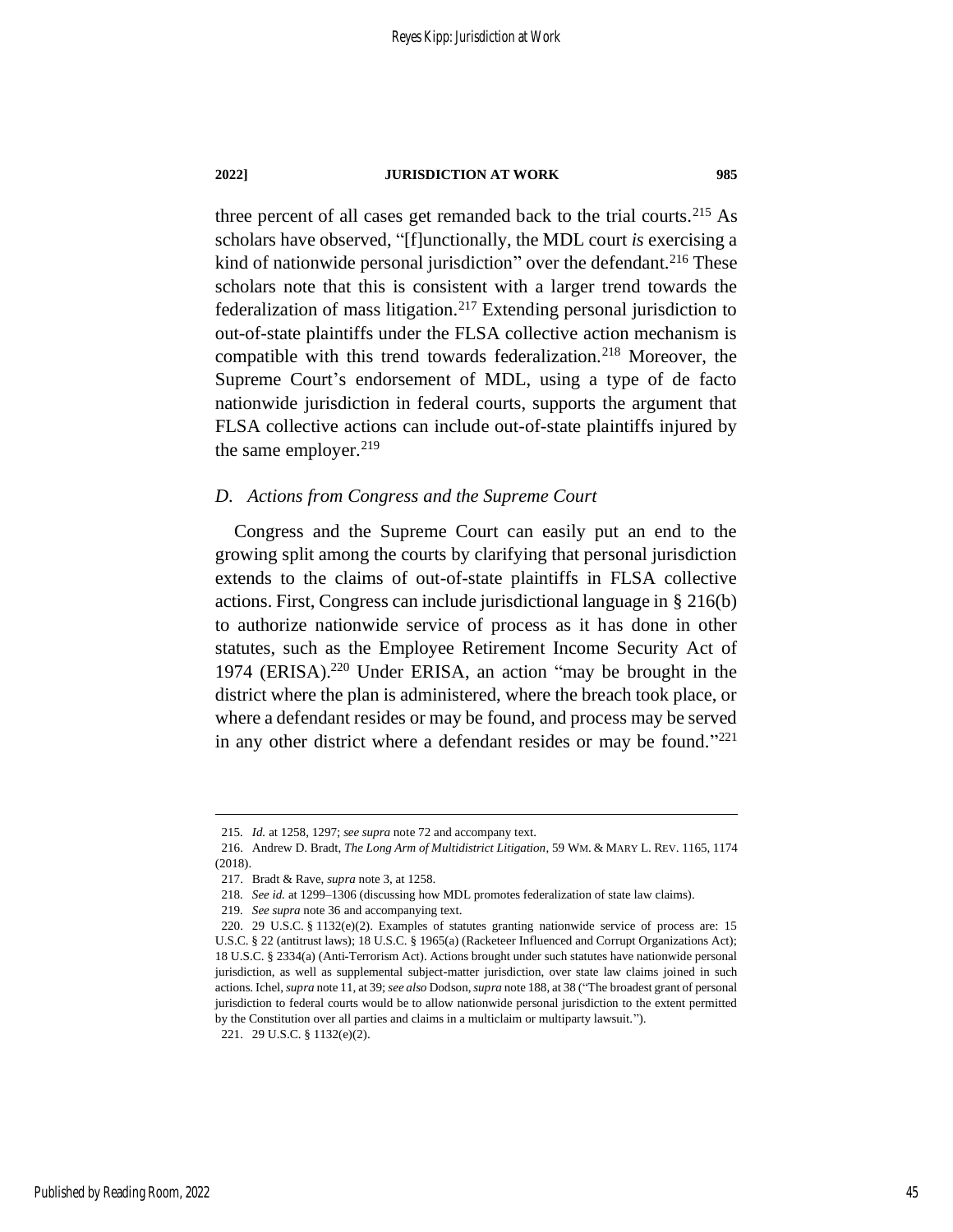Under the FLSA, an action should also be brought in any place where the defendant conducts any business.<sup>222</sup>

Second, the Supreme Court can also make clear that the *BMS* holding on mass tort actions does not extend to opt-in collective actions.<sup>223</sup> For instance, the Sixth and Seventh Circuits have already declined to extend *BMS* to class actions.<sup>224</sup> When the claims of in-state plaintiff-employees are jurisdictionally proper, and the employer also hires out-of-state employees with similar claims, the district courts should be able to consider all the claims of aggrieved employees at once. The Supreme Court's 2021 opinion in *Ford* confirms its willingness to make nuanced distinctions when applying personal jurisdiction tenets to particular cases.<sup>225</sup> The Court's fluid reading of causation in *Ford* seems to foreshadow a reasonable, context-specific basis of judicial review for collective action questions. <sup>226</sup> Those who deny this possibility foreclose a valuable alternative.

### **CONCLUSION**

FLSA collective actions provide important worker protections.<sup>227</sup> After the Supreme Court's opinion in *BMS*, trial courts within the same judicial districts and circuits across the country are struggling to define the scope of specific personal jurisdiction in collective actions.<sup>228</sup> To

<sup>222.</sup> Antitrust laws provide:

Any suit, action, or proceeding . . . may be brought not only in the judicial district whereof it is an inhabitant, but also in any district wherein it may be found or transacts business; and all process in such cases may be served in the district of which it is an inhabitant, or wherever it may be found.

<sup>15</sup> U.S.C. § 22.

<sup>223</sup>*. See* Mussat v. IQVIA, Inc., 953 F.3d 441, 447 (7th Cir. 2020) ("We see no reason why personal jurisdiction should be treated any differently from subject-matter jurisdiction and venue: the named representatives must be able to demonstrate either general or specific personal jurisdiction, but the unnamed class members are not required to do so."), *cert. denied*, 141 S. Ct. 1126 (2021).

<sup>224</sup>*. See supra* note [163](#page-36-0) and accompanying text.

<sup>225</sup>*. See* Ford Motor Co. v. Mont. Eighth Jud. Dist. Ct., 141 S. Ct. 1017, 1026 (2021) ("None of our precedents has suggested that only a strict causal relationship between the defendant's in-state activity and the litigation will do.").

<sup>226</sup>*. See id.* (rejecting Ford's argument that specific jurisdiction arises only "because of the defendant's in-state conduct").

<sup>227</sup>*. See supra* Part I.B.1.

<sup>228</sup>*. See supra* Part II.